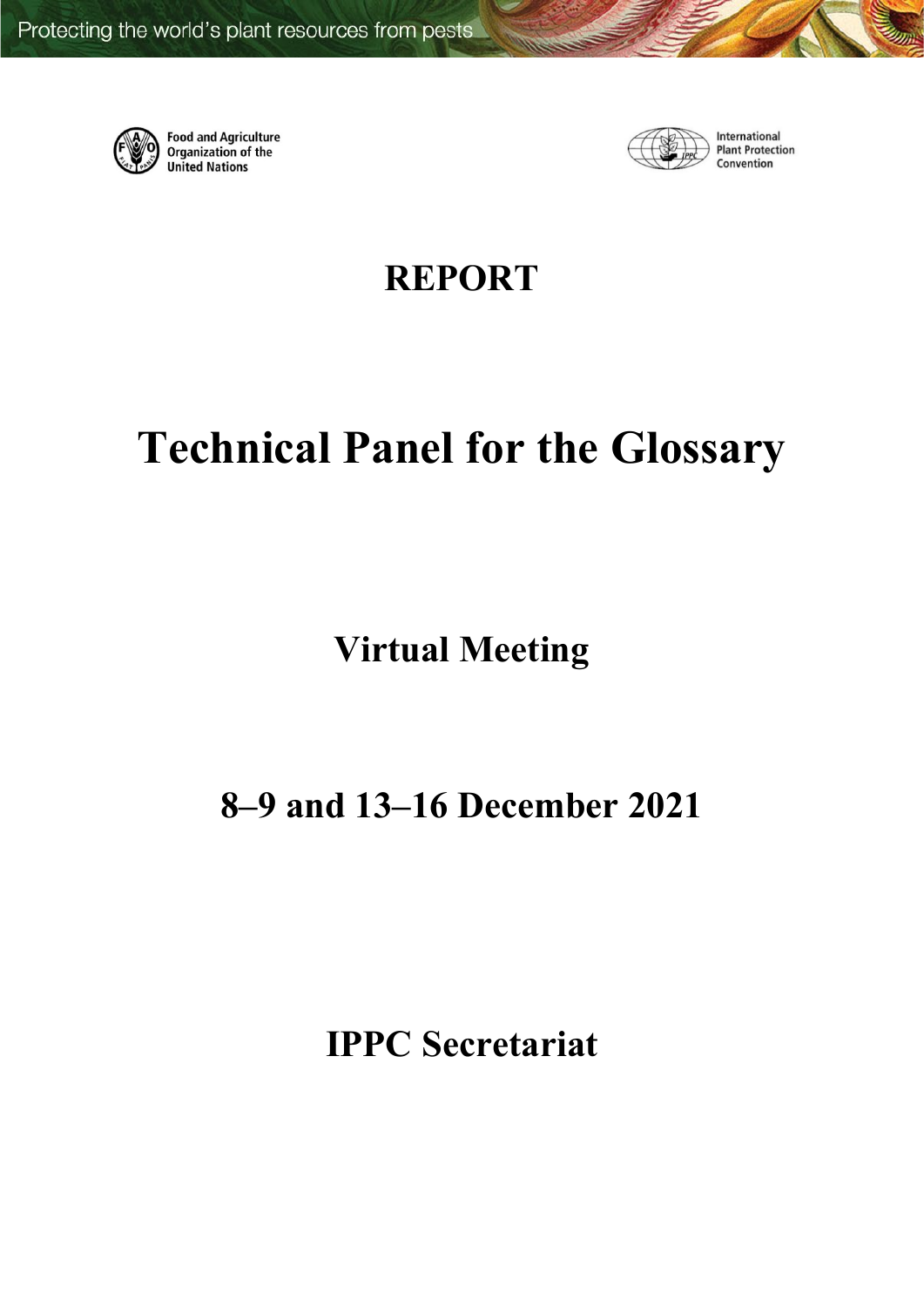IPPC Secretariat. 2022. *Report of the Meeting of the Technical Panel on the Glossary, 8–9 and 13–16 December 2021.* Rome. Published by FAO on behalf of the Secretariat of the International Plant Protection Convention.

The designations employed and the presentation of material in this information product do not imply the expression of any opinion whatsoever on the part of the Food and Agriculture Organization of the United Nations (FAO) concerning the legal or development status of any country, territory, city or area or of its authorities, or concerning the delimitation of its frontiers or boundaries. The mention of specific companies or products of manufacturers, whether or not these have been patented, does not imply that these have been endorsed or recommended by FAO in preference to others of a similar nature that are not mentioned.

The views expressed in this information product are those of the author(s) and do not necessarily reflect the views or policies of FAO.

© FAO, 2022



Some rights reserved. This work is made available under the Creative Commons Attribution-NonCommercial-ShareAlike 3.0 IGO licence (CC BY-NC-SA 3.0 IGO[; https://creativecommons.org/licenses/by-nc-sa/3.0/igo/legalcode\)](https://creativecommons.org/licenses/by-nc-sa/3.0/igo/legalcode).

Under the terms of this licence, this work may be copied, redistributed and adapted for non-commercial purposes, provided that the work is appropriately cited. In any use of this work, there should be no suggestion that FAO endorses any specific organization, products or services. The use of the FAO logo is not permitted. If the work is adapted, then it must be licensed under the same or equivalent Creative Commons licence. If a translation of this work is created, it must include the following disclaimer along with the required citation: "This translation was not created by the Food and Agriculture Organization of the United Nations (FAO). FAO is not responsible for the content or accuracy of this translation. The original English edition shall be the authoritative edition."

Disputes arising under the licence that cannot be settled amicably will be resolved by mediation and arbitration as described in Article 8 of the licence except as otherwise provided herein. The applicable mediation rules will be the mediation rules of the World Intellectual Property Organization [www.wipo.int/amc/en/mediation/rules](http://www.wipo.int/amc/en/mediation/rules) and any arbitration will be conducted in accordance with the Arbitration Rules of the United Nations Commission on International Trade Law (UNCITRAL).

**Third-party materials**. Users wishing to reuse material from this work that is attributed to a third party, such as tables, figures or images, are responsible for determining whether permission is needed for that reuse and for obtaining permission from the copyright holder. The risk of claims resulting from infringement of any third-party-owned component in the work rests solely with the user.

**Sales, rights and licensing.** FAO information products are available on the FAO website [\(fao.org/publications\)](http://www.fao.org/publications) and can be purchased through [publications-sales@fao.org.](mailto:publications-sales@fao.org) Requests for commercial use should be submitted via: [www.fao.org/contact](http://www.fao.org/contact-us/licence-request)[us/licence-request.](http://www.fao.org/contact-us/licence-request) Queries regarding rights and licensing should be submitted to[: copyright@fao.org.](mailto:copyright@fao.org)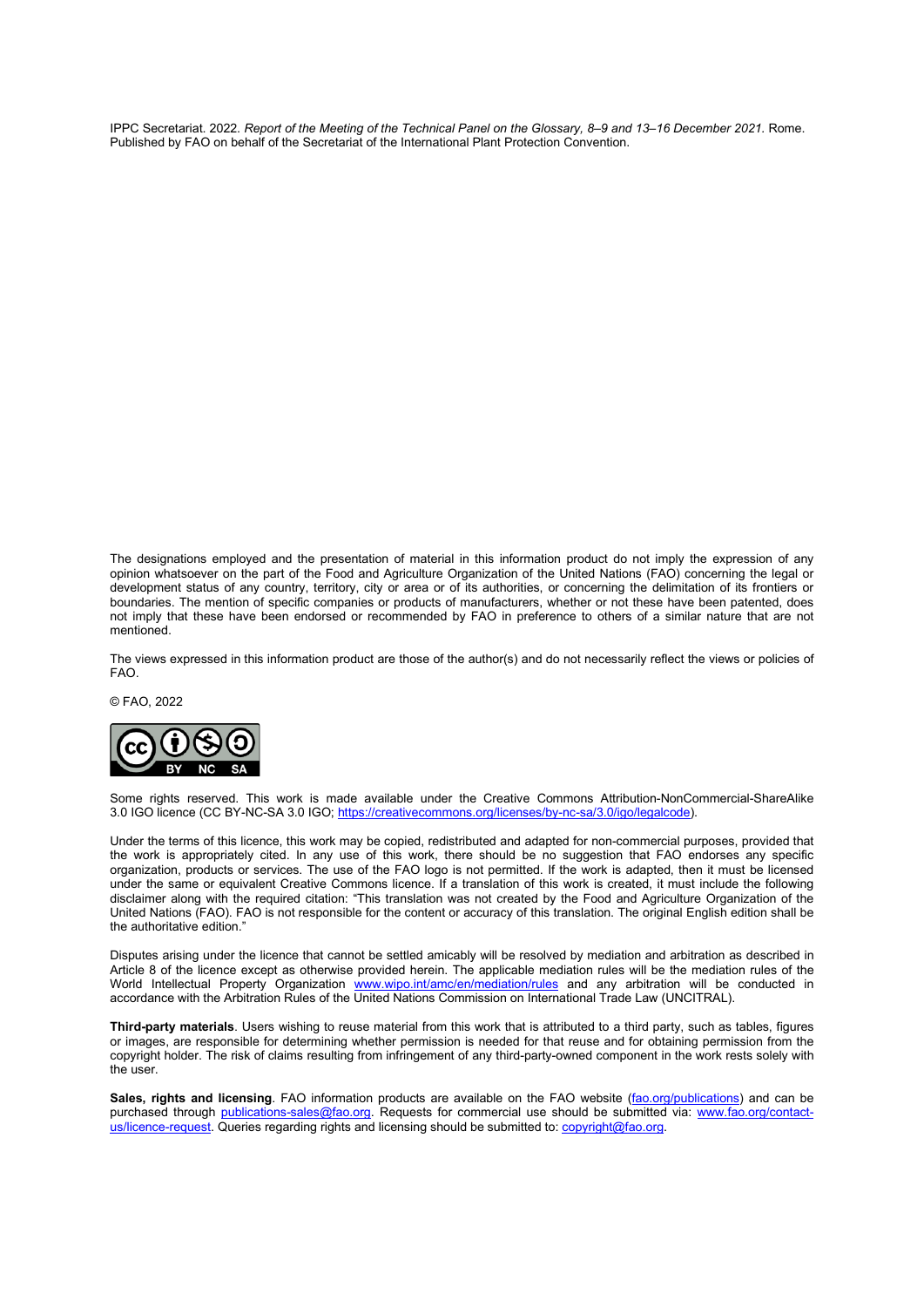# **CONTENTS**

| 1. |     |                                                                                                                                                                |  |  |  |  |  |  |
|----|-----|----------------------------------------------------------------------------------------------------------------------------------------------------------------|--|--|--|--|--|--|
|    | 1.1 |                                                                                                                                                                |  |  |  |  |  |  |
| 2. |     |                                                                                                                                                                |  |  |  |  |  |  |
|    | 2.1 |                                                                                                                                                                |  |  |  |  |  |  |
|    | 2.2 |                                                                                                                                                                |  |  |  |  |  |  |
|    | 2.3 |                                                                                                                                                                |  |  |  |  |  |  |
|    | 2.4 |                                                                                                                                                                |  |  |  |  |  |  |
| 3. |     |                                                                                                                                                                |  |  |  |  |  |  |
| 4. |     |                                                                                                                                                                |  |  |  |  |  |  |
|    | 4.1 |                                                                                                                                                                |  |  |  |  |  |  |
|    | 4.2 |                                                                                                                                                                |  |  |  |  |  |  |
| 5. |     | Addressing TPG-related comments on draft ISPMs submitted to the first consultation (1 July–                                                                    |  |  |  |  |  |  |
|    | 5.1 | Draft 2021 amendments to ISPM 5 (Glossary of phytosanitary terms) (1994-001)7                                                                                  |  |  |  |  |  |  |
|    | 5.2 | Draft annex to ISPM 20: Use of specific import authorizations (2008-006) 13                                                                                    |  |  |  |  |  |  |
|    | 5.3 | Draft revision of ISPM 4 (Requirements for the establishment of pest free areas)                                                                               |  |  |  |  |  |  |
|    | 5.4 | Draft revision of ISPM 18 (Guidelines for the use of irradiation as a phytosanitary                                                                            |  |  |  |  |  |  |
|    | 5.5 | Draft PT: Irradiation treatment for Pseudococcus jackbeardsleyi (2017-027) 17                                                                                  |  |  |  |  |  |  |
| 6. |     |                                                                                                                                                                |  |  |  |  |  |  |
|    | 6.1 |                                                                                                                                                                |  |  |  |  |  |  |
|    | 6.2 |                                                                                                                                                                |  |  |  |  |  |  |
| 7. |     |                                                                                                                                                                |  |  |  |  |  |  |
|    | 7.1 | Proposals to TPG 2021 for amendments to "General recommendations on use of<br>terms in ISPMs" and introductory wording in the <i>IPPC style guide</i> (2019)20 |  |  |  |  |  |  |
|    | 7.2 | Consistency of adopted ISPMs (standard by standard) - List of proposed or                                                                                      |  |  |  |  |  |  |
| 8. |     |                                                                                                                                                                |  |  |  |  |  |  |
| 9. |     |                                                                                                                                                                |  |  |  |  |  |  |
|    |     |                                                                                                                                                                |  |  |  |  |  |  |
|    |     |                                                                                                                                                                |  |  |  |  |  |  |
|    |     |                                                                                                                                                                |  |  |  |  |  |  |
|    |     |                                                                                                                                                                |  |  |  |  |  |  |
|    |     |                                                                                                                                                                |  |  |  |  |  |  |
|    |     |                                                                                                                                                                |  |  |  |  |  |  |
|    |     |                                                                                                                                                                |  |  |  |  |  |  |
|    |     |                                                                                                                                                                |  |  |  |  |  |  |
|    |     |                                                                                                                                                                |  |  |  |  |  |  |
|    |     |                                                                                                                                                                |  |  |  |  |  |  |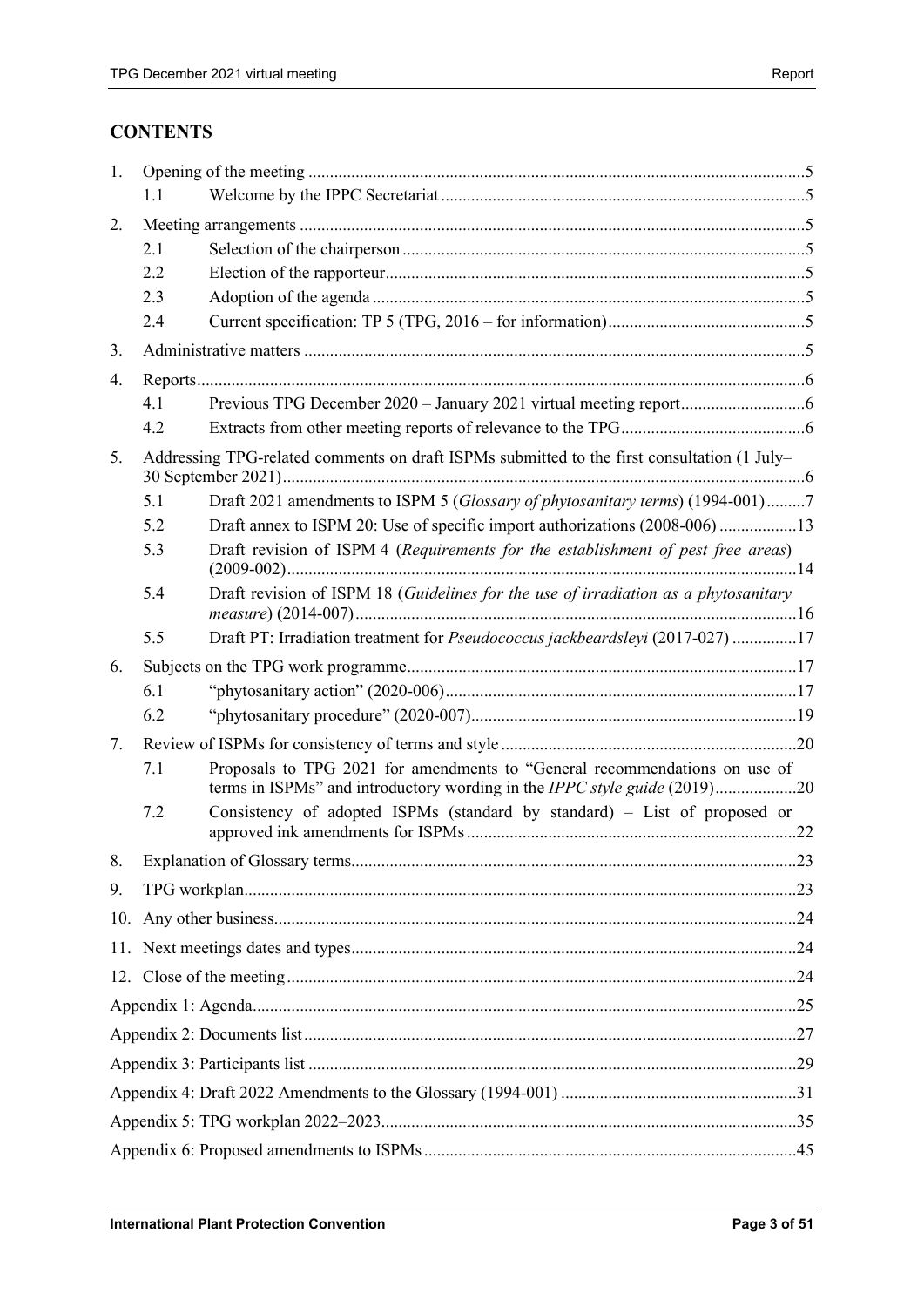[Appendix 7: Revised "General recommendations on use of terms in ISPMs" \(section 5.2\) and](#page-45-0)  [introductory wording \(section 5.1\) in the](#page-45-0) *IPPC style guide* (2019)................................................46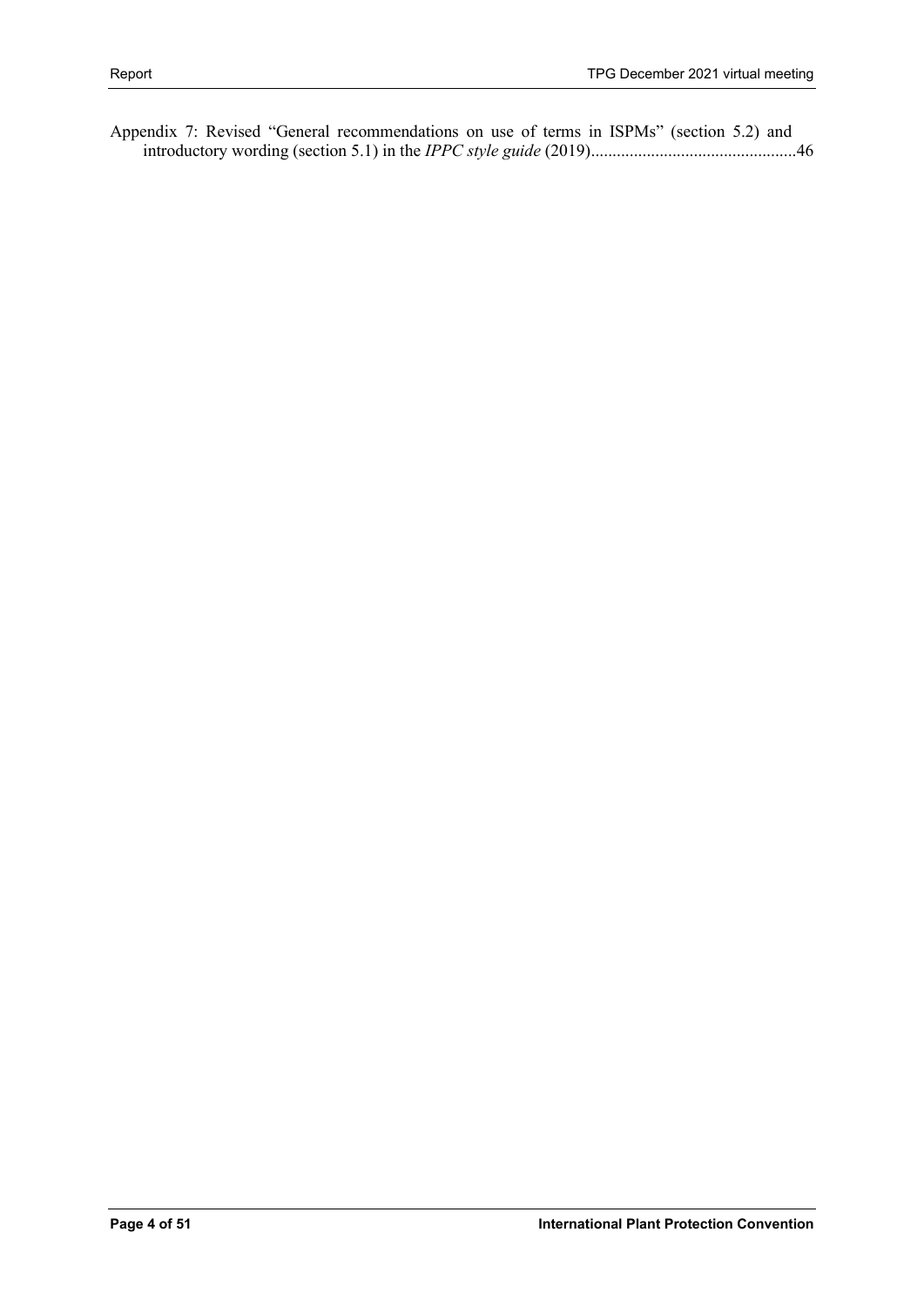# <span id="page-4-0"></span>**1. Opening of the meeting**

# <span id="page-4-1"></span>**1.1 Welcome by the IPPC Secretariat**

- *[1]* On behalf of the IPPC Standard Setting Unit, Artur SHAMILOV, representing the IPPC Secretariat (hereafter referred to as "the secretariat"), welcomed all participants to the annual meeting of the Technical Panel for the Glossary (TPG) and introduced the members of the secretariat.
- *[2]* The secretariat welcomed Konstantin GREBENNIKOV (the Russian Federation) as a new TPG member and Andrei ORLINSKI as an invited expert. Mr GREBENNIKOV had been selected by the Standards Committee (SC) to be the new TPG member for the Russian language, and Mr ORLINSKI had been selected as an invited expert to facilitate the handover from him to the new TPG member.

# <span id="page-4-2"></span>**2. Meeting arrangements**

# <span id="page-4-3"></span>**2.1 Selection of the chairperson**

*[3]* The TPG selected Beatriz MELCHO (Uruguay) as chairperson.

# <span id="page-4-4"></span>**2.2 Election of the rapporteur**

*[4]* The TPG selected Ebbe NORDBO (Denmark) as rapporteur.

# <span id="page-4-5"></span>**2.3 Adoption of the agenda**

*[5]* The TPG adopted the agenda (Appendix 1).

# <span id="page-4-6"></span>**2.4 Current specification: TP 5 (TPG, 2016 – for information)**

- *[6]* The secretariat confirmed that the specification for the TPG (TP 5) had not changed since the last TPG meeting.<sup>[1](#page-4-8)</sup>
- *[7]* The secretariat suggested that the TPG consider raising with the SC the possibility of revising TP 5 to increase the number of panel members. They noted that, as a result of the numerous consultation comments in Spanish, the Spanish-speaking panel member has a high workload.
- *[8]* One TPG member asked about possible news regarding the SC's decision on TPG stewardship. In reply, the secretariat noted that, because of the workload required, no SC member had yet offered to become the TPG steward and the decision had been deferred to the next SC meeting. In the meantime, the SC had confirmed Laurence BOUHOT-DELDUC (France) as the TPG steward and Mr NORDBO as the assistant steward. The TPG steward thanked the TPG assistant steward for his great help as regards TPG stewardship.
- *[9]* The TPG steward clarified that the SC prefers the TPG steward to be an SC member since the stewards' attendance at SC meetings is beneficial for the TPG.
- *[10]* The TPG steward also underlined the necessity of having a TPG steward with experience in TPGrelated matters.
- *[11]* The TPG:
	- (1) *invited* the SC to revise TP 5 to increase the number of TPG members for the Spanish language.

# <span id="page-4-7"></span>**3. Administrative matters**

<span id="page-4-8"></span>*[12]* The documents list and the participants list are appended to this report as Appendix 2 and Appendix 3, respectively.

<sup>&</sup>lt;sup>1</sup> TP 5 (2016): [www.ippc.int/en/publications/1300](https://www.ippc.int/en/publications/1300/)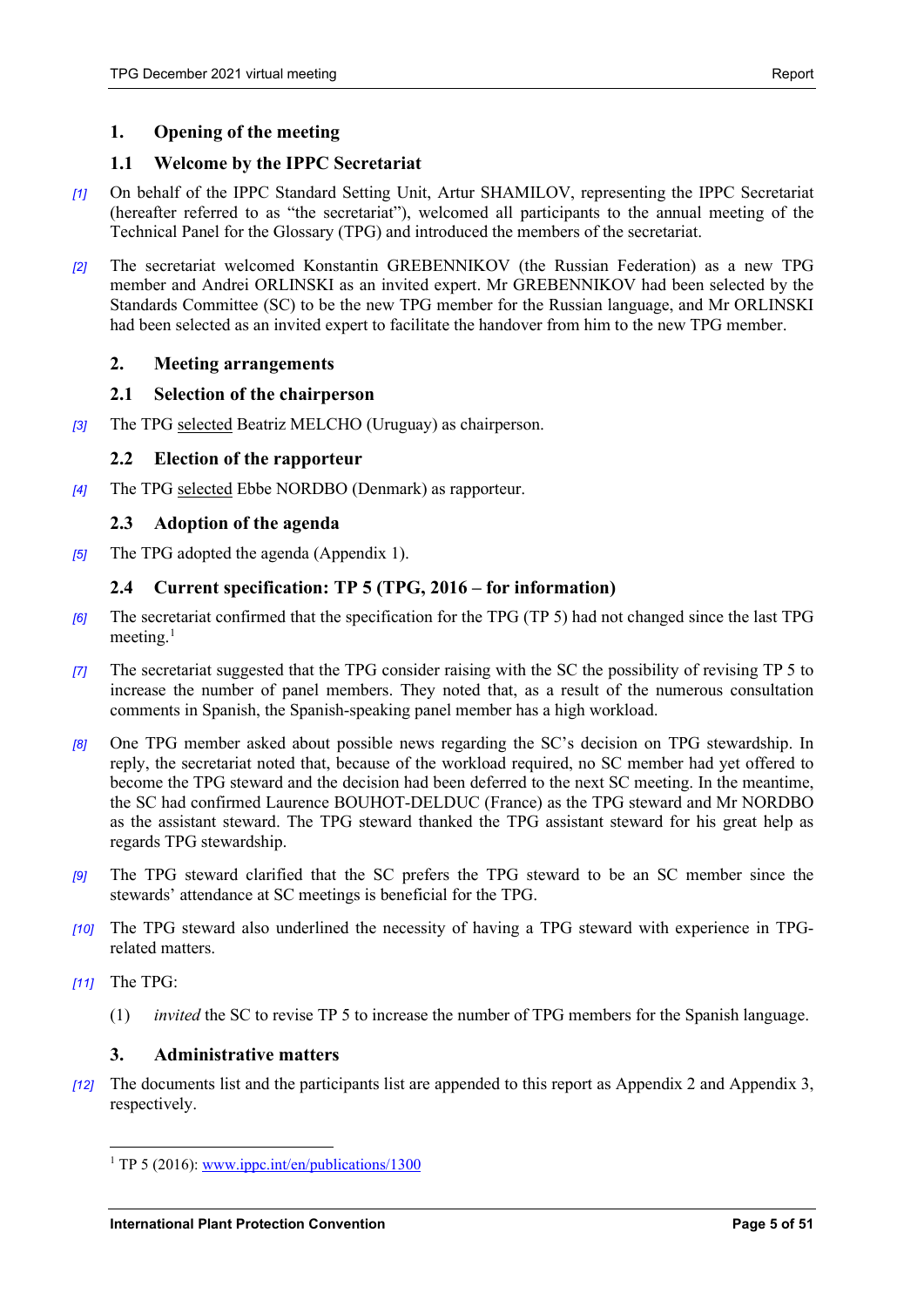# <span id="page-5-0"></span>**4. Reports**

# <span id="page-5-1"></span>**4.1 Previous TPG December 2020 – January 2021 virtual meeting report**

- *[13]* The TPG steward informed the TPG that Appendix 6 ("Proposed amendments to International Standards for Phytosanitary Measures (ISPMs) (for noting by the SC and archiving by the Secretariat for future revision of these ISPMs)") of the report was missing the corrections made during the TPG meeting (December 2020 – January 2021) and therefore should be replaced by the version that she had sent to the secretariat.<sup>[2](#page-5-4)</sup>
- *[14]* The TPG noted that those amendments relating to ISPM 4 (*Requirements for the establishment of pest free areas*) are no longer relevant since the output from the Expert Working Group (EWG) on the Revision of ISPM 4 (2009-002) had resolved all the issues raised by the TPG.<sup>3</sup> Therefore, although Appendix 6 should be corrected, only those parts that are still relevant should be submitted to the SC.
- *[15]* The TPG:
	- (2) *requested* that the secretariat incorporate the agreed amendments to Appendix 6 to the TPG 2020 December – 2021 January meeting report and replace the report version on the International Phytosanitary Portal (IPP) accordingly; and
	- (3) *agreed* to submit to the SC the proposed amendments to ISPMs for noting, excluding the amendments for ISPM 4 (*Requirements for the establishment of pest free areas*).

# <span id="page-5-2"></span>**4.2 Extracts from other meeting reports of relevance to the TPG**

- *[16]* The Secretariat presented extracts from 2020–2021 EWGs and SC virtual meetings, including the associated e-forum outcomes.[4](#page-5-6)
- *[17]* Referring to the SC discussions in July 2021 on the Commission on Phytosanitary Measures (CPM) Focus Group on Strengthening Pest Outbreak Alert and Response Systems,<sup>[5](#page-5-7)</sup> one TPG member asked whether any further steps from the TPG are expected as to the former request for a definition of "emerging pest".
- *[18]* The secretariat noted that the large number of recently formed CPM focus groups made it challenging to determine what and how each focus group would work, what it would accomplish, and how long it would function. Hence, the secretariat suggested that the TPG wait until the CPM focus groups present their recommendations to the CPM.

# <span id="page-5-3"></span>**5. Addressing TPG-related comments on draft ISPMs submitted to the first consultation (1 July–30 September 2021)**

- *[19]* The TPG reviewed all consultation comments on the draft amendments to ISPM 5 submitted in the first consultation, together with selected comments on the other draft ISPMs, for consistency in the use of terms.
- *[20]* Individual TPG members had been assigned one of the draft ISPMs and had drafted suggested TPG responses. Additionally, TPG members for the Spanish and French languages had produced draft TPG responses to translation comments. Issues in the Spanish language were particularly numerous. Draft responses had then been submitted for review and written commenting by all TPG members via the Online Comment System. Based upon this, the TPG responses were finalized in this virtual meeting.

<sup>2</sup> TPG 2020 December – 2021 January virtual meeting report: [www.ippc.int/en/publications/89822](https://www.ippc.int/en/publications/89822/)

<span id="page-5-5"></span><span id="page-5-4"></span><sup>3</sup> 2020 December – 2021 January virtual meeting report of the EWG on the Revision of ISPM 4 (*Requirements for the establishment of pest free areas*) (2009-002)[: www.ippc.int/en/publications/89755](https://www.ippc.int/en/publications/89755/)

<span id="page-5-6"></span><sup>&</sup>lt;sup>4</sup> 05 TPG 2021 Dec.

<span id="page-5-7"></span><sup>5</sup> SC 2021-07, agenda item 7.3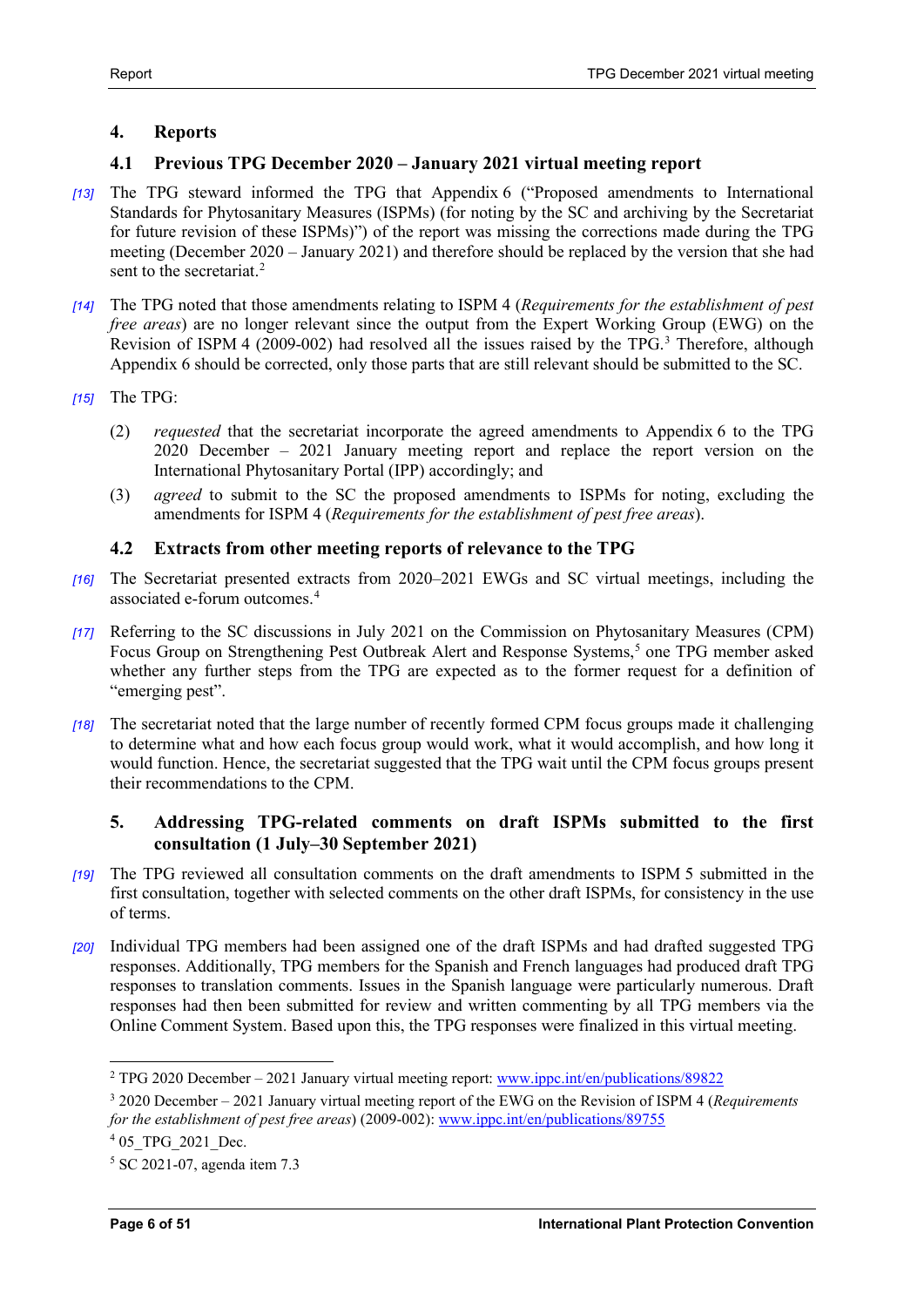- *[21]* Recommendations from the TPG will be transmitted to the respective stewards of the draft standards and to the Standards Committee Working Group (SC-7) (May 2022). Replies by the TPG to translation comments will be transferred to the FAO Translation Services.
- *[22]* Details of the TPG's recommendations and associated explanations are provided in the respective tables of compiled comments, and only a summary of major issues is presented in this report.

# <span id="page-6-0"></span>**5.1 Draft 2021 amendments to ISPM 5 (***Glossary of phytosanitary terms***) (1994-001)**

*[23]* Mr NORDBO, Assistant Steward, presented the draft TPG responses.[6](#page-6-1)

#### *Proposed addition of "identity (of a consignment)" (2011-001)*

- *[24]* The TPG considered the suggestions for including in the definition some further elements described in the phytosanitary certificate.
- *[25]* The TPG acknowledged that, in colloquial phrasing, a consignment may often be understood to include, for example, the packaging and seals. However, the Glossary definition determines "consignment" to be those actual commodities being moved between countries and covered by a particular phytosanitary certificate. Therefore, elements in the phytosanitary certificate dealing with packaging, packages, distinguishing marks (as part of the packaging description), and conveyances do not belong to the consignment's identity. The packaging and its distinguishing marks and conveyances could change along the chain of delivery, but that would not change the identity of the consignment (and the national plant protection organization (NPPO) in the importing country should normally accept the consignment regardless of the change of packaging, conveyance, etc., according to ISPM 12 (*Phytosanitary certificates*)).
- *[26]* The TPG noted that, in elaborating a definition, the presumption had been that "identity check" is intended to mean that the NPPO investigates to ascertain that *a particular consignment is identical to the one for which an exporting NPPO had issued a certain phytosanitary certificate*. As any phytosanitary certificate issued would exclusively cover the inspected collection of plants, plant products, or other regulated articles, the *origin* is an indispensable, non-material part of the consignment's identity (as inserted in the "place of origin" section of a phytosanitary certificate, described in ISPM 12, section 5 (I)).
- *[27]* The TPG emphasized that the "identification" of a consignment is a different concept than the "identity" of a consignment. The *number* of the phytosanitary certificate is implicitly covered by the word "its" in the proposed definition and therefore need not be explicitly mentioned.
- *[28]* While the TPG acknowledged that the "Name and address of the *exporter*" is operationally important for enabling NPPOs to trace a particular consignment, a consignment may go through several exporters without its identity being affected. This section of the phytosanitary certificate is therefore not deemed part of the identity. Likewise, the "Declared name and address of the *consignee*" may shift along the delivery chain without affecting the identity of the consignment.
- *[29]* With regards to queries on "place of origin" versus "country of origin," the TPG concluded that according to the text in ISPM 12, section 5 (I) on "Place of origin", this concept includes "country of origin", and (as stated in that section), "In all cases, the name of the country or countries of origin should be stated". Furthermore, the "place of origin" is the wording used in the Model Phytosanitary Certificate.
- *[30]* The TPG, therefore, recommended that the revised definition be retained exactly as worded in the version sent for the first consultation, to read:

| <b>identity</b> (of a | The components of a <b>consignment</b> as covered by its <b>phytosanitary</b> |  |
|-----------------------|-------------------------------------------------------------------------------|--|
|                       |                                                                               |  |

<span id="page-6-1"></span>6 06 TPG 2021 Dec; 07 TPG 2021 Dec; 12 TPG 2021 Dec; 1994-001.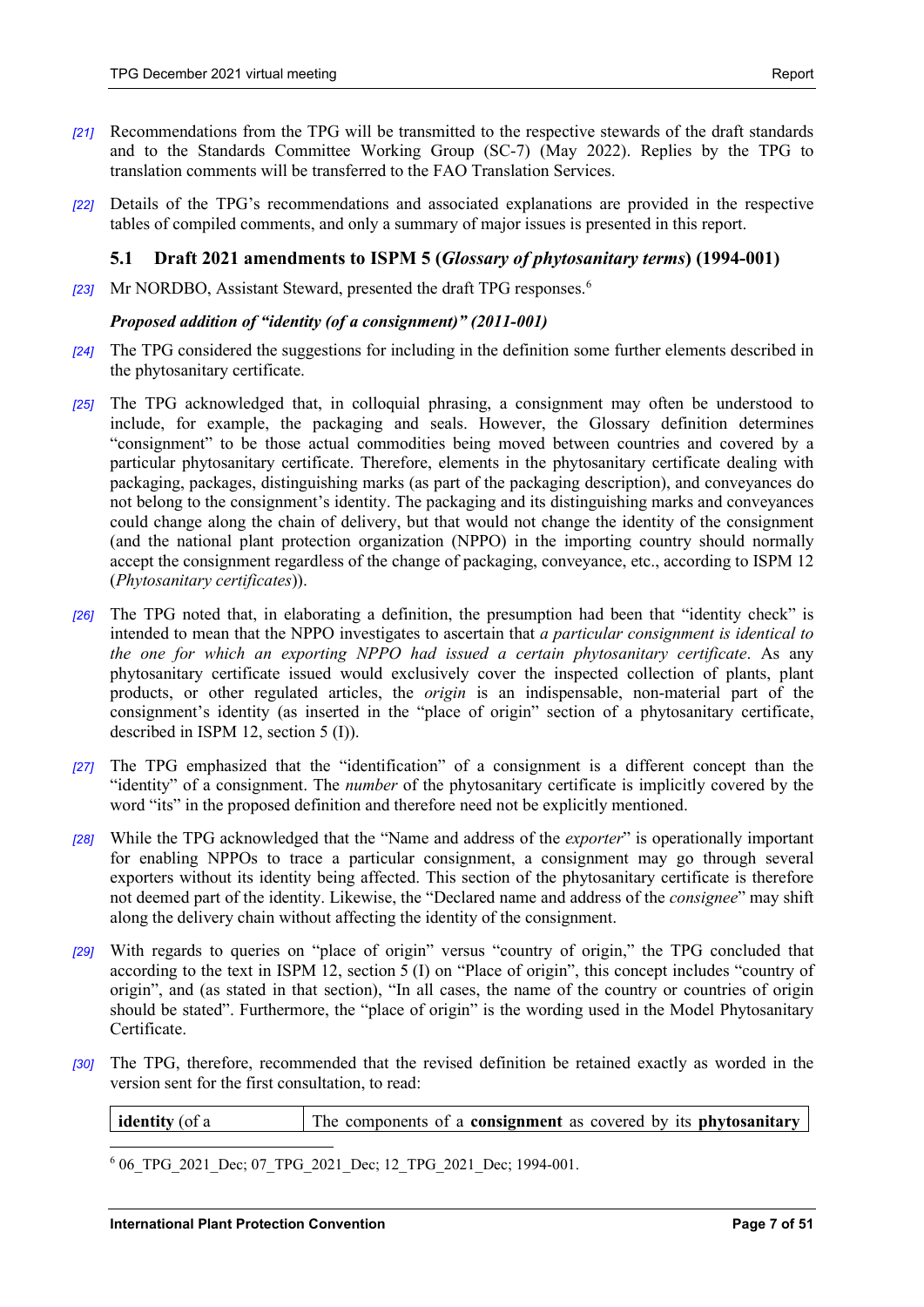| consignment) | <b>certificate</b> and described in the sections "name of produce and        |  |  |  |  |  |
|--------------|------------------------------------------------------------------------------|--|--|--|--|--|
|              | quantity declared", "botanical name of <b>plants</b> " and "place of origin" |  |  |  |  |  |

*Proposed revision of "integrity (of a consignment)" (consequential) (2021-008)*

- *[31]* Triggered by comments as regards what kind of seals are meant to be covered by the definition and that seals could be legitimately broken by authorities other than the NPPO, the TPG discussed several definition options, particularly whether or not to include aspects of seals and packaging in the definition, noting that the original definition did not include those.
- *[32]* The TPG noted that, in the current wording of ISPM 23 (*Guidelines for inspection*), section 2.2, a physical examination may include checking for seals, but this is not linked to and need not influence the definition of "integrity".
- *[33]* One member raised concerns that if a seal is broken or a package is damaged, there is the potential for infestation even if the identity is unaffected. This infestation aspect would not be covered if the phrase "seals or packaging undamaged" was not included in the definition.
- *[34]* Some members suggested returning as far as possible to the concept covered by the original definition by omitting any notion of seals and packaging but reintroducing "without substitution or loss" at the end of the definition.
- *[35]* One member queried whether seal and packaging aspects could ever be sufficiently well described in a definition of "integrity" to cover concerns of infestation. For example, there might be situations when the seal is not broken but changed, or the packaging is not damaged but inappropriate.
- *[36]* One member reminded the TPG that the description of a consignment includes a description of the packaging that partly serves to prevent the potential for infestation, and similarly for a container and its seal. Thus, the packaging and seal are tied to the phytosanitary aspect.
- *[37]* While the TPG maintained that damage to packaging or illegitimately broken seals could be warning signs that the consignment may have become prone to infestation or contamination, the TPG also acknowledged that the definition should reflect the fact that seals could be legitimately broken by other authorities before the compliance procedure.
- *[38]* Given that the consultation comments had mainly requested clarity as regards seals, the TPG concluded that their recommendation would be a revised definition incorporating a slight change to the version sent for the first consultation, to read:

| <b>integrity</b> (of a<br>consignment) | Composition State of a consignment when its identity is unchanged,<br><b>packaging</b> undamaged and any seals intact until broken by the relevant |
|----------------------------------------|----------------------------------------------------------------------------------------------------------------------------------------------------|
|                                        | authority as described by its phytosanitary certificate or other                                                                                   |
|                                        | officially acceptable document, maintained without loss, addition or                                                                               |
|                                        | substitution                                                                                                                                       |

# *Proposed revision of "phytosanitary security (of a consignment)" (2013-008)*

- *[39]* The TPG considered the proposal to include "regulated articles" in the definition but decided not to do so. The TPG acknowledged that the definition of "contamination" also includes "unintended presence of a regulated article". However, the TPG suggested that the possible contamination of the consignment proper (the components) by regulated *pests* is the crucial concern, whereas contamination by regulated articles (in its full meaning) does not in practice add substance to the concept and would make the definition overly complicated.
- *[40]* Another consultation comment had suggested that phytosanitary security is a series of activities rather than a state; however, in reviewing the present use of the term in ISPMs, the TPG concluded that the concept of phytosanitary security is meant to be a state.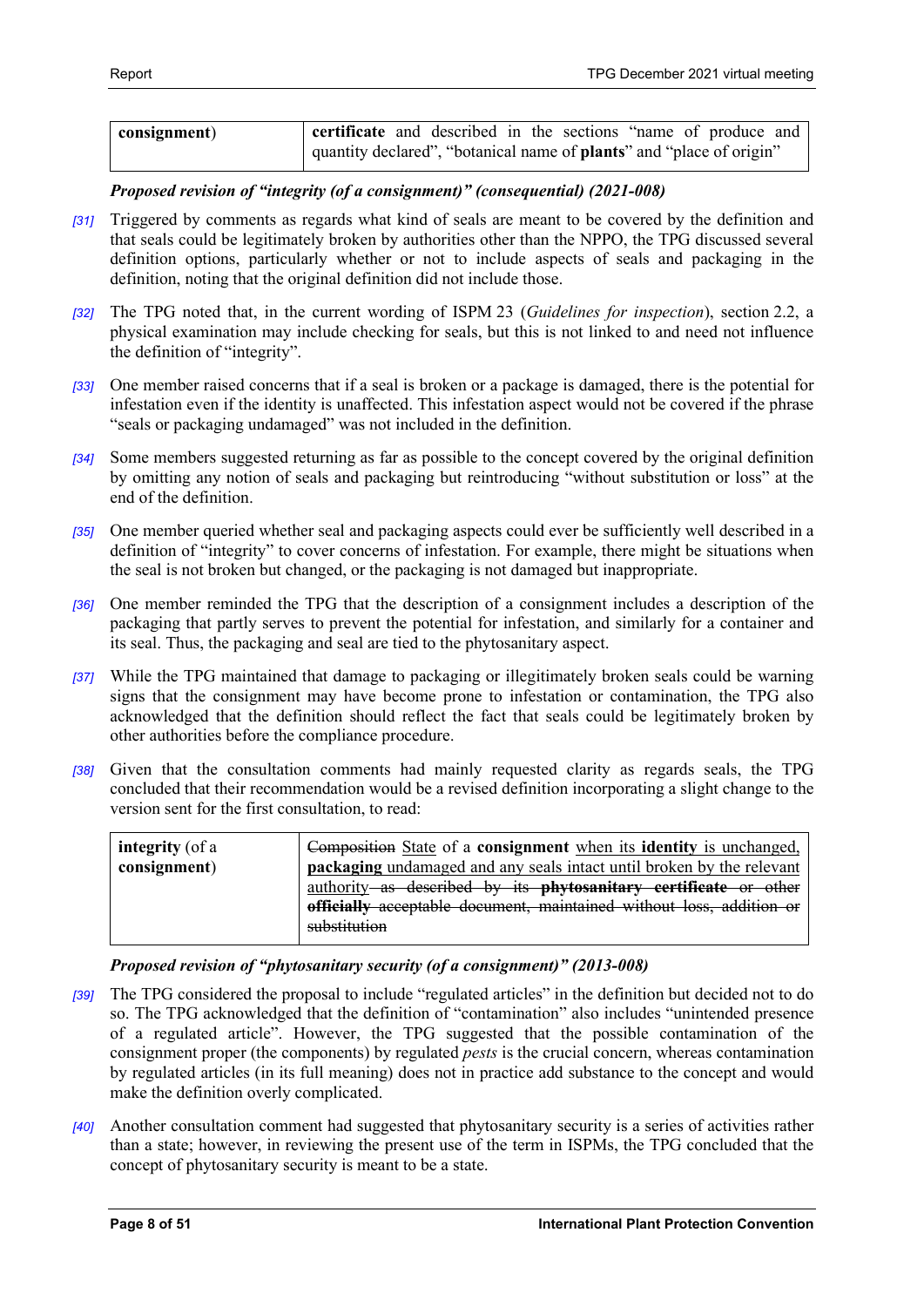*[41]* The TPG, therefore, recommended keeping the definition simple by retaining the amendment exactly as worded in the version sent for the first consultation, to read:

| phytosanitary security | Maintenance of the integrity State of a consignment when its integrity |  |  |  |  |  |  |  |  |  |
|------------------------|------------------------------------------------------------------------|--|--|--|--|--|--|--|--|--|
| (of a consignment)     | has been maintained and prevention of its infestation and              |  |  |  |  |  |  |  |  |  |
|                        | contamination by regulated pests, prevented through the application    |  |  |  |  |  |  |  |  |  |
|                        | of appropriatephytosanitary measures                                   |  |  |  |  |  |  |  |  |  |

#### *Proposed addition of "general surveillance" (2018-046)*

- *[42]* The TPG discussed a consultation comment suggesting that a definition of "general surveillance" (and of "specific surveillance") is unnecessary since lack of clarity around this term had not been raised by a contracting party and that "general surveillance" is well described in ISPM 6 (*Surveillance*) and is too broad a concept to be defined in one sentence.
- *[43]* The TPG disagreed with that comment, noting that the revised ISPM 6 had resulted in a slight change in the meaning of general and specific surveillance, with the previous version of ISPM 6 referring to "specific surveys" for what is now called "specific surveillance". Therefore, the SC had added the terms "general surveillance" and "specific surveillance" to the TPG work programme for inclusion in the Glossary to provide clarity without having to read ISPM 6.
- *[44]* The comment had suggested that there is no requirement in ISPM 6 for general surveillance to be "official". However, the TPG noted that "surveillance" is a responsibility of an NPPO under the IPPC and is defined as an official process even if, according to ISPM 6, NPPOs may use a range of approaches to general surveillance with varying degrees of NPPO involvement.
- *[45]* The TPG disagreed with a proposal to change "data" to "information", as maintaining the distinction between the two concepts is useful: the first step of general surveillance consists of collecting data from various sources, and only through the second step of analysing and verifying data are those data transformed into "information".
- *[46]* In response to other consultation comments, the TPG noted that general surveillance and specific surveillance as described in ISPM 6 are disjunctive (i.e. mutually exclusive) concepts, although the procedures may, in practice, be used together.
- *[47]* To more correctly capture the concept that data may be collected from various sources, including nonofficial sources, the TPG recommended a revised definition, slightly changed in comparison to the version sent for the first consultation, to read:

| general surveillance | An official process whereby data on pests in an area, collected from |
|----------------------|----------------------------------------------------------------------|
|                      | various sources other than surveys, are analysed and verified        |

#### *Proposed addition of "specific surveillance" (2018-047)*

- *[48]* In response to a consultation comment suggesting that the definition should explicitly include the various survey types, the TPG noted this would be redundant given that the definition of "survey" already includes the concepts of the different survey types (i.e. determine the presence or absence of pests, or the boundaries or characteristics of a pest population).
- *[49]* The TPG, therefore, recommended that the revised definition be retained exactly as worded in the version sent for the first consultation, to read:

| specific surveillance | An official process whereby information on pests in an area is |  |  |  |  |  |
|-----------------------|----------------------------------------------------------------|--|--|--|--|--|
|                       | obtained through surveys                                       |  |  |  |  |  |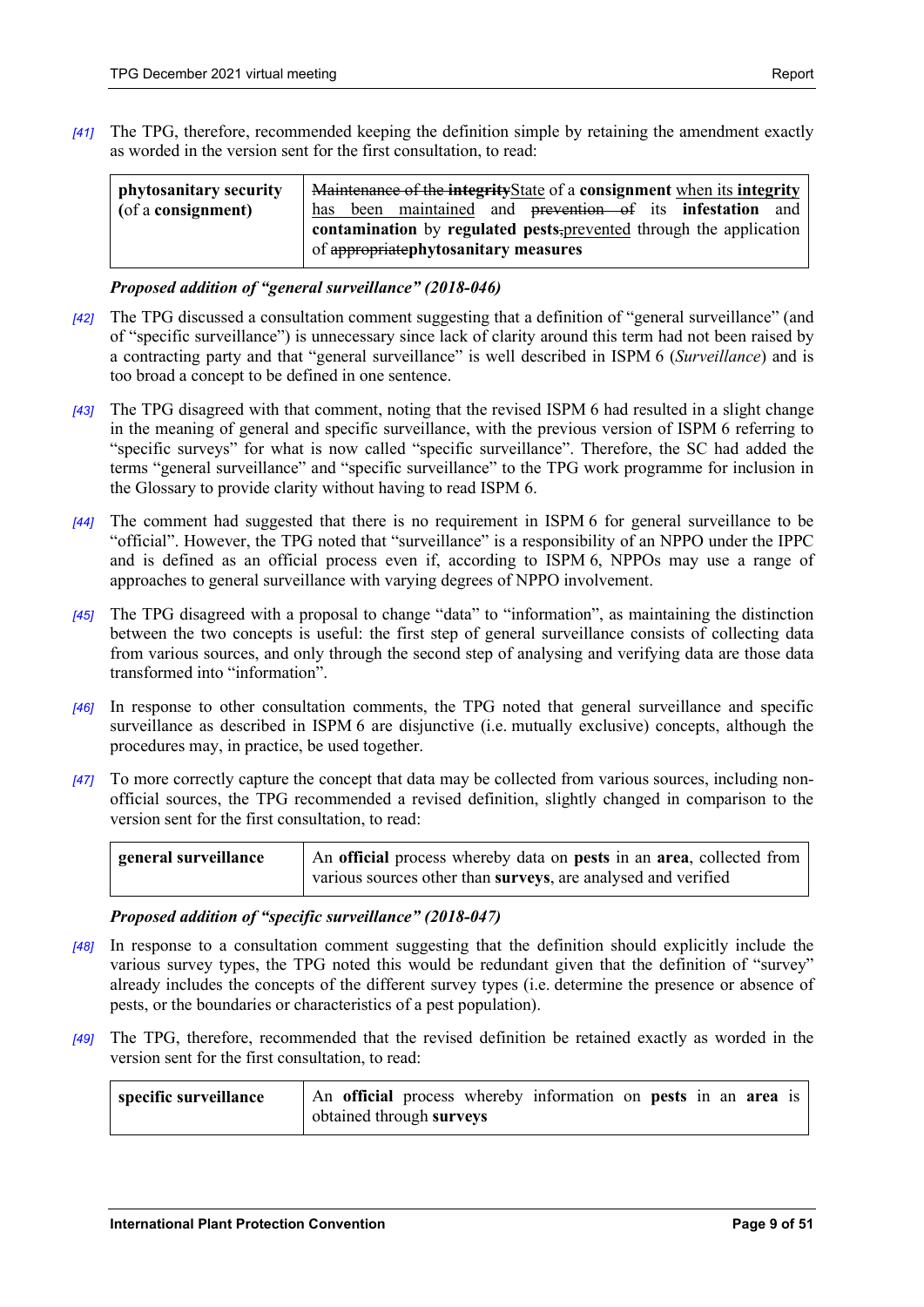# *Proposed revision of "surveillance" (2020-009)*

- *[50]* A text proposal from a consultation comment had aimed to provide more explanation on the actual content of surveillance, rather than merely referring to general and specific surveillance. The TPG agreed with the proposal and therefore amended the revised definition of surveillance to express the generic characteristics of both types of surveillance while avoiding redundancy with the definitions of "general surveillance" and "specific surveillance".
- *[51]* Consequently, the TPG recommended a revised definition, slightly changed in comparison to the version sent for the first consultation, to read:

| surveillance | An official process whereby information on pests in an area is       |
|--------------|----------------------------------------------------------------------|
|              | obtained through general surveillance, specific surveillance or a    |
|              | combination of both which collects and records data on pest presence |
|              | or absence by survey, monitoring or other procedures                 |

# *Proposed revision of "germplasm" (2020-005)*

- *[52]* Some consultation comments had suggested that the term need not be defined in the Glossary.
- *[53]* While the TPG acknowledged that the current definition is not specific to the IPPC (and therefore not particularly needed), they noted that the proposed revised definition makes the term specific and of specific relevance to the IPPC by defining germplasm as a subset of the rather fundamental IPPC concept of "plants for planting". Plants for planting generally present a comparatively high pest risk and, among them, germplasm is considered to potentially present an even higher pest risk than other "plants for planting" since it may originate relatively recently from wild plants and information on its possible infestation by pests may be limited and based on a relatively short period of observation.
- *[54]* The TPG, therefore, recommended that the revised definition be retained exactly as worded in the version sent for the first consultation, to read:

| germplasm |            |  |  |  | Plants for planting intended for use in breeding or conservation |
|-----------|------------|--|--|--|------------------------------------------------------------------|
|           | programmes |  |  |  |                                                                  |

# *Proposed revision of "emergency measure" (2020-004)*

- *[55]* In replying to consultation comments suggesting to maintain "emergency measure" as being a phytosanitary measure, the TPG reiterated that this would result in the contradiction being maintained that phytosanitary measures exclusively address regulated pests while, in fact, emergency measures may be taken against currently non-regulated pests.
- *[56]* In reply to various consultation comments, the TPG recommended that "introduced" in the original revision be replaced with "set up" for consistency with the proposed revision of the definition of the term "provisional measure". Furthermore, to emphasize the urgency in setting up an emergency measure and for consistency with the definition of "emergency action", the TPG recommended that the qualifier "promptly" be added before "set up" to read, "promptly set up".
- *[57]* In conclusion, the TPG recommended a revised definition, slightly changed in comparison to the version sent for the first consultation, to read:

| emergency measure | An <b>phytosanitary measure official</b> rule or procedure established as a |
|-------------------|-----------------------------------------------------------------------------|
|                   | matter of urgency promptly set up to prevent the entry, establishment       |
|                   | or spread of a pest in a new or unexpected phytosanitary situation not      |
|                   | addressed by existing phytosanitary measures. An emergency                  |
|                   | measure may or may not be a provisional measure                             |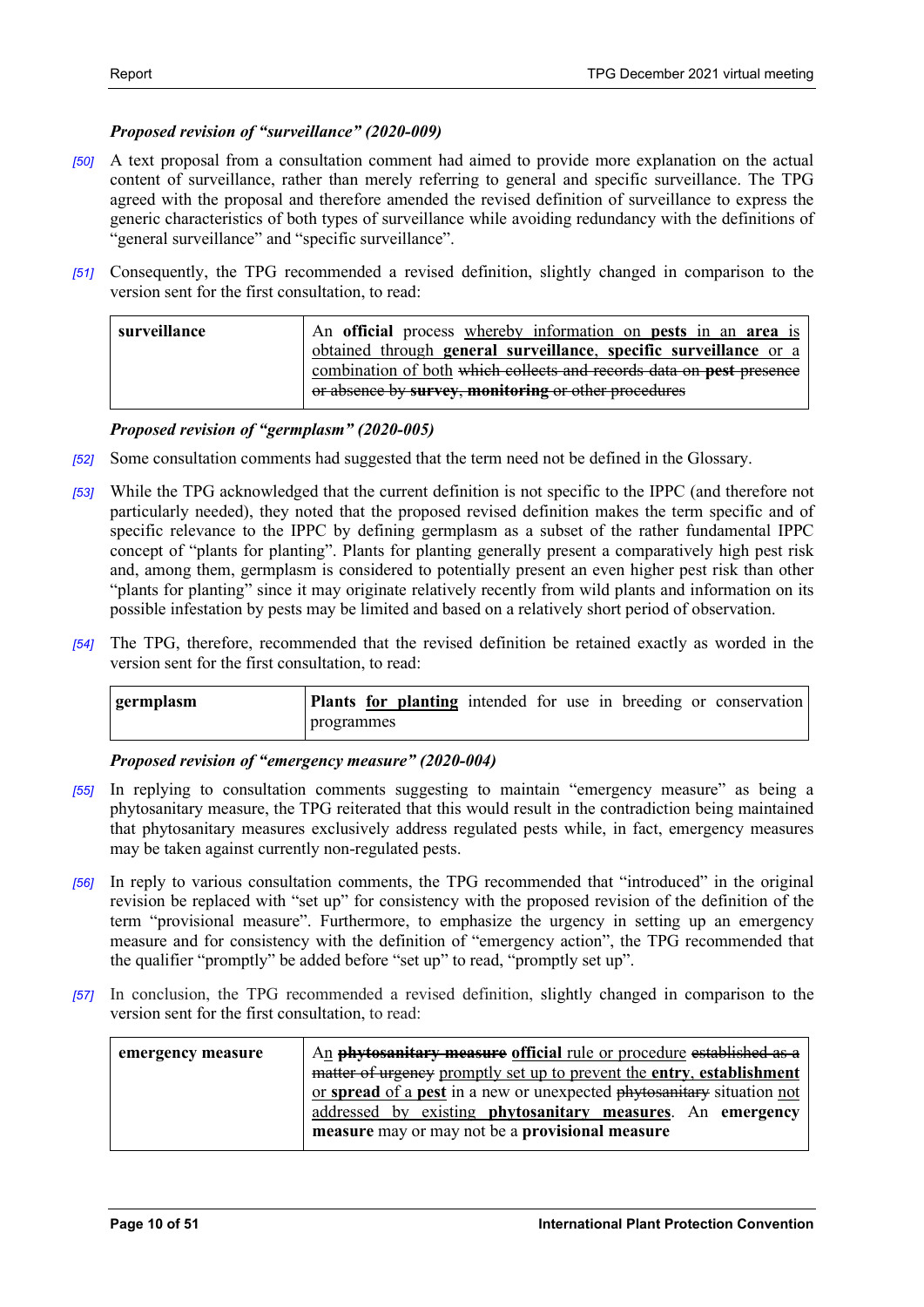# *Proposed revision of "provisional measure" (2020-008)*

- *[58]* In reply to a consultation comment suggesting to define "provisional measure" as being a phytosanitary measure, the TPG reiterated that this would result in the contradiction that phytosanitary measures exclusively address regulated pests, while provisional measures may, in fact, be taken against currently non-regulated pests, and also in the contradiction that, while phytosanitary measures should be established on the basis of pest risk analysis, provisional measures are set up without full technical justification.
- *[59]* In reply to a consultation comment suggesting the deletion of the concept of "subject to periodic review", the TPG maintained that periodic review is a critical step to determine whether the provisional measure needs to be established as a permanent phytosanitary measure through the completion of a pest risk analysis or if the provisional measure can be discontinued.
- *[60]* The TPG, therefore, recommended that the revised definition be retained exactly as worded in the version sent for the first consultation, to read:

| provisional measure | A <b>phytosanitary regulation</b> temporary <b>official</b> rule or procedure to |
|---------------------|----------------------------------------------------------------------------------|
|                     | prevent the entry, establishment or spread of a pest, set up                     |
|                     | established without full technical justification owing to current lack of        |
|                     | adequate information. and A <b>provisional measure</b> is subjected to           |
|                     | periodic review and full <b>technical justification</b> as soon as possible      |
|                     |                                                                                  |

# *Proposed revision of "compliance procedure (for a consignment)" (2021-006)*

- *[61]* In reply to a consultation comment suggesting the deletion of "and" in the enumeration of possible elements of a compliance procedure, the TPG agreed that retaining "and" is useful to illustrate better the three core elements of a compliance procedure: "document checks", "integrity verification" and "inspection or testing". The TPG emphasized that retaining "and" does not mean that all elements should necessarily be carried out in order to perform a compliance procedure. Definitions do not set any obligations but merely provide an agreed, common understanding of the meaning of a "shortcutting" term.
- *[62]* In reply to a consultation comment suggesting that the objective of a compliance procedure should be simplified to "…to check if a consignment complies with phytosanitary import or transit requirements", the TPG discussed the intended meaning of the current wording "phytosanitary measures related to transit". Analysing ISPM 25 (*Consignments in transit*), which is the main and almost only ISPM on transit issues, the TPG concluded that "phytosanitary measure" has been used (mainly) in referring to such measures that the *country of transit* may apply to the consignment in transit; for such measures, a compliance procedure is obviously irrelevant. However, "phytosanitary measures" has also been used in the ISPM as a heading for measures that the *exporting country* may be required to apply before export; for such measures, a compliance procedure could clearly be relevant. The TPG, therefore, concluded that the reference to transit in both the current and the draft revised definition sent to the first consultation is potentially confusing and overly complicated and could be improved based on the suggestion made in the comment.
- *[63]* The TPG noted that the objective of a compliance procedure (for a consignment) is, in any case, to check if phytosanitary requirements that the exporting country is expected to fulfil have actually been met. For the import scenario, such phytosanitary requirements are simply named by the Glossary term "phytosanitary import requirements". An analogous Glossary term has not been defined (and need not be defined) for the transit situation; therefore, and to retain "phytosanitary import requirements" as an unbroken term, the TPG recommended that the wording "*phytosanitary requirements related to transit*" be used. With this, the description of the objective of the compliance procedure could also be simplified, as "*complies with*" then refers to both the import and transit scenario.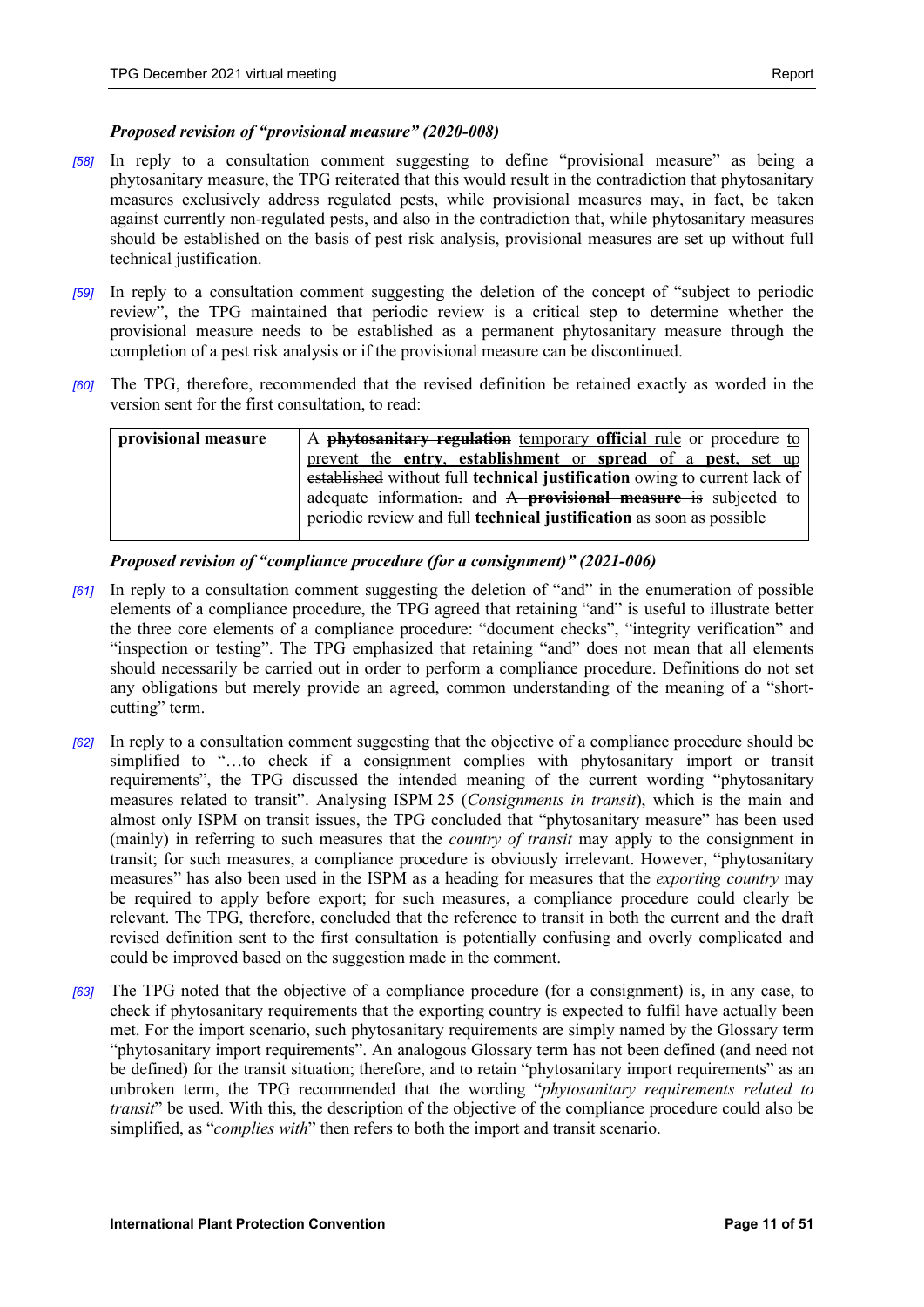- *[64]* In reply to another consultation comment, suggesting that the verb "to check" be changed back to "to verify" as, in the original definition, the TPG agreed, noting that a compliance procedure is expected to be a decisive process in contrast to an inspection that may not in itself be decisive.
- *[65]* In conclusion, the TPG recommended a revised definition, slightly changed in comparison to the version sent for the first consultation, to read:

| compliance procedure        | Official procedure used to verify that process of document checks,  |
|-----------------------------|---------------------------------------------------------------------|
| (for a <b>consignment</b> ) | verification of consignment integrity, and inspection or testing of |
|                             | plants, plant products or other regulated articles to verify if a   |
|                             | consignment complies with phytosanitary import requirements or      |
|                             | phytosanitary measures requirements related to transit              |

# *Proposed revision of "release (of a consignment)" (2021-007)*

- *[66]* In reply to a consultation comment suggesting that "with favourable results" be added at the end of the definition, the TPG acknowledged the logic of such an inclusion but at the same time suggested that the "favourable result" may seem a self-evident prerequisite that need not be mentioned in the definition.
- *[67]* In reply to a consultation comment suggesting that "of a consignment" be inserted within the definition, the TPG found that such an insertion would, on the one hand, seem slightly redundant but, on the other hand, could make the definition (as a stand-alone definition) clearer (in contrast to the term and definition of "*release (into the environment)*" of an organism (e.g. a biological control agent)).
- *[68]* The TPG, therefore, recommended a revised definition, slightly changed in comparison to the version sent for the first consultation, to read:

| release (of a | Authorization for entry of a consignment after completion of the |  |  |
|---------------|------------------------------------------------------------------|--|--|
| consignment)  | compliance procedure elearance                                   |  |  |

# *Proposed deletion of "clearance (of a consignment)" (2018-045)*

*[69]* No consultation comments had been received, and the TPG recommended that the deletion be maintained as proposed at the first consultation.

# *Proposed revision of "inspection" (2017-005)*

- *[70]* In reply to a consultation comment suggesting that "if pests are present" be changed to "the presence or absence of pests", the TPG noted that the objective of a "detection survey" is to determine whether a pest is present, meaning that presence and absence are equally possible outcomes. This is reflected in the proposed revised definition of that term ("…to determine the presence or absence of pests", as submitted by the SC to the CPM-16 (2022) for adoption) and similarly in the current definition of "survey (of pests)".
- *[71]* In contrast, the objective of an inspection is to check that plants, plant products, or other regulated articles are not infested or contaminated by pests. The focus, therefore, is on the presence of pests. The TPG considered that the suggested replacement of "to determine if pests are present" with "to determine the presence or absence of pests" would make the definition of "inspection" less clear.
- *[72]* The TPG, therefore, recommended that the revised definition be retained exactly as worded in the version sent for the first consultation, to read: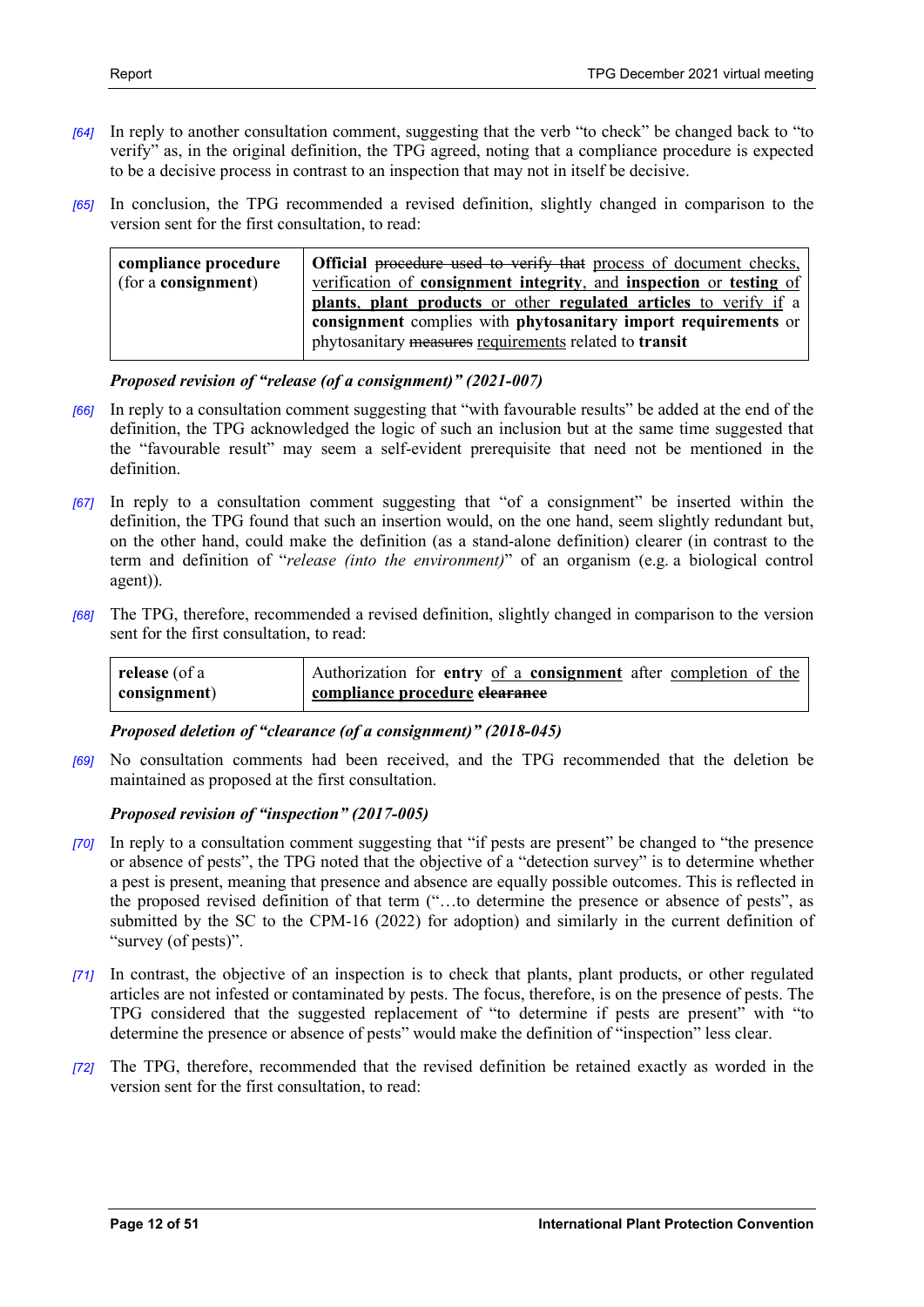| inspection | Official visual examination of plants, plant products or other<br>regulated articles to determine if pests are present or to determine |
|------------|----------------------------------------------------------------------------------------------------------------------------------------|
|            | compliance check conformity with phytosanitary requirements<br>regulations                                                             |

# *Proposed revision of "test" (consequential to "inspection") (2021-005)*

- *[73]* In reply to a consultation comment suggesting that "test" be changed to "testing", the TPG maintained that "test" in the noun form is more appropriate than the present participle (testing). In ISPM 5, except for "dose mapping" (for which no adequate noun exists) and "monitoring" (for which no noun exists), terms are not expressed as present participles. Furthermore, as stated in the outline of reference in ISPM 5, "*Derived forms of words that appear in the Glossary (e.g. "inspected" from "inspection") are also considered glossary terms*".
- *[74]* The TPG agreed to an editorial change whereby the original "examination … other than visual" as an interposed sentence is substituted by "non-visual examination", thereby simplifying the definition.
- *[75]* In conclusion, the TPG recommended a revised definition, slightly changed in comparison to the version sent for the first consultation, to read:

| test | <b>Official</b> non-visual examination of <b>plants</b> , <b>plant products</b> or other |
|------|------------------------------------------------------------------------------------------|
|      | regulated articles, other than visual, to determine if pests are present,                |
|      | didentify pests or determine compliance verify conformity with specific                  |
|      | phytosanitary requirements                                                               |

- *[76]* The TPG also considered consultation comments suggesting corrections to the Spanish translation of definitions and agreed to forward these to the FAO Translation Services.
- *[77]* The TPG:
	- (4) *agreed* its responses to the first consultation comments on the draft 2021 Amendments to the Glossary (1994-01);
	- (5) *noted* that the TPG comments, and the draft 2021 Amendments to the Glossary (1994-01), as modified by this meeting, would be transmitted to the SC-7; and
	- (6) *requested* that the secretariat submit the proposals regarding language versions of terms and definitions to the FAO Translation Services.

# <span id="page-12-0"></span>**5.2 Draft annex to ISPM 20: Use of specific import authorizations (2008-006)**

*[78]* Mr NORDBO presented the draft TPG responses.[7](#page-12-1) The TPG provided approximately 25 comments on the draft, the major ones of which are presented below.

# *The standard chapeau*

- *[79]* In response to a consultation proposal to improve the text with more precise wording, the TPG agreed that the proposed references to ISPM 20 (*Guidelines for a phytosanitary import regulatory system*) section 5.1.9.2 and Article VII.2(b) of the IPPC more clearly expressed the intent and strengthened the annex's coherence with globally agreed text.
- *[80]* Reflecting several comments on the first paragraph of the draft annex, the TPG found the discrepancy between the first sentence ("SIAs [Specific import authorizations] … specify phytosanitary import requirements for those articles") and the second ("SIAs may be used … when phytosanitary import requirements have not been established") rather confusing. The TPG recommended that the discrepancy be resolved, ensuring consistency with section 3. For that purpose, the TPG suggested that

<span id="page-12-1"></span><sup>&</sup>lt;sup>7</sup> 08 TPG 2021 Dec, 2008-006.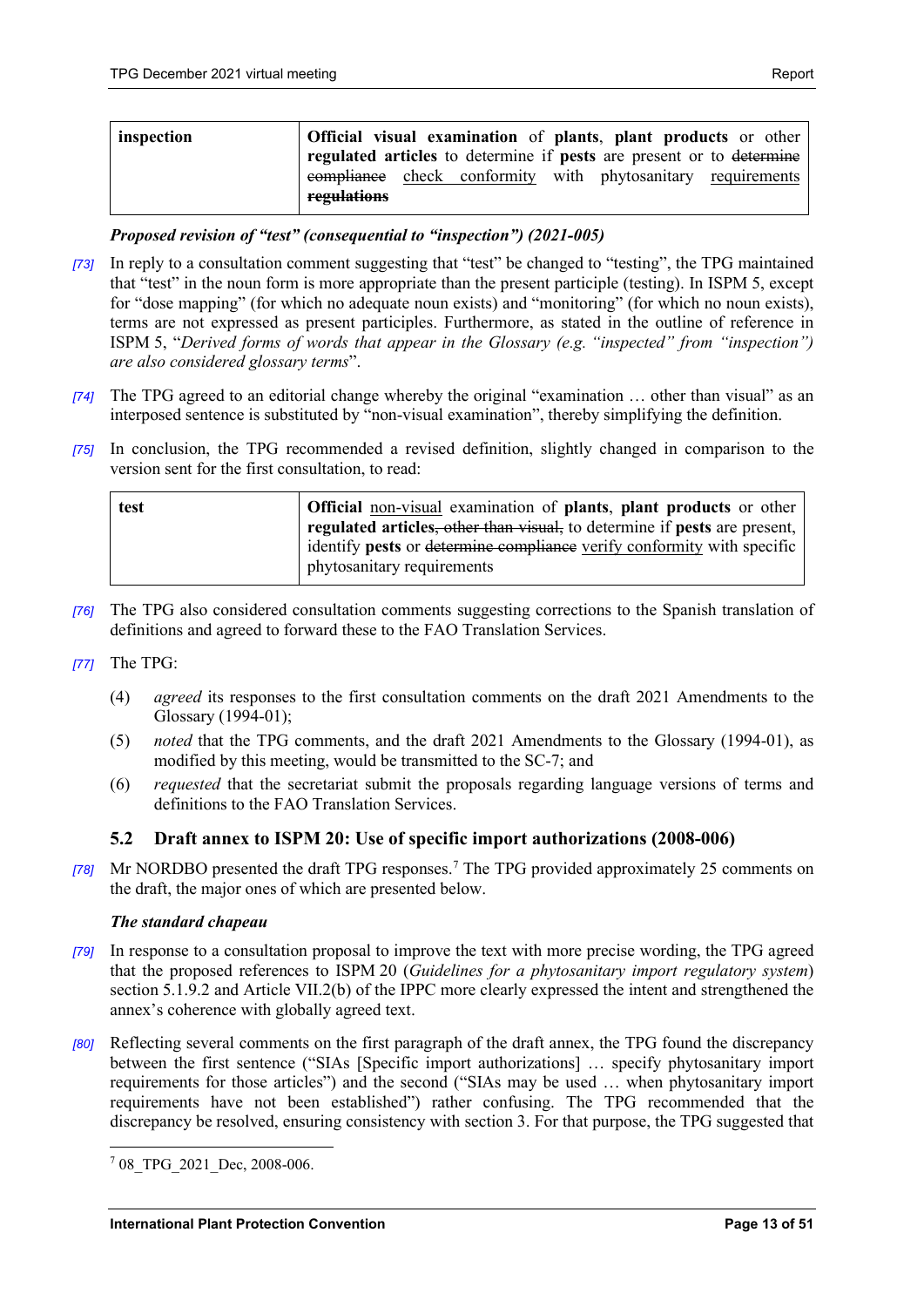the steward consider the following rewording of the *second sentence*, lending a phrase from the first sentence of section 3:

SIAs may be used when official consent for import is necessary, or when phytosanitary import requirements for the particular purpose, articles or situations have not otherwise been established, or when import would otherwise be prohibited.

# *Section 2.1*

- *[81]* The TPG found that the heading did not reflect the section's actual content and queried the need for a heading.
- *[82]* Reflecting comments related to the distinction throughout the text between "use" and "issuance" of specific import authorization, the TPG believed the distinction to be important and that it should be retained. Hence, NPPOs may "use" specific import authorizations (SIAs) as an element in their import regulatory system and, in doing so, NPPOs "issue" individual SIAs on a case-by-case basis.
- *[83]* The TPG supported the insertion of the qualifier "*official*" before "languages of the Food and Agricultural Organization" for clarity and consistency with Article XIX of the IPPC.

# *Section 3*

*[84]* The TPG suggested that the phrasing "general phytosanitary import requirements', as suggested in a consultation comment, would be unclear and confusing and recommended that it be avoided and replaced. The Glossary term "phytosanitary import requirements" should be used for that concept.

# *Section 5*

- *[85]* The TPG noted that "general import authorization" and "specific import authorization" are legitimate and adequate for use throughout the annex. Both terms are implicitly used in ISPM 20, section 4.2.2, the heading of which is "Import authorization", followed by the subheadings "General authorization" and "Specific authorization" that are therefore subsets of the concept "import authorization".
- *[86]* The TPG did not agree with the suggestion to replace "SIAs may be transferred to general import authorizations" with "SIAs may be terminated", because the current wording was much more precise. However, for ease of understanding, the TPG suggested that "transferred to" be replaced with "*replaced with*".
- *[87]* The TPG:
	- (7) *noted* that recommendations on consistency would be transmitted to the steward and SC-7 for consideration; and
	- (8) *requested* that the secretariat send the Spanish translation issues to the FAO Translation Services so that the Spanish version of the draft annex to ISPM 20: Use of Specific Import Authorizations (2008-006) is amended.

# <span id="page-13-0"></span>**5.3 Draft revision of ISPM 4 (***Requirements for the establishment of pest free areas***) (2009-002)**

- *[88]* Shaza Roshdy OMAR (Egypt) presented the draft TPG responses.[8](#page-13-1) The TPG provided approximately 65 comments on the draft, the major ones of which are presented below.
- *[89]* The TPG discussed a consultation comment stating that to interpret the requirements of this ISPM correctly, the terms "measures" and "phytosanitary measures", respectively, should be used discriminately depending on the situation. According to the comment, "if the measures are for establishing and maintaining a pest free area (PFA), "measures" should be used because the measures

<span id="page-13-1"></span><sup>8</sup> 09\_TPG\_2021\_Dec, 2009-002.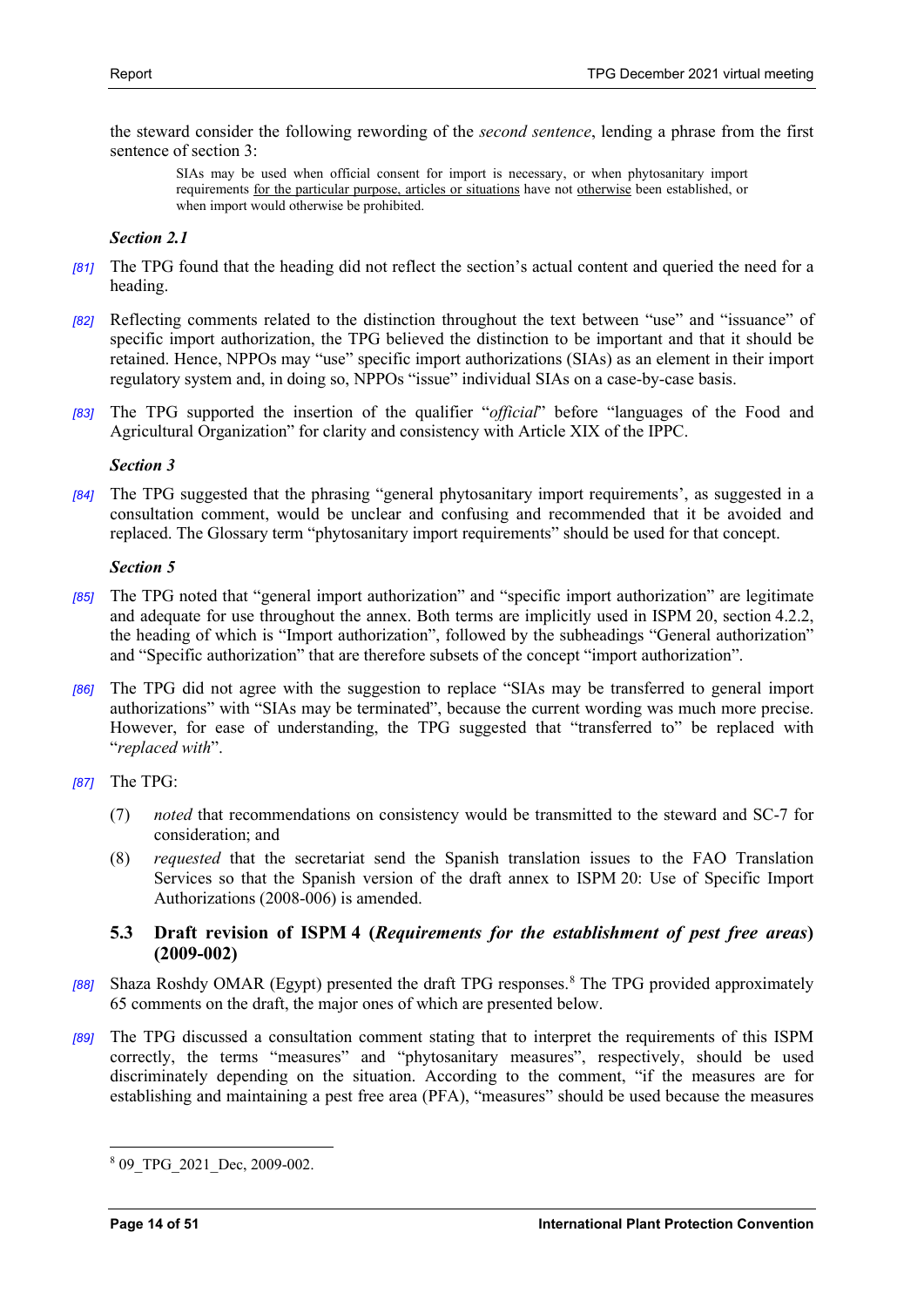to control domestic pests (i.e. other than the phytosanitary purposes) may also be applied to establish and maintain the PFA".

- *[90]* One member noted that, according to the Scope, this ISPM is explicitly about PFAs as a phytosanitary measure, and therefore it does not deal with the establishment of PFAs for non-regulated pests, often called domestic pests, even if NPPOs may also establish PFAs for such a purpose.
- *[91]* One member mentioned that this issue reiterated lengthy discussions by the TPG and SC in 2014 on how to understand the relationship between "phytosanitary measure" and "regulated pests", namely whether a measure applied in an exporting country for a pest that is not of regulatory concern to that country but is regulated for the phytosanitary import requirements of the country of destination could be deemed a phytosanitary measure?
- *[92]* In conclusion, the TPG suggested that the scope of "PFA as a phytosanitary measure" implies that measures applied to set up a PFA are also generally phytosanitary measures, but supplementary nonphytosanitary measures may be applied if contributing to the overall objective (e.g. in section 2.2, "imposition of domestic restrictions or other measures to control the movement or transit of regulated articles into or through the PFA"). The TPG believed that the current uses of the respective terms, in general, seemed adequate but recommended that the steward of the draft standard scrutinize the text to ensure that this is actually the case.
- *[93]* In reply to a consultation comment that terms such as "surveillance", "pest monitoring", "surveys", "outbreak" and "detection" should be used consistently throughout the standard, the TPG agreed but suggested that, in general, the terms mentioned in the comment had been used consistently in the draft. Nevertheless, the TPG recommended that "routine pest monitoring" be changed to "continued surveillance", for consistency with the correct wording used in section 3.2. Furthermore, in section 3.5.2, the TPG suggested that "detection survey" be changed to "surveys" (i.e. any of the three survey types), for consistency with the purpose as outlined later in the sentence "to … record the distribution of the pest and its population dynamics… and to assess the effectiveness of the eradication measures".
- *[94]* The TPG agreed with a consultation comment suggesting that the term "appropriate level of protection", derived from the World Trade Organization Agreement on the Application of Sanitary and Phytosanitary Measures (SPS Agreement), should be replaced by the Glossary term "phytosanitary import requirements".
- *[95]* In replying to a consultation comment suggesting the replacement of "phytosanitary measures" with "phytosanitary procedures", the TPG noted that a phytosanitary measure may consist of a combination of several phytosanitary measures (for example, "phytosanitary legislation" usually consists of several "phytosanitary regulations"). Moreover, "procedure" is included in the definition of "phytosanitary measure" which is broader and therefore fits better in this context.
- *[96]* The TPG agreed with a consultation comment suggesting replacement of "implementation" with "establishment" of buffer zones but considered that the Glossary term "tolerance level" had been used correctly and disagreed with a suggested change to "prevalence level". However, the TPG suggested that the word "low" before "tolerance level" was confusing and recommended that it be deleted, as setting the tolerance level is an NPPO prerogative, and it would obviously be low to fulfil its purpose.
- *[97]* In reply to a consultation comment suggesting that "legal" be replaced with "regulatory" because an administrative measure can also provide the necessary power for movement control, the TPG considered the use of "legal framework" to be appropriate in this context and consistent with similar uses in other ISPMs (e.g. ISPM 45 (*Requirements for national plant protection organizations if authorizing entities to perform phytosanitary actions*)), with the legal framework being overarching and including the use of a regulatory framework. The TPG therefore disagreed with the comment.
- *[98]* The TPG disagreed with a consultation comment suggesting that "status" be deleted from "PFA status", because PFA status is a different concept from that of the Glossary term "pest status". The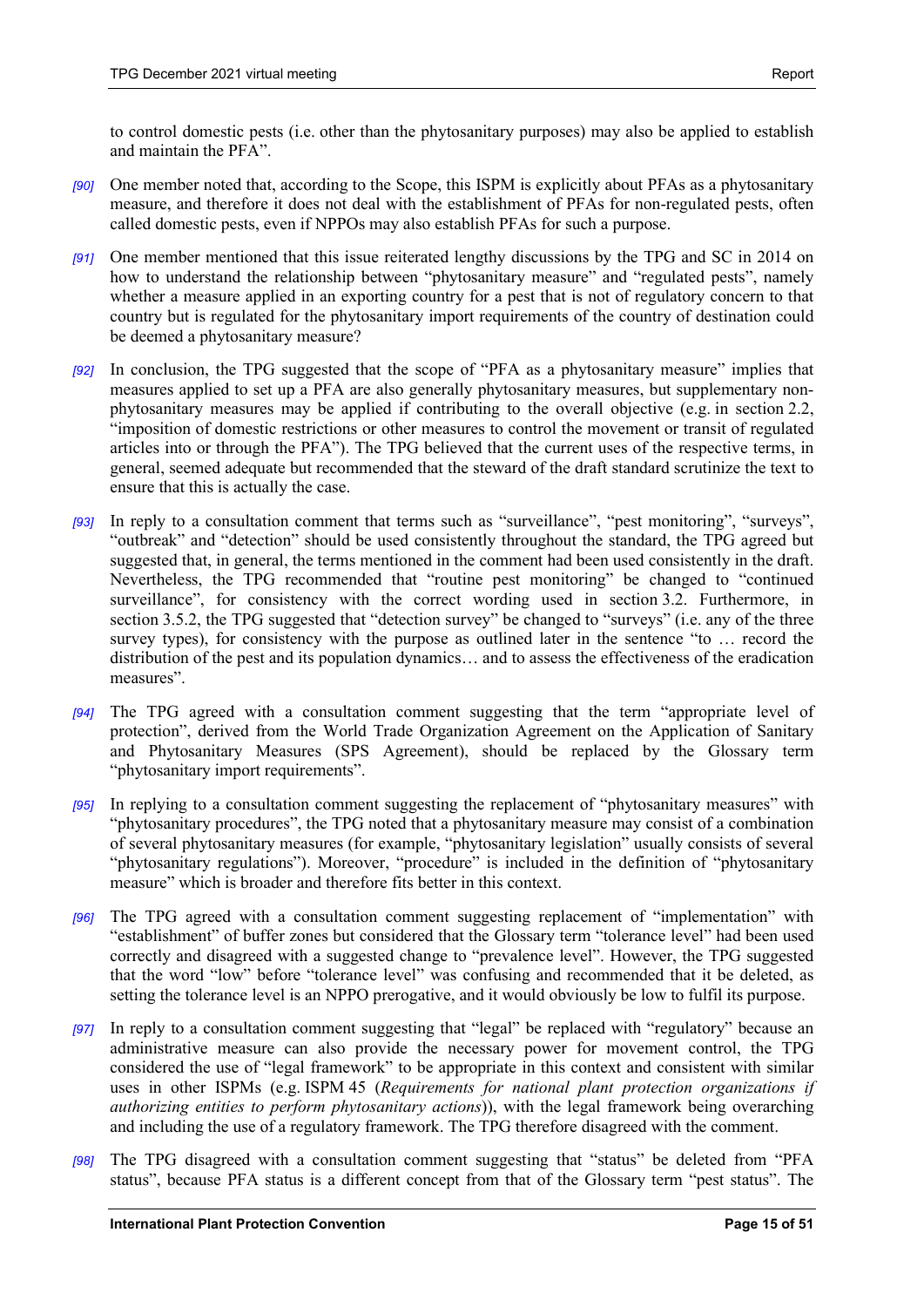TPG noted that "PFA status" is correctly used in, for example, ISPM 26 (*Establishment of pest free areas for fruit flies (Tephritidae)*). The TPG agreed that "condition of the PFA" could refer to several other concepts, such as climatic or ecological conditions, and that "PFA status" is clearer, particularly when saying that it is the status of the area which is suspended, not the PFA. The phrasing from ISPM 4 of "pest free status" for a PFA would become convoluted and redundant.

- *[99]* The TPG:
	- (9) *noted* that recommendations on consistency would be transmitted to the steward and SC-7 for consideration; and
	- (10) *requested* that the secretariat send the Spanish translation issues to the FAO Translation Services so that the Spanish version of the draft revision of ISPM 4 (2009-002) is amended.

# <span id="page-15-0"></span>**5.4 Draft revision of ISPM 18 (***Guidelines for the use of irradiation as a phytosanitary measure***) (2014-007)**

- *[100]* Ms MELCHO (Uruguay) presented the draft TPG responses. [9](#page-15-1) The TPG provided approximately 40 comments on the draft, the major ones of which are presented below.
- *[101]* In reply to a consultation comment suggesting that the Scope's wording be changed from "technical guidance" to "requirements", the TPG noted that other recently adopted, treatment-related ISPMs use the draft's wording "technical guidance". However, for both this draft standard and those other standards, "requirements" would better reflect the actual content of the standards and, in a broader perspective, the deeper objective of creating and adopting ISPMs. The TPG recommended that the steward consider this issue.
- *[102]* In reply to a consultation comment suggesting that "load configuration" be defined, the TPG noted that three differing terms had been used in the draft: "load configuration", "commodity configuration", and "commercial-product configuration". Recalling that the Glossary definition of "process load" uses "loading configuration", the TPG recommended that the steward strive for consistency or provide sufficient explanation of the meaning if other terms are used. Furthermore, the TPG considered the phrasing "configuration of the process load' to be redundant, given the definition of "process load". Finally, the TPG suggested that "loading configuration" is a common industry term used in ISPMs without a specific IPPC meaning and, therefore, need not be defined.
- *[103]* The TPG agreed with the consultation comment that "irradiation treatment" is redundant, the Glossary definition giving "irradiation" as "treatment with any type of ionizing radiation".
- *[104]* In the Outline section, the TPG suggested that, for consistency with other treatment-related ISPMs, the first sentence be changed to "This standard provides guidance on irradiation and its application as a phytosanitary measure to comply with phytosanitary import requirements."
- *[105]* In reply to a consultation comment suggesting that "phytosanitary treatment dose" be simplified to "dose", the TPG warned that the Glossary now defines "treatment (as a phytosanitary measure)" to implicitly distinguish it from "treatment" in its common meaning. The simpler "dose" could blur the distinction between irradiation in general and irradiation as a phytosanitary measure.
- *[106]* A consultation comment had suggested that, although Regional Standard for Phytosanitary Measures (RSPM) No. 9 of the Asia and Pacific Plant Protection Commission was used in the development of the draft standard, reference to an RSPM should be avoided and deleted, as NPPOs should follow ISPM 18, not the RSPM. The TPG agreed and noted that avoiding reference to RSPMs is in line with an early, general SC decision.

<span id="page-15-1"></span><sup>&</sup>lt;sup>9</sup> 10 TPG 2021 Dec, 2014-007.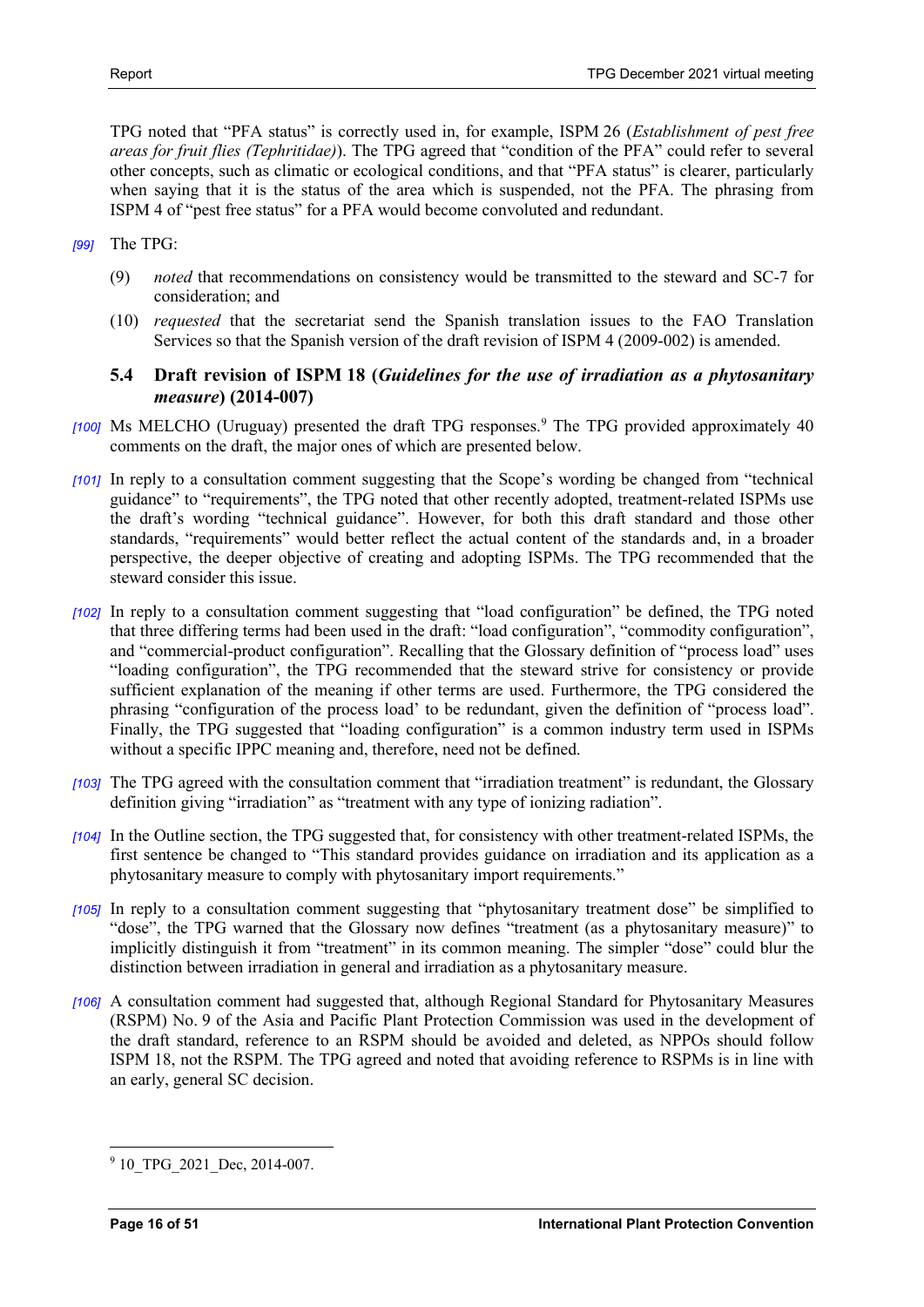#### *[107]* The TPG:

- (11) *noted* that recommendations on consistency would be transmitted to the steward and SC-7 for consideration; and
- (12) *requested* that the secretariat send the Spanish translation issues to the FAO Translation Services so that the Spanish version of the draft ISPM: Revision of ISPM 18 (2014-007) is amended.

# <span id="page-16-0"></span>**5.5 Draft PT: Irradiation treatment for** *Pseudococcus jackbeardsleyi* **(2017-027)**

- *[108]* Asenath Abigael KOECH (Kenya) presented the draft TPG responses[.10](#page-16-3) The TPG provided two comments on the draft.
- *[109]* In reply to both comments, the TPG recommended amendments for ease of understanding and consistency.
- *[110]* The TPG:
	- (13) *noted* that recommendations on consistency would be transmitted to the steward and SC-7 for consideration.

# <span id="page-16-1"></span>**6. Subjects on the TPG work programme**

*[111]* Under this agenda item, the TPG discusses working documents prepared by TPG members on individual terms on the *List of topics for IPPC standards*. Proposals agreed by the TPG for new or revised terms and definitions, as well as justifications, will be included in the 2022 *Amendments to the Glossary* and submitted to the SC meeting in May 2022 for approval for consultation.

# <span id="page-16-2"></span>**6.1 "phytosanitary action" (2020-006)**

- [[11](#page-16-4)2] Rajesh RAMARATHNAM (Canada) introduced the paper,<sup>11</sup> explaining the background to the term "phytosanitary action", its use in ISPMs, and the rationale for reviewing it.
- *[113]* As per the current definition, phytosanitary actions are undertaken to implement phytosanitary measures. Phytosanitary measures have the purpose of preventing the introduction or spread of quarantine pests or limiting the economic impact of regulated non-quarantine pests. Thus, phytosanitary measures are used in relation to regulated pests.
- *[114]* Phytosanitary action can be undertaken at import in relation to a compliance procedure, and the term is most often used in ISPMs specifically in relation to import of consignments and non-compliance. However, the paper suggested that phytosanitary actions can also be used in relation to domestic or export activities. For example, activities such as inspection, testing, surveillance and treatment are also conducted to support domestic or export activities; in such cases, the pest or pests of concern may not be regulated pests of the country where these activities are carried out. For example, phytosanitary actions are used in relation to the change in the status of an area of low pest prevalence, which may be used to facilitate exports or to limit pest impact in the area. Similarly, in ISPM 31 (*Methodologies for sampling of consignments*), the use of phytosanitary actions may be determined by acceptance number, tolerance level, and outcome of sampling. Sampling is used in import, domestic and export scenarios. Moreover, according to ISPM 45, NPPOs may authorize entities to perform phytosanitary actions on their behalf, and these phytosanitary actions can be undertaken in support of import, domestic and export activities.
- <span id="page-16-3"></span>*[115]* To provide for the wider scope of "phytosanitary action", the paper suggested that the current definition be amended to read: "*An official operation, such as inspection, testing, surveillance or*

<sup>&</sup>lt;sup>10</sup> 11 TPG 2021 Dec, 2017-027.

<span id="page-16-4"></span><sup>&</sup>lt;sup>11</sup> 14 TPG 2021 Dec.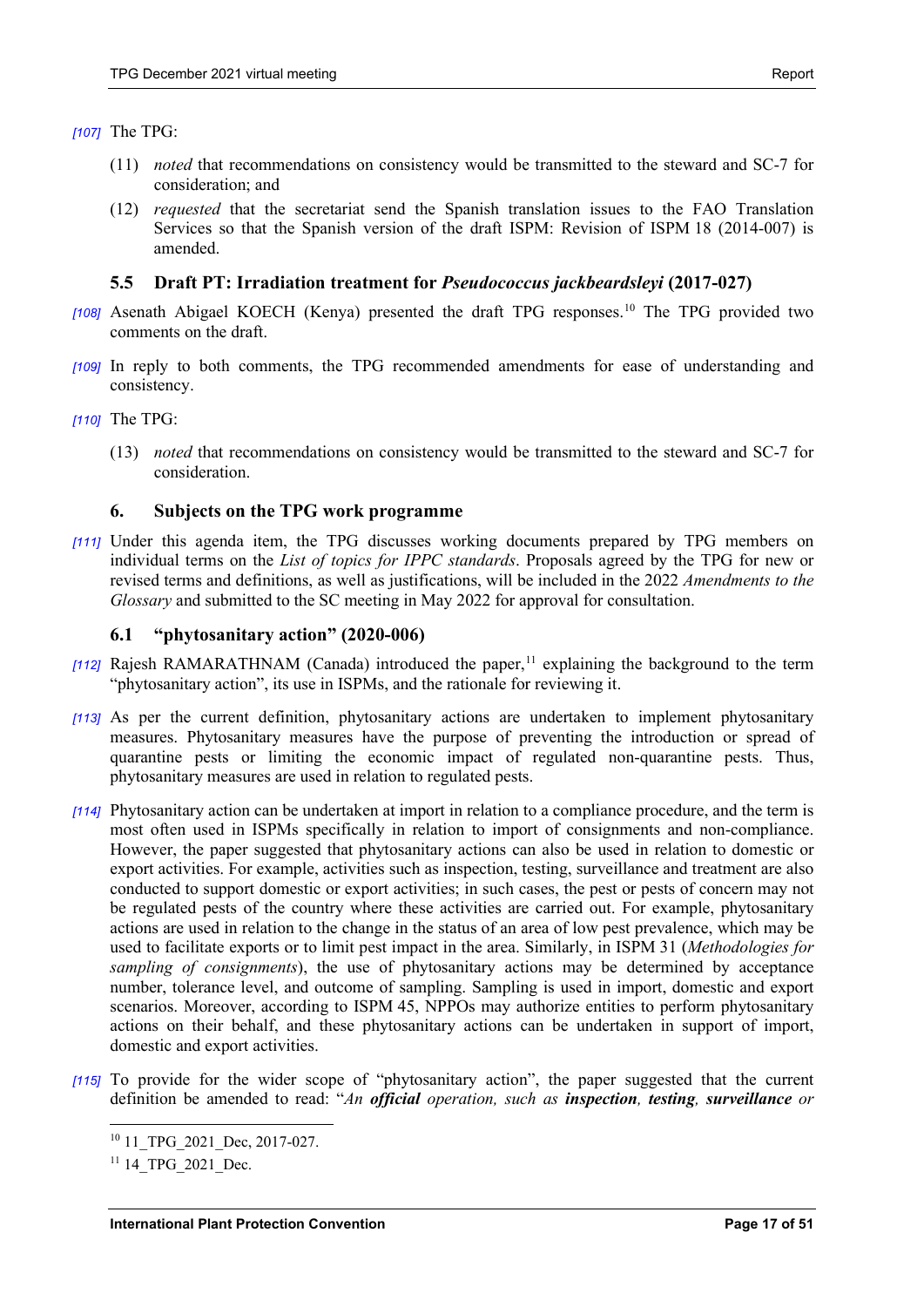*treatment, undertaken to implement phytosanitary measures or to conform with specific phytosanitary requirements".*

- *[116]* The TPG noted that the terms "phytosanitary action" and "phytosanitary procedure", both referring to "phytosanitary measure" in their respective definitions, are strongly interconnected. The TPG discussion on amending the two definitions was therefore also intertwined and followed similar lines of argument.
- *[117]* The TPG recalled that a phytosanitary action is an official *operation*, and a phytosanitary procedure is an official *method* (i.e. a documented process or a methodology) for implementing phytosanitary measures (or, in fact, taking phytosanitary action). In simplified terms, the relationship between the three concepts may be illustrated as: a phytosanitary measure is *what to do*, a phytosanitary procedure is *how to do it*, and a phytosanitary action is actually *doing it*.
- *[118]* Some TPG members suggested that the proposed new wording be changed to "check", "ensure" or "check or ensure", with the phrase continuing "… conformity with specific phytosanitary requirements", in order to reflect the objective of the various examples of operations mentioned in the definition.
- *[119]* The TPG went on to discuss, in broader terms, the scope of phytosanitary measures, phytosanitary procedures and phytosanitary actions, reflecting on the prolonged TPG and SC discussions in 2014 that had also included reference to the wording of the SPS Agreement. With the SC, there had been consensus that, following from the IPPC text, the term "phytosanitary" exclusively refers to regulated pests – that is, quarantine pests and regulated non-quarantine pests. In the SC's discussions, it had also been broadly accepted that the term "phytosanitary" could be used in ISPMs in relation to scenarios where the NPPO of an exporting country *applied* official measures, procedures or actions in order to meet the phytosanitary import requirements of an importing country in preventing the spread of pests regulated in that importing country but not regulated in the country of export where such application is taking place.
- *[120]* The TPG, therefore, agreed that it would be pertinent for the definitions of phytosanitary action and phytosanitary procedure to be amended to explicitly reflect the fact that their respective scope (as also actually used in ISPMs) also covers such official actions and procedures, respectively, used in the export scenario to control pests that are regulated in an importing country but not in the exporting country applying the control.
- *[121]* The TPG, therefore, elaborated some precise wording to delimit the additional supplementary scope to the export scenario. As one option, it had been suggested that "…or to meet phytosanitary import requirements" be added to the current definition. However, the TPG noted that that wording could cause confusion as to whose requirements were at stake. The TPG, therefore, agreed to add the wording "…or to enable phytosanitary certification". This wording retained the focus solely on the needs and deeds of the NPPO applying the procedures and actions, and the wording implicitly conveyed the meaning of meeting another country's phytosanitary import requirements, because phytosanitary certification as per its definition can only be carried out once the exporting country is able to declare that phytosanitary import requirements have been met.
- *[122]* In summary, with the proposed addition, the amended definition of phytosanitary action thus covered and distinguished, on the one hand, implementation of phytosanitary measures related to pests regulated in the country where the operation is conducted from and, on the other hand, implementation of phytosanitary measures before the process of phytosanitary certification with the objective of meeting the phytosanitary import requirements of an importing country, which may relate to pests not regulated in the country where the operation is conducted.
- *[123]* In conclusion, the TPG agreed to propose that the definition be amended to read:

| phytosanitary action | An official operation, such as inspection, testing, surveillance or |
|----------------------|---------------------------------------------------------------------|
|                      | treatment, undertaken to implement phytosanitary measures or to     |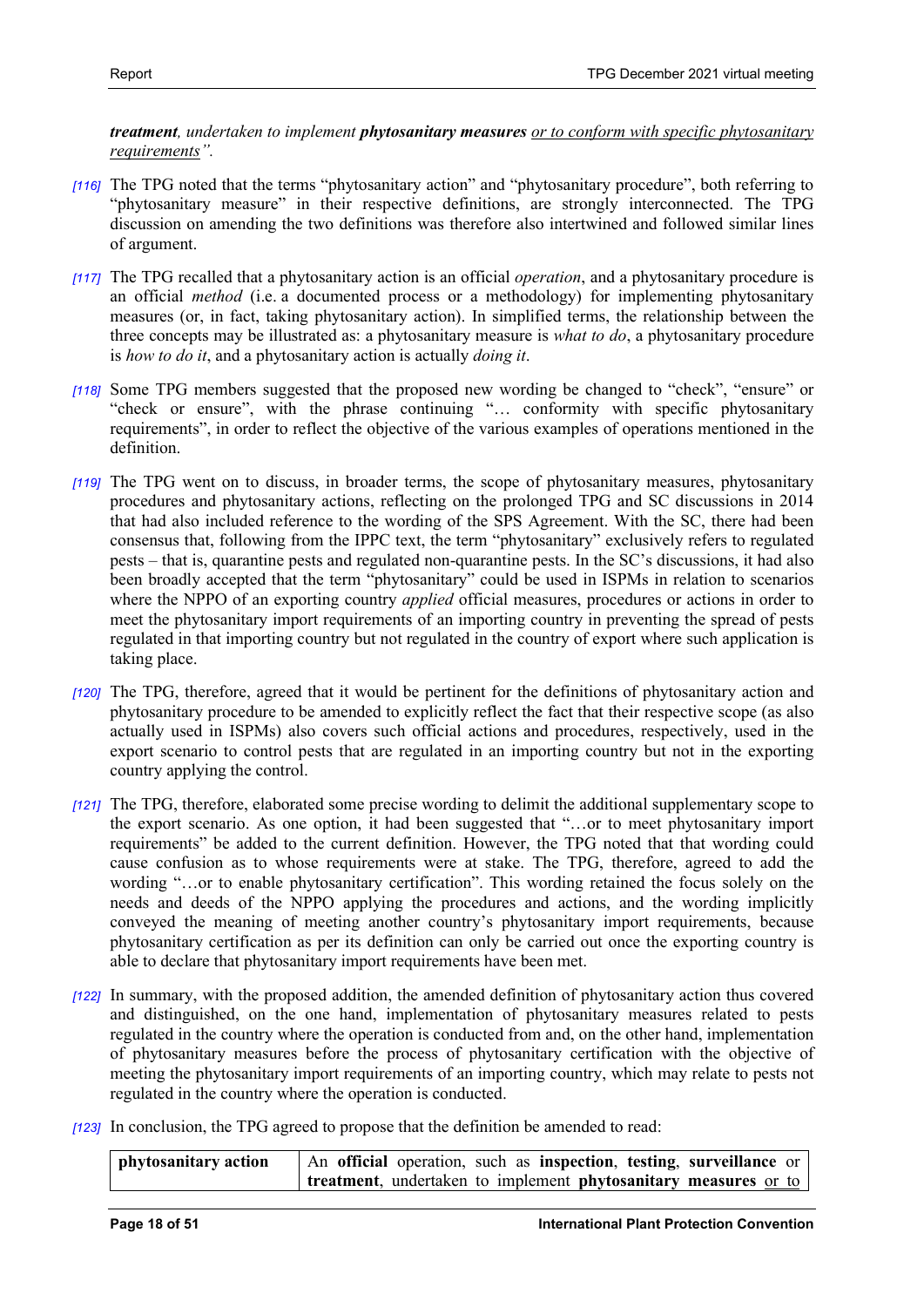# enable **phytosanitary certification**

# <span id="page-18-0"></span>**6.2 "phytosanitary procedure" (2020-007)**

- *[124]* Mr RAMARATHNAM introduced the paper,[12](#page-18-1) explaining the background to the term "phytosanitary procedure", its use in the text of the IPPC and in ISPMs, and the rationale for reviewing it.
- *[125]* The paper explained that, according to the current definition, "phytosanitary procedure" is an official method for implementing phytosanitary measures. Phytosanitary measures have the purpose of preventing the introduction or spread of quarantine pests or limiting the economic impact of regulated non-quarantine pests. Thus, phytosanitary measures are used in relation to regulated pests.
- *[126]* In ISPMs, the term "phytosanitary procedure" is most often used in relation to compliance procedure, non-compliance and so on, with respect to consignments at import or in transit. However, the paper suggested that phytosanitary procedures can also be followed in relation to domestic or export activities. For example, inspection, testing, surveillance and treatments are also conducted to support domestic or export activities; in such cases, the pest or pests of concern may not be a regulated pest of the country where these activities are carried out. For example, phytosanitary procedures are followed in relation to the establishment and maintenance of a PFA or an area of low pest prevalence, which may be used to facilitate exports. Phytosanitary procedures are also followed in relation to export certification as identified in ISPM 7 (*Phytosanitary certification system*) and ISPM 12.
- *[127]* The paper carried on to say that a phytosanitary procedure can also provide the method for implementing emergency measures and provisional measures, such as in the case of new or unexpected phytosanitary situations not addressed by existing phytosanitary measures and where the pest may not currently be regulated.
- *[128]* To provide for the wider scope of "phytosanitary procedure", the paper suggested that the definition be amended by inserting "[implementing]…*emergency measures or provisional measures, or for conforming with specific phytosanitary requirements*", the full definition to then read: "*Any official method for implementing phytosanitary measures, emergency measures or provisional measures, or for conforming with specific phytosanitary requirements, including the performance of inspections, tests, surveillance or treatments".*
- *[129]* As explained in this report under "Phytosanitary action" (agenda item 6.1), the TPG had noted that there had been consensus within the SC that the term "phytosanitary" exclusively referred to regulated pests (i.e. quarantine pests and regulated non-quarantine pests, and not to non-regulated pests), and that the term "phytosanitary" could be used in ISPMs in relation to scenarios where the NPPO of an exporting country *applied* official measures, procedures or actions in order to meet the phytosanitary import requirements of an importing country in preventing the spread of pests regulated in that importing country but not regulated in the country of export where such application is taking place.
- *[130]* The TPG, therefore, agreed that it would be pertinent for the definition of "phytosanitary procedure" to be amended to explicitly reflect the fact that its scope (as actually used in ISPMs) also covers official procedures to control pests in the export scenario that are regulated in an importing country but not in the exporting country applying the control.
- *[131]* As with the case of "phytosanitary action", the TPG, therefore, elaborated some precise wording to delimit the additional supplementary scope to the export scenario, and agreed on the analogous wording "...or for enabling phytosanitary certification". This wording retained the focus solely on the needs and deeds of the NPPO applying the procedures and actions, and the wording implicitly conveyed the meaning of meeting another country's phytosanitary import requirements, because phytosanitary certification as per its definition can only be carried out once the exporting country is able to declare that phytosanitary import requirements have been met.

<span id="page-18-1"></span><sup>&</sup>lt;sup>12</sup> 15 TPG 2021 Dec.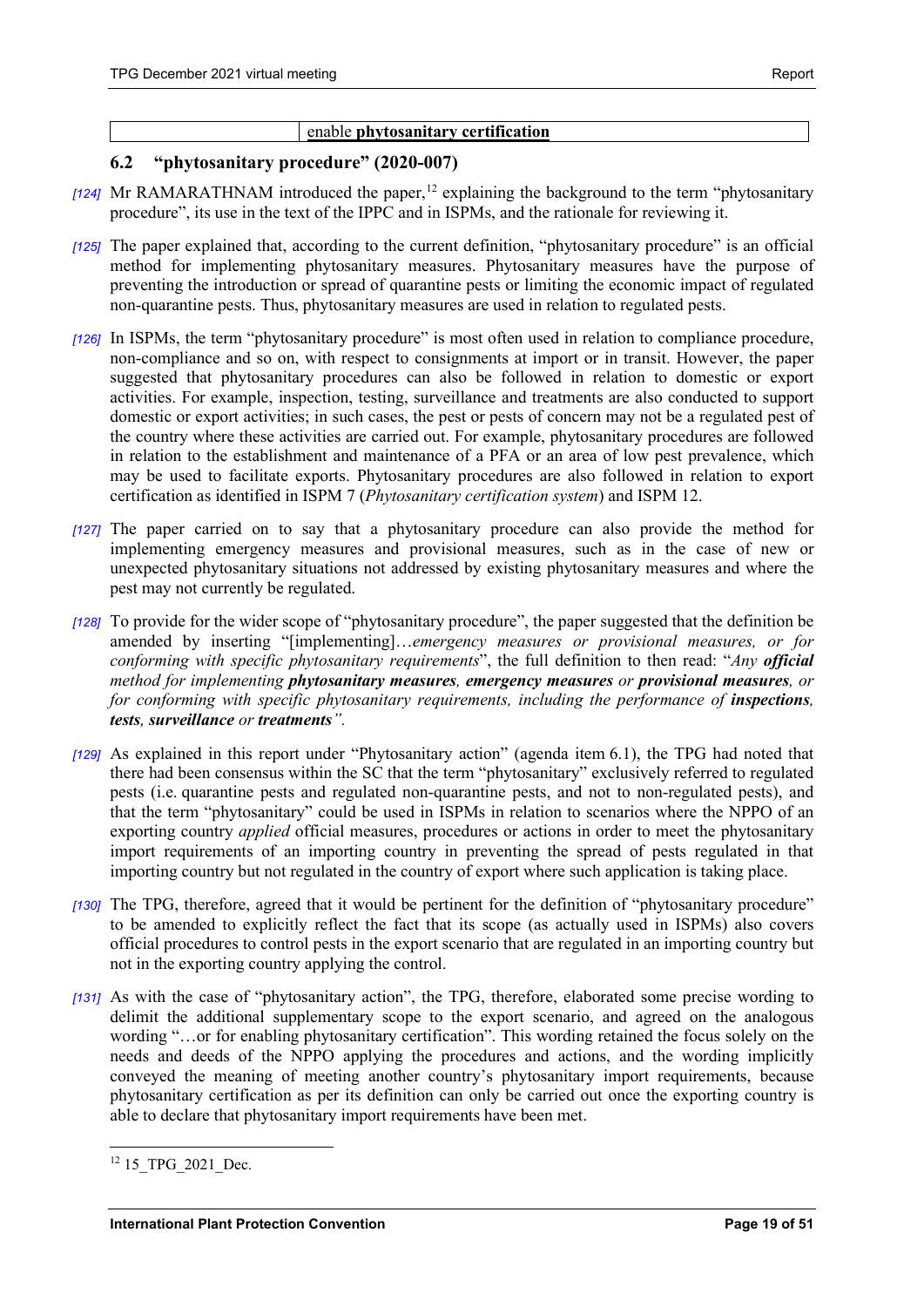- *[132]* In summary, with the proposed insertion, the amended definition of the phytosanitary procedure thus covered and distinguished, on the one hand, the method for implementing phytosanitary measures related to pests regulated in the country where the procedure is followed and, on the other hand, the method for implementing phytosanitary measures before the process of phytosanitary certification with the objective of meeting the phytosanitary import requirements of an importing country, which may relate to pests not regulated in the country where the procedure is followed.
- *[133]* Given the inclusion of "phytosanitary" in the term itself and within both elements of the definition as "phytosanitary measures" and "phytosanitary certification", the TPG found that the current phrasing "in connection with regulated pests" was redundant and potentially confusing, as it did not provide the immediate understanding that, with the export scenario, although the pest in question is regulated in the importing country, it may not be regulated in the exporting country where the procedure is being followed. The TPG, therefore, deleted the phrase from the proposed revised definition.
- *[134]* The TPG noted that pairs of terms and definitions had been developed as "phytosanitary measures" versus "emergency measures" and "phytosanitary actions" versus "emergency actions", the terms in each pair relating to regulated and not (yet) regulated pests, respectively. A term and definition "emergency procedure" in-between "measure" and "action" (analogous to "phytosanitary procedure") had not been developed and, in the view of the TPG, need not be developed. The TPG also agreed that, in practice, the current methods developed for regulated pests might be used in emergency situations – that is, also for implementing emergency measures and taking emergency actions – but this rather marginal aspect need not be spelled out in the definition of phytosanitary procedure, as it would become overly complicated and lose its strict relation to regulated pests. The TPG, therefore, concluded that mention of emergency measures or provisional measures should not be introduced to the definition.
- *[135]* The TPG discussed whether to retain "including the performance of inspection, test, surveillance or treatments" and decided that the phrasing was useful in illustrating the possible scope of phytosanitary procedures and in forming a link to the similar wording in the definition of "phytosanitary action".
- *[136]* In conclusion, the TPG agreed to propose that the revised definition read:

| phytosanitary | Any official method for implementing phytosanitary measures or for |
|---------------|--------------------------------------------------------------------|
| procedure     | enabling phytosanitary certification, including the performance of |
|               | inspections, tests, surveillance or treatments in connection with  |
|               | regulated pests                                                    |

*[137]* The TPG:

(14) *proposed* a draft definition for "phytosanitary action" (2020-006) and "phytosanitary procedure" (2020-007) in the draft 2022 Amendments to the Glossary (1994-001) (Appendix 4) to be presented to the SC May 2022.

# <span id="page-19-0"></span>**7. Review of ISPMs for consistency of terms and style**

# <span id="page-19-1"></span>**7.1 Proposals to TPG 2021 for amendments to "General recommendations on use of terms in ISPMs" and introductory wording in the** *IPPC style guide* **(2019)**

*[138]* Mr NORDBO presented proposals for amendments to the "General recommendations on use of terms in ISPMs" and associated introductory wording in the *IPPC style guide* (2019)[.13](#page-19-2) He also explained the background and the rationale for reviewing them.

<span id="page-19-2"></span><sup>&</sup>lt;sup>13</sup> 04 TPG 2021 Dec.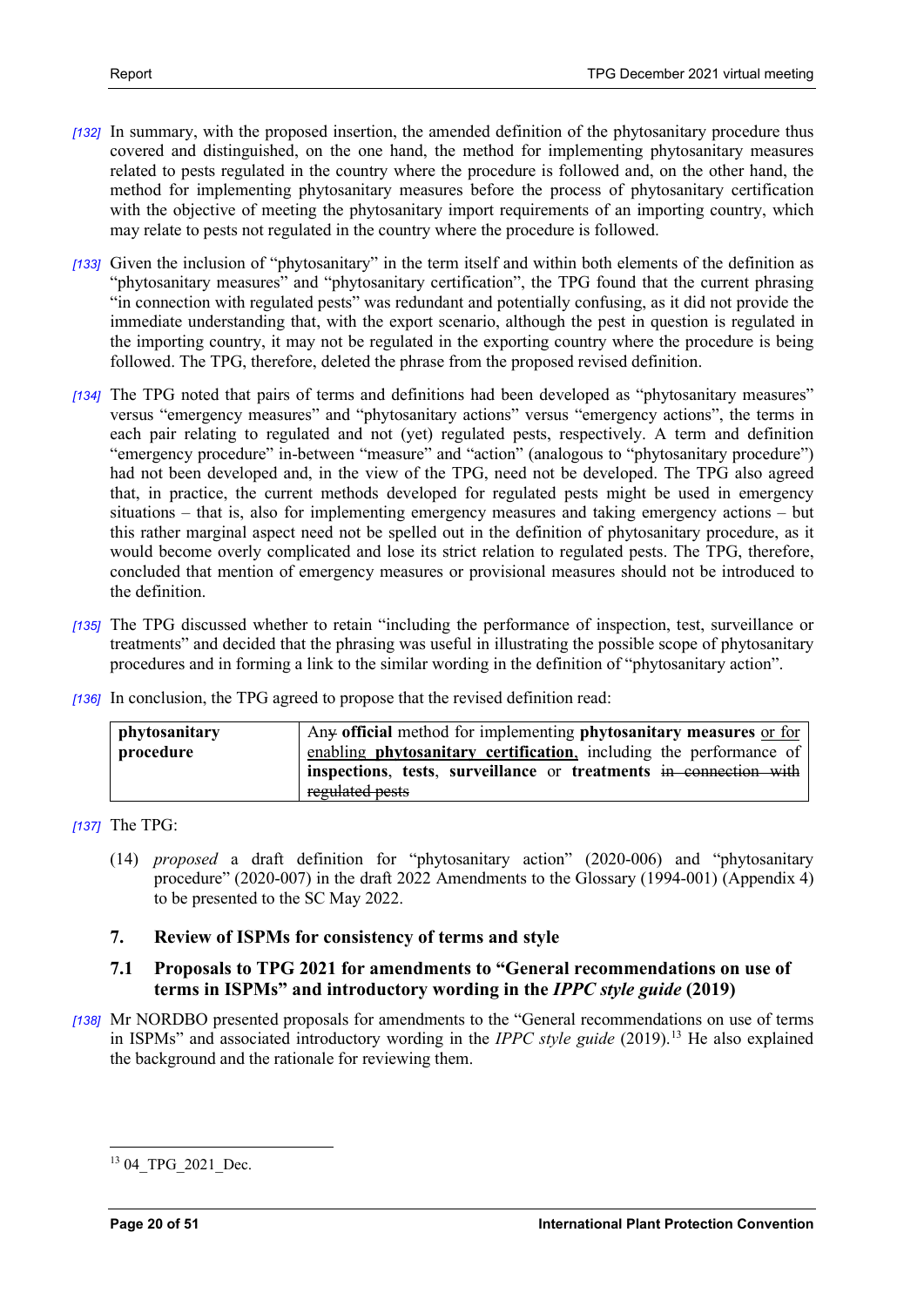# *Section 5.1*

The TPG noted that the current wording of the second paragraph was incorrect and conflicted with the "Guidelines for a consistent ISPM terminology" section of the *IPPC procedural manual for standard setting* as developed by the TPG and endorsed by the SC in 2018.<sup>[14](#page-20-0)</sup> The TPG, therefore, decided to substitute the erroneous parts with a straightforward quotation of the six principles outlined in the guidelines.

# *Section 5.2*

- *[139] Pest risk, phytosanitary risk.* The TPG noted that the phrase "phytosanitary risk" had been used in draft versions of a CPM Recommendation and a specification for an IPPC guide. It had also been used many times in two versions of ISPM 11 (*Pest risk analysis for quarantine pests*) (and sporadically in a few other ISPMs) produced before the revision of ISPM 2 (*Framework for pest risk analysis*), at which occasion the SC had decided that the phrasing should be avoided and only the Glossary term "pest risk" be used. The TPG, therefore, decided to provide a new heading on "pest risk, phytosanitary risk", including a recommendation that "phytosanitary risk" should be avoided, and the Glossary term "pest risk" be used instead.
- *[140] (Non-)compliance, (non-)conformity.* The TPG agreed to add "phytosanitary certification" before "import" and to simplify the last sentence.
- *[141] Prevalence.* The TPG agreed to remove the term "prevalence" as a consequence of the SC discussions on "prevalence" and "incidence", with the latter being proposed for deletion from the Glossary at CPM-16 (2022).
- *[142]* The TPG agreed on several editorial text changes for consistency within the document.

# *Proposed additions to the "General recommendations on use of terms in ISPMs": verbs and prepositions used in ISPMs in connection with "pest risk"*

- *[143]* Mr NORDBO presented proposed additions to the "General recommendations on use of terms in ISPMs" regarding the verbs and prepositions used in ISPMs in connection with "pest risk".[15](#page-20-1) The working paper presented a list of the (at least) 11 differing verbs and prepositions currently used in ISPMs to specify a pest risk source and suggested some reductions in the unnecessary and potentially confusing variation of terminology. In contrast, the wording used in ISPMs to specify "victims" of pest risk had been far more consistent, and so the paper saw no need for any particular recommendations on that aspect.
- *[144]* Other TPG members suggested shortening even further the proposed list of acceptable phrasings to verbs and prepositions more frequently used in ISPMs in connection with "pest risk", in particular taking into account the different interpretations in other languages.
- *[145]* In conclusion, the TPG agreed to add the following two new paragraphs to the new subsection on "pest risk":

When the meaning of "pest risk" is intended, the full wording "pest risk" should be used (in line with the principle of appropriately using Glossary terms) instead of simply "risk", except in phrases where retaining the word "pest" would be redundant.

Phrasing to specify the pest risk transmitting entity or event ("X") may vary as: "X poses a pest risk", "X presents a pest risk", "pest risk associated with X", "pest risk of X", and including derivates thereof. Other verbs or prepositions than those should be avoided. Within each ISPM, the number of differing expressions used should be limited further.

<span id="page-20-0"></span><sup>14</sup> *IPPC procedural manual for standard setting*: [www.ippc.int/en/core-activities/ippc-standard-setting](https://www.ippc.int/en/core-activities/ippc-standard-setting-procedure-manual/)[procedure-manual](https://www.ippc.int/en/core-activities/ippc-standard-setting-procedure-manual/)

<span id="page-20-1"></span><sup>&</sup>lt;sup>15</sup> 13 TPG 2021 Dec.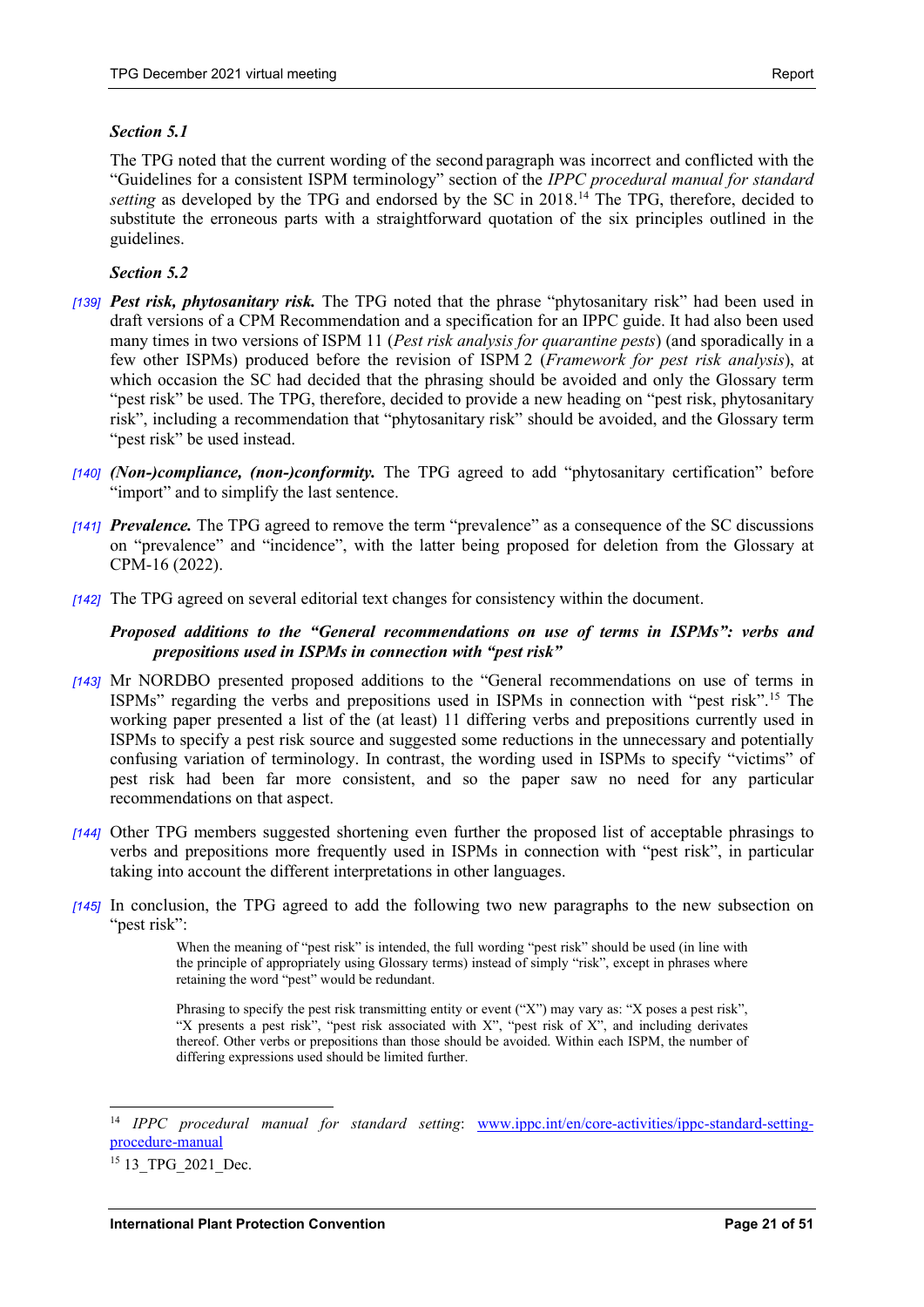# *[146]* The TPG:

- (15) *agreed* on the revised "General recommendations on use of terms in ISPMs" (section 5.2) and introductory wording (section 5.1) in the *IPPC style guide* (2019) (Appendix 7) and *invited* the SC to note the revised sections 5.1 and 5.2 of the *IPPC style guide*; and
- (16) *requested* that the Secretariat archive the TPG recommendation to avoid the use of "phytosanitary risk" at the revision of ISPM 17 (*Pest reporting*), ISPM 33 (*Pest free potato (*Solanum *spp.) micropropagative material and minitubers for international trade*), and in particular, ISPM 11 (*Pest risk analysis for quarantine pests*), which is soon up for revision and merging with ISPM 2 (*Framework for pest risk analysis*), and in which the phrase has been used rather frequently (Appendix 6).

# <span id="page-21-0"></span>**7.2 Consistency of adopted ISPMs (standard by standard) – List of proposed or approved ink amendments for ISPMs**

- *[147]* A hyperlink to the *List of proposed or approved ink amendments for ISPMs* had been included on the agenda for this meeting.<sup>[16](#page-21-1)</sup>
- *[148]* The secretariat confirmed that the latest ink amendments had been applied at CPM-15 (2021). Since the list does not include information on annexes to ISPM 27 (*Diagnostic protocols for regulated pests*) and ISPM 28 (*Phytosanitary treatments for regulated pests*), the secretariat proposed that the TPG members discuss the possibility of their inclusion to the list.
- *[149]* As for future ink amendments, the secretariat recalled the SC's agreement on the deletion of the word "measures" from the end of the definition of "area of low pest prevalence" as an ink amendment to ISPM 5 that would be presented to CPM-16 (2022) for noting.[17](#page-21-2) Following the new process for consistency review and ink amendments for specific terms in languages, the secretariat proposed that the TPG discuss the possibility of preparing the tables for each language for this definition currently provided in ISPM 5. This would allow TPG members not to translate them but to adapt the new wording to the different languages so that it was ready once CPM-16 (2022) had noted this change in ISPM 5. The secretariat also recalled that, in the TPG meeting in 2019, the TPG had agreed to draft proposed translations for ink amendments, provided the Secretariat could prepare the table in languages beforehand.<sup>18</sup>
- *[150]* The secretariat also noted that the identified errors and ambiguities in ISPM 11, ISPM 17 and ISPM 33 (from agenda item 7.1) would be presented to the SC for noting. Once the SC noted them, the secretariat would prepare the tables for these errors and ambiguities and archive them for future revisions.
- *[151]* One TPG member asked when the table in languages would be distributed to the TPG members.
- *[152]* The secretariat recalled that it had been agreed that the best time to prepare and disseminate the tables would be between the SC meeting in May and the following CPM. Although the current process had been delayed, the ink amendments under discussion would only affect the deletion of a single word, which could be implemented directly in ISPM 5. Hence, the secretariat proposed that they send the tables in the middle of January 2022 to the TPG members (Arabic, French, Russian and Spanish languages), for the TPG members to send the amendments back to the secretariat by the end of February 2022. Since there is no TPG expert in the Chinese language, the Chinese table would be sent to the FAO Translation Services.

<span id="page-21-1"></span><sup>&</sup>lt;sup>16</sup> List of ink amendments proposed or approved for ISPMs[: www.ippc.int/en/publications/82115](https://www.ippc.int/en/publications/82115/)

<span id="page-21-2"></span><sup>&</sup>lt;sup>17</sup> SC 2021-06, agenda item 4.1.

<span id="page-21-3"></span><sup>18</sup> TPG 2019-11, agenda item 4.3.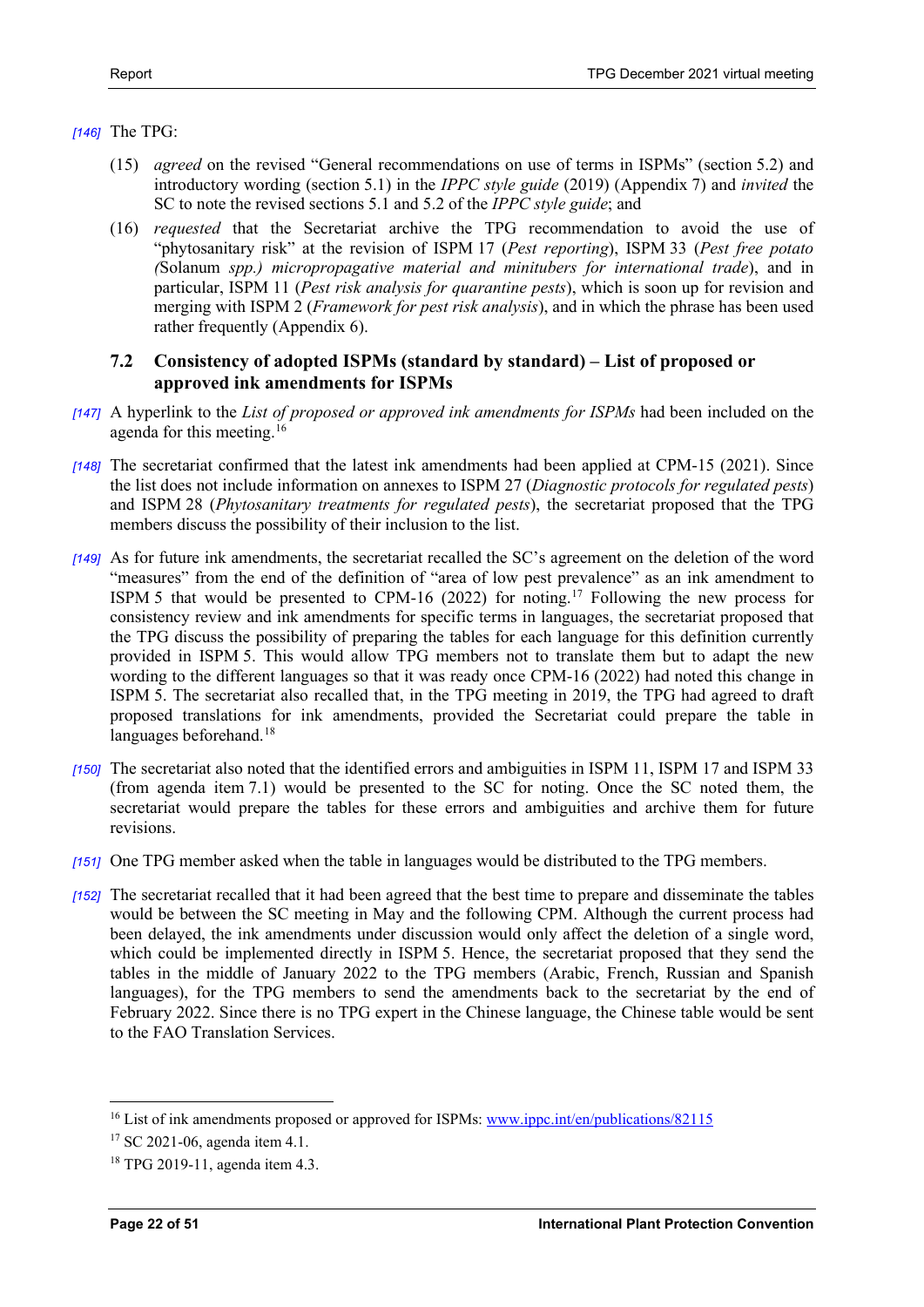*[153]* One TPG member asked whether the terms revised at this meeting would have to be translated and sent to the FAO Translation Services. The secretariat clarified that the TPG members usually provide the first translation of new terms to the FAO Translation Services as a reference. The secretariat also noted that even though the TPG offers translation, the FAO Translation Services have the final say since they provide the official translation of ISPMs.

# *Annotated Glossary: 2022 intermediate version*

*[154]* Ms MELCHO informed the TPG members that, in preparing the next version of the Annotated Glossary, she would reflect the outcomes from this TPG meeting. Then, according to the TPG workplan, the amended Annotated Glossary would be sent out for review by the TPG members.

# <span id="page-22-0"></span>**8. Explanation of Glossary terms**

*[155]* This standing agenda item allows for TPG members to enquire about and discuss specific Glossary terms. The following term was discussed.

| refusal | Forbidding entry of a consignment or other regulated article when it fails to |
|---------|-------------------------------------------------------------------------------|
|         | comply with <b>phytosanitary regulations</b> [FAO, 1990; revised FAO, 1995]   |

- *[156]* The TPG considered whether this definition should be more precise by changing "phytosanitary regulations" to "phytosanitary import requirements" since, in this case, it refers to a consignment for import.
- *[157]* The TPG highlighted that if "phytosanitary regulations" were changed to "phytosanitary import requirements", the term's coverage would be restricted only to the aspect of import. However, in the definition of "refusal", "forbidding entry of a consignment" covers the movement of a consignment or entry into a country or an area, and "forbidding entry of" "other regulated article" refers to the movement restrictions that can be applied when official controls of a pest are in place, for example for a PFA or an outbreak area. Hence, the TPG concluded that "phytosanitary regulations" provide the overarching concept covering both the aforementioned scenarios, and thus, the term "refusal" is not only related to a consignment.
- *[158]* The TPG concluded that no change to this definition was needed, and agreed that the note in the Annotated Glossary for this term would be updated.

# <span id="page-22-1"></span>**9. TPG workplan**

- *[159]* The TPG updated its workplan for 2022–2023 (Appendix 5).
- *[160]* The secretariat informed the TPG that no proposals for new terms had been submitted in response to the 2021 Call for Topics, and none of the EWGs held since the last TPG meeting had recommended developing new definitions.
- *[161]* The TPG steward proposed that the deadlines be kept as in the TPG workplan for 2019–2020.
- *[162]* One TPG member suggested that the secretariat update the TPG workplan immediately after the CPM, SC and EWG meetings and clear out all obsolete data in sufficient time so that the TPG members would be informed of the latest developments before the next TPG meeting. Some TPG members also suggested adding the date of the last change to the TPG workplan for version tracking.
- *[163]* The secretariat informed the TPG that in 2022 they would be working on upgrading the TPG workplan into a user-friendly, dynamic system that would show the overall progress of the TPG work, always be up to date, and be accessible to everyone.
- *[164]* One TPG member suggested improving the logistics of document provision to TPG members to follow the standard setting process related to the TPG's work, particularly with respect to the latest changes to the amendments to the Glossary. In particular, the member suggested that all TPG-related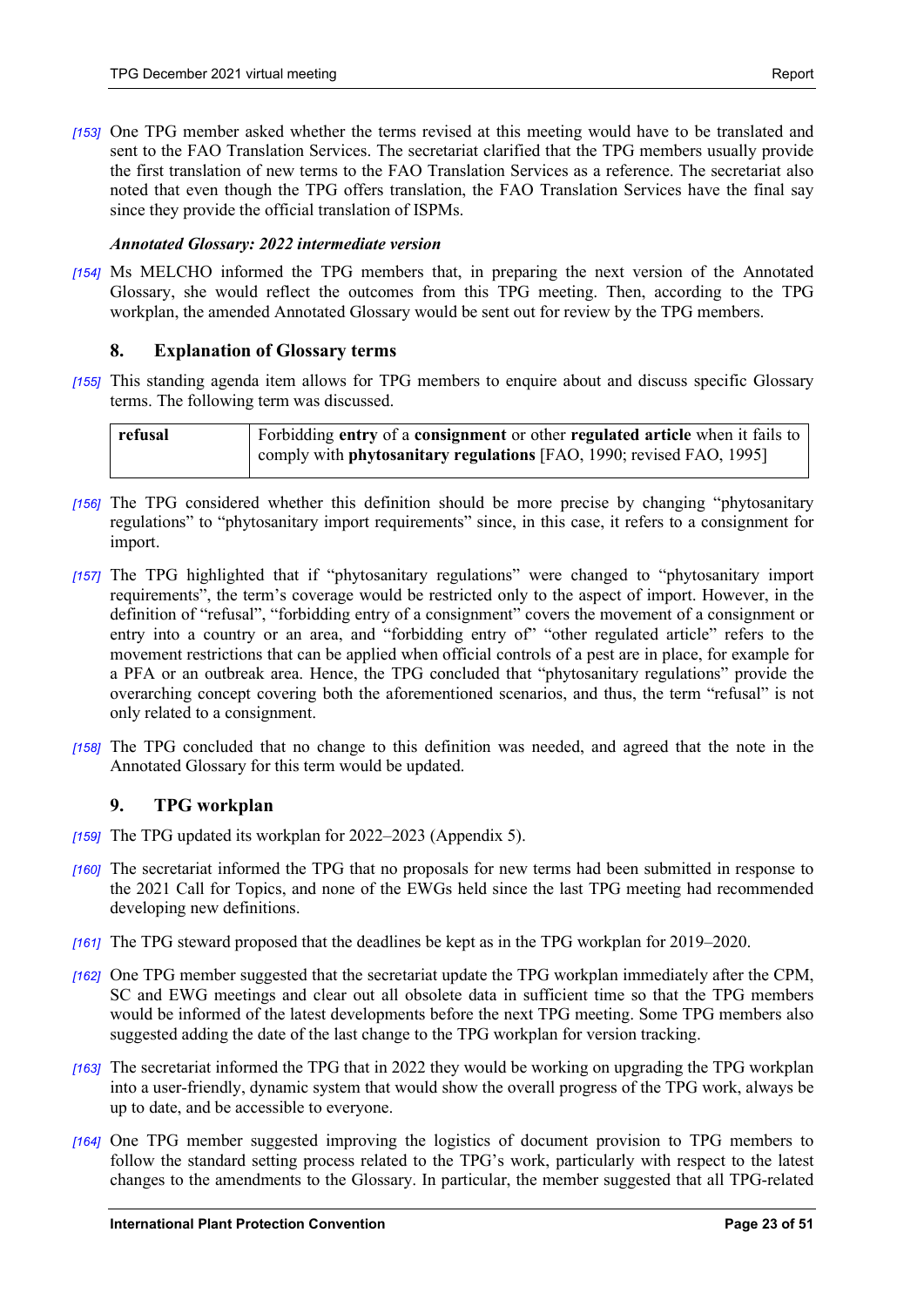materials from the CPM, SC and EWG meetings be placed in the TPG restricted work area to keep everything and everyone updated and because, over time, many links to various publications on the IPP become inaccessible.

- *[165]* The TPG steward noted that the changes to the Amendments to the Glossary (1994-001) approved by the SC meetings for submission to consultations are enclosed as appendices to SC meeting reports, which are publicly available.<sup>19</sup>
- *[166]* The secretariat asked the TPG members to inform them about non-working links to the IPP to allow them to be fixed as soon as possible and also invited members to subscribe to the IPPC announcements for the latest information on published SC meeting reports.<sup>[20](#page-23-4)</sup>
- *[167]* The TPG:
	- (17) *invited* the SC to note the TPG workplan for 2022–2023 (Appendix 5).

# <span id="page-23-0"></span>**10. Any other business**

- *[168]* The secretariat informed the TPG that Ms KOECH's term as a TPG member (English language) ends in 2022 and invited the panel to discuss whether they would recommend to the SC that her term be renewed. The secretariat also asked Ms KOECH to confirm her willingness to continue as a TPG member and whether her supervisors supported her in this.
- *[169]* Ms KOECH confirmed her willingness to continue as a TPG member and that her supervisors supported this decision.
- *[170]* The TPG agreed to recommend the renewal of her membership.
- *[171]* The secretariat also informed the TPG that a call for an expert for the Chinese language for the TPG would be launched at the beginning of 2022.
- *[172]* The TPG:
	- (18) *recommended* that the SC renew the membership of Asenath Abigael KOECH as a TPG member for the English language, beginning in 2022.

# <span id="page-23-1"></span>**11. Next meetings dates and types**

*[173]* The next face-to-face TPG meeting was tentatively scheduled for 28 November – 2 December 2022, with an extension to 5–7 December 2022 should the meeting be held in virtual mode.

# <span id="page-23-2"></span>**12. Close of the meeting**

- *[174]* The secretariat thanked the TPG members for their contributions to the work of the TPG and invited them to respond to the evaluation survey for the meetings. $21$
- *[175]* The chairperson also expressed her gratitude to the TPG members, who in turn thanked the secretariat.
- *[176]* The chairperson closed the meeting.

<span id="page-23-3"></span><sup>&</sup>lt;sup>19</sup> SC meeting reports: [www.ippc.int/en/core-activities/standards-setting/standards-committee](https://www.ippc.int/en/core-activities/standards-setting/standards-committee/)

<span id="page-23-4"></span> $20$  IPPC announcements: [www.ippc.int/en/news/category/announcements](https://www.ippc.int/en/news/category/announcements/)

<span id="page-23-5"></span><sup>21</sup> Survey[: https://forms.office.com/r/KCGfNHVM05](https://forms.office.com/r/KCGfNHVM05)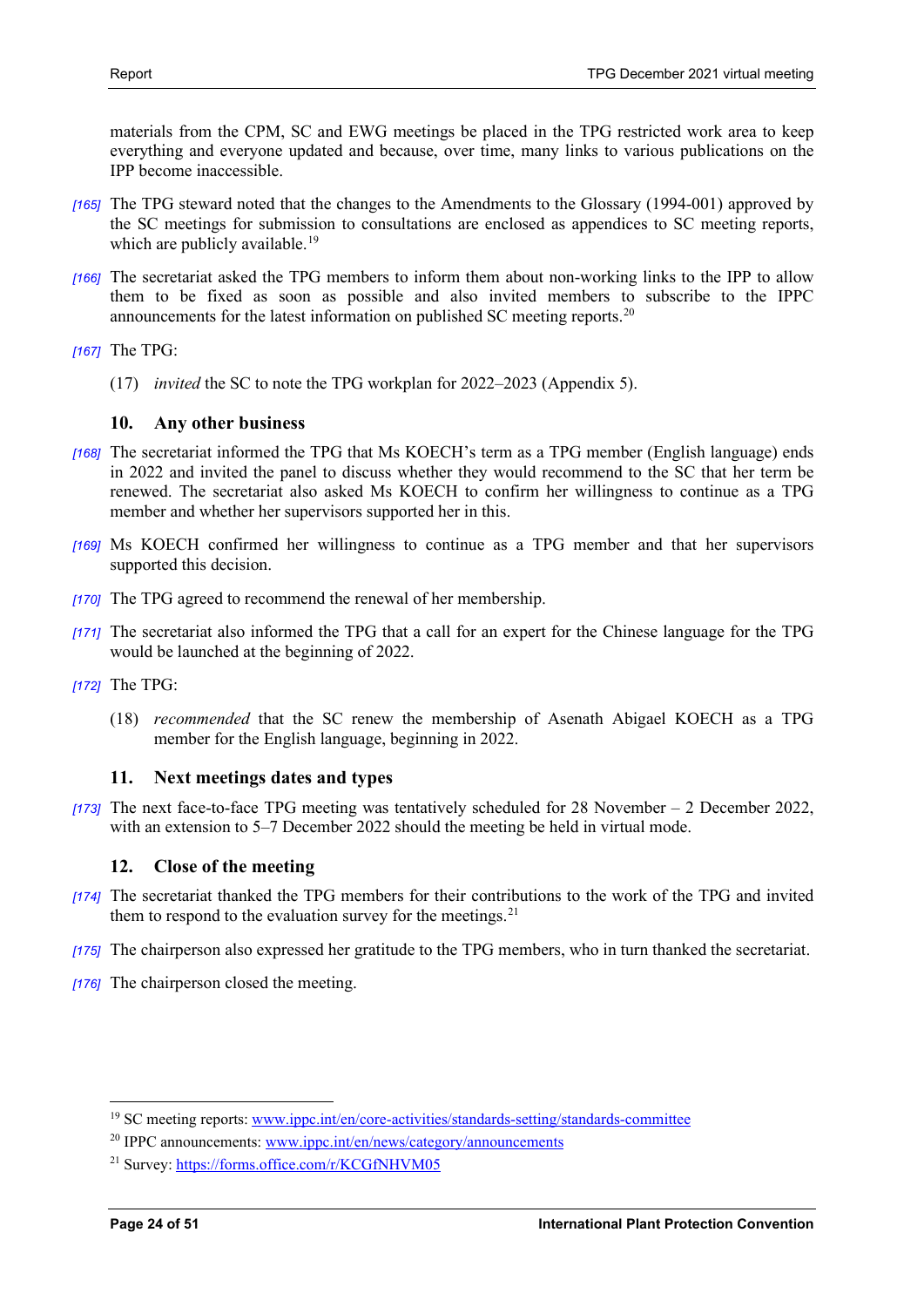# <span id="page-24-0"></span>**Appendix 1: Agenda**

| N    | Agenda item                                                                                                                                                       | Document number / link                                                                                                  | Presenter / (IPPC<br>Secretariat support) |
|------|-------------------------------------------------------------------------------------------------------------------------------------------------------------------|-------------------------------------------------------------------------------------------------------------------------|-------------------------------------------|
| 1.   | <b>Opening of the Meeting</b>                                                                                                                                     |                                                                                                                         |                                           |
|      | 1.1. Welcome by the IPPC Secretariat                                                                                                                              |                                                                                                                         | Secretariat                               |
| 2.   | <b>Meeting Arrangements</b>                                                                                                                                       |                                                                                                                         |                                           |
| 2.1  | Selection of the Chairperson                                                                                                                                      |                                                                                                                         |                                           |
| 2.2. | Election of the Rapporteur                                                                                                                                        |                                                                                                                         | Chairperson                               |
|      | 2.3. Adoption of the Agenda                                                                                                                                       | 01_TPG_2021_Dec                                                                                                         | Chairperson                               |
| 2.4. | Current specification: TP 5 (TPG) (2016) [Posted<br>June 2016 in three languages]                                                                                 | Link to TP 5                                                                                                            | Secretariat                               |
| 3.   | <b>Administrative Matters</b>                                                                                                                                     |                                                                                                                         |                                           |
| 3.1. | Documents list                                                                                                                                                    | 02 TPG 2021 Dec                                                                                                         | Secretariat                               |
|      | 3.2. Participants list                                                                                                                                            | 03_TPG_2021_Dec<br><b>TPG membership list</b>                                                                           | Secretariat                               |
| 4.   | <b>Updates / reports</b>                                                                                                                                          |                                                                                                                         |                                           |
|      | Previous meeting report of the TPG (December<br>4.1 2020 – January 2021), including the TPG work<br>plan                                                          | 2020 December - 2021<br><b>January TPG Meeting</b><br><b>Report (virtual)</b><br>Link to the TPG work plan<br>2021-2022 | <b>BOUHOT-DELDUC</b>                      |
| 4.2  | Extracts from other meeting reports of relevance<br>to the TPG                                                                                                    | 05_TPG_2021_Dec                                                                                                         | Secretariat                               |
| 5.   | Addressing TPG-related comments on draft ISPMs submitted to the first consultation<br>Draft answers to compiled comments (CC) proposed by the TPG members via OCS |                                                                                                                         |                                           |
|      | TPG OCS review of TPG-related compiled<br>comments (1994-001)                                                                                                     | 07 TPG 2021 Dec                                                                                                         |                                           |
|      | Surveillance, general surveillance, specific<br>surveillance                                                                                                      | 06 TPG 2021 Dec                                                                                                         |                                           |
| 5.1  | Two notes to TPG discussions on Draft 2021<br>Amendments to ISPM 5 (Glossary of<br>phytosanitary terms) (1994-001)                                                | 12_TPG_2021_Dec                                                                                                         | <b>NORDBO</b><br>ALL                      |
|      | Draft 2021 Amendments to ISPM 5 (Glossary of<br>phytosanitary terms) (1994-001)                                                                                   | 1994-001                                                                                                                |                                           |
| 5.2  | TPG OCS review of TPG-related compiled<br>comments (2008-006)                                                                                                     | 08_TPG_2021_Dec                                                                                                         | <b>NORDBO</b>                             |
|      | Draft Annex to ISPM 20: Use of Specific Import<br>Authorizations (2008-006)                                                                                       | 2008-006                                                                                                                |                                           |
| 5.3. | TPG OCS review of TPG-related compiled<br>comments (2009-002)                                                                                                     | 09_TPG_2021_Dec                                                                                                         | <b>OMAR</b>                               |
|      | Draft Revision of ISPM 4 (2009-002)                                                                                                                               | 2009-002                                                                                                                |                                           |
| 5.4  | TPG OCS review of TPG-related compiled<br>comments (2014-007)                                                                                                     | 10_TPG_2021_Dec                                                                                                         | <b>MELCHO</b>                             |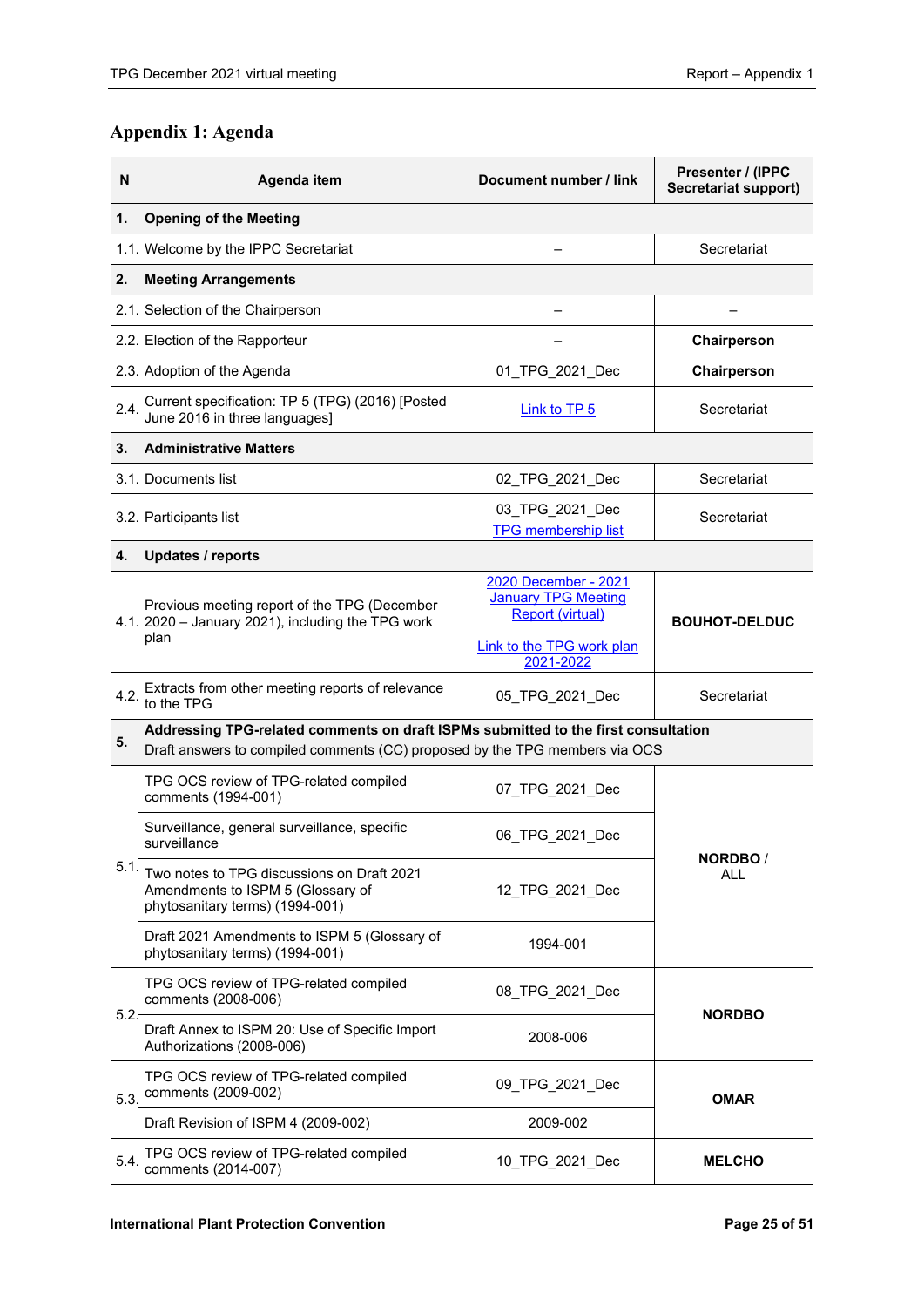|      | Draft ISPM: Revision of ISPM 18 (2014-007)                                                                                                                                                                                                                                                              | 2014-007                             |                              |  |  |
|------|---------------------------------------------------------------------------------------------------------------------------------------------------------------------------------------------------------------------------------------------------------------------------------------------------------|--------------------------------------|------------------------------|--|--|
|      | TPG OCS review of TPG-related compiled<br>comments (2017-027)                                                                                                                                                                                                                                           | 11 TPG 2021 Dec                      |                              |  |  |
| 5.5. | Draft PT - Irradiation treatment for Pseudococcus<br>jackbeardsleyi (2017-027)                                                                                                                                                                                                                          | 2017-027                             | <b>KOECH</b>                 |  |  |
| 6.   | Subjects on the TPG work programme<br>Proposals for new or revised terms/definitions will be compiled into new draft Amendments to the Glossary,<br>to be submitted to the SC in May 2022.                                                                                                              |                                      |                              |  |  |
|      | phytosanitary action (2020-006)                                                                                                                                                                                                                                                                         | 14 TPG 2021 Dec                      |                              |  |  |
| 6.1  | phytosanitary procedure (2020-007)                                                                                                                                                                                                                                                                      | 15_TPG_2021_Dec                      | <b>RAMARATHNAM</b>           |  |  |
| 7.   | Review of ISPMs for consistency of terms and style                                                                                                                                                                                                                                                      |                                      |                              |  |  |
|      | Proposals to TPG 2021 for amendments to<br>'General recommendations on use of terms in<br>ISPMs' and introductory wording in the IPPC                                                                                                                                                                   | 04 TPG 2021 Dec                      |                              |  |  |
|      | 7.1. Style Guide (2019)                                                                                                                                                                                                                                                                                 | <b>Link to IPPC Style Guide</b>      | <b>NORDBO</b>                |  |  |
|      | Verbs and prepositions used in ISPMs in<br>connection with "pest risk"                                                                                                                                                                                                                                  | 13_TPG_2021_Dec                      |                              |  |  |
| 7.2. | Consistency of adopted ISPMs (standard by<br>standard):                                                                                                                                                                                                                                                 | <b>List of proposed or approved</b>  | Secretariat                  |  |  |
|      | proposed<br>approved<br>ink<br>List<br>of<br>or<br>amendments for ISPMs                                                                                                                                                                                                                                 | ink amendments for ISPMs             |                              |  |  |
|      | <b>Explanation of Glossary terms</b>                                                                                                                                                                                                                                                                    |                                      |                              |  |  |
| 8.   | Standing agenda item for TPG meetings. Members identify before the meeting some glossary<br>terms/definitions requiring further explanations. These terms/definitions will be discussed during the TPG<br>meeting and the need for additional explanations (e.g., in the annotated glossary) discussed. |                                      |                              |  |  |
| 9.   | TPG work plan                                                                                                                                                                                                                                                                                           |                                      |                              |  |  |
| 9.1  | TPG work plan for 2022-2023<br>The TPG will update its work plan for the coming<br>year, based on discussions at the meeting, to be<br>presented to the SC May 2022 for noting.                                                                                                                         | To be prepared during the<br>meeting | Secretariat                  |  |  |
|      | 10. Any other business                                                                                                                                                                                                                                                                                  |                                      | Chairperson                  |  |  |
| 11.I | Next meetings dates and types                                                                                                                                                                                                                                                                           |                                      | Secretariat /<br>Chairperson |  |  |
| 12.  | Close of the meeting                                                                                                                                                                                                                                                                                    |                                      |                              |  |  |
|      | Evaluation                                                                                                                                                                                                                                                                                              | <b>Link to survey</b>                | Chairperson                  |  |  |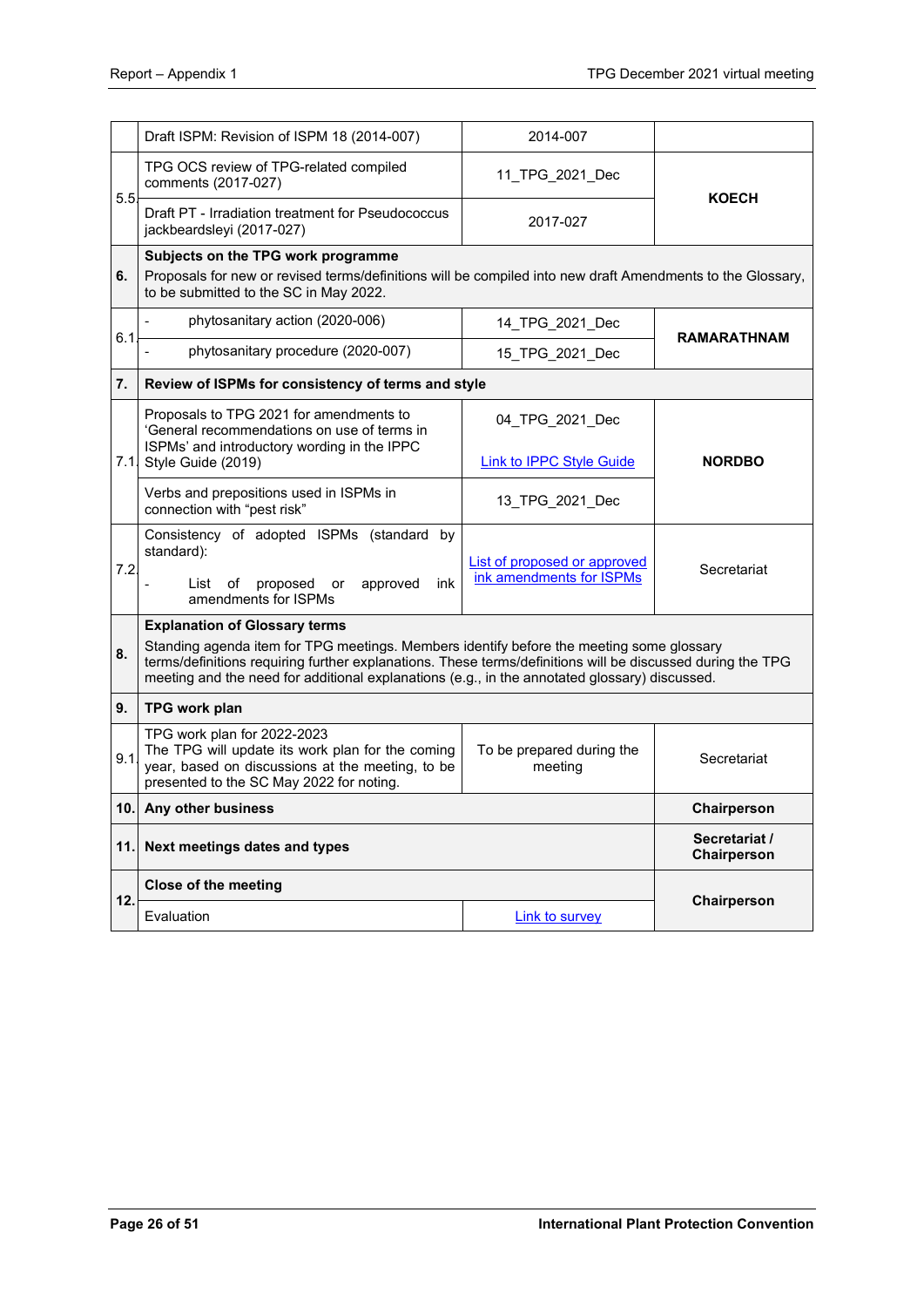# <span id="page-26-0"></span>**Appendix 2: Documents list**

| <b>DOCUMENT NO.</b> | <b>AGEND</b><br><b>DOCUMENT TITLE</b><br><b>AITEM</b> |                                                                                                                                                          | <b>DATE POSTED</b><br>/ UPDATED                      |  |  |  |
|---------------------|-------------------------------------------------------|----------------------------------------------------------------------------------------------------------------------------------------------------------|------------------------------------------------------|--|--|--|
| <b>Draft ISPMs</b>  |                                                       |                                                                                                                                                          |                                                      |  |  |  |
| 5.1<br>1994-001     |                                                       | Draft 2021 Amendments to ISPM 5 (Glossary of<br>phytosanitary terms) (1994-001)                                                                          | 2021-11-08                                           |  |  |  |
| 2008-006            | 5.2                                                   | Draft Annex to ISPM 20: Use of Specific Import<br>Authorizations (2008-006)                                                                              | 2021-11-08                                           |  |  |  |
| 2009-002            | 5.3                                                   | Draft Revision of ISPM 4 (2009-002)                                                                                                                      | 2021-11-08                                           |  |  |  |
| 2014-007            | 5.4                                                   | Draft ISPM: Revision of ISPM 18 (2014-007)                                                                                                               | 2021-11-08                                           |  |  |  |
| 2017-027            | 5.5                                                   | Draft PT - Irradiation treatment for Pseudococcus<br>jackbeardsleyi (2017-027)                                                                           | 2021-11-08                                           |  |  |  |
|                     |                                                       | <b>Meeting documents</b>                                                                                                                                 |                                                      |  |  |  |
| 01_TPG_2021_Dec     | 2.3                                                   | Provisional agenda                                                                                                                                       | 2021-11-26<br>2021-11-27<br>2021-11-29<br>2021-12-06 |  |  |  |
| 02 TPG 2021 Dec     | 3.1                                                   | Documents list                                                                                                                                           | 2021-11-26<br>2021-11-27<br>2021-11-29<br>2021-12-06 |  |  |  |
| 03 TPG 2021 Dec     | 3.2                                                   | Participants list                                                                                                                                        | 2021-11-26                                           |  |  |  |
| 04_TPG_2021_Dec     | 7.1                                                   | Proposals to TPG 2021 for amendments to 'General<br>recommendations on use of terms in ISPMs' and<br>introductory wording in the IPPC Style Guide (2019) | 2021-11-26                                           |  |  |  |
| 05_TPG_2021_Dec     | 4.2                                                   | Extracts from other meeting reports of relevance to<br>the TPG                                                                                           | 2021-11-26                                           |  |  |  |
| 06_TPG_2021_Dec     | 5.1                                                   | Surveillance, general surveillance, specific<br>surveillance                                                                                             | 2021-11-26<br>2021-11-27                             |  |  |  |
| 07_TPG_2021_Dec     | 5.1                                                   | TPG OCS review of TPG-related compiled comments<br>$(1994 - 001)$                                                                                        | 2021-11-26                                           |  |  |  |
| 08_TPG_2021_Dec     | 5.2                                                   | TPG OCS review of TPG-related compiled comments<br>$(2008 - 006)$                                                                                        | 2021-11-26                                           |  |  |  |
| 09 TPG 2021 Dec     | 5.3                                                   | TPG OCS review of TPG-related compiled comments<br>$(2009 - 002)$                                                                                        | 2021-11-26                                           |  |  |  |
| 10_TPG_2021_Dec     | 5.4                                                   | TPG OCS review of TPG-related compiled comments<br>$(2014 - 007)$                                                                                        | 2021-11-26                                           |  |  |  |
| 11 TPG 2021 Dec     | 5.5                                                   | TPG OCS review of TPG-related compiled comments<br>$(2017-027)$                                                                                          | 2021-11-26                                           |  |  |  |
| 12_TPG_2021_Dec     | 5.1                                                   | Two notes to TPG discussions on Draft 2021<br>Amendments to ISPM 5 (Glossary of phytosanitary<br>terms) (1994-001)                                       | 2021-11-29                                           |  |  |  |
| 13 TPG 2021 Dec     | 7.1                                                   | Verbs and prepositions used in ISPMs in connection<br>with "pest risk"                                                                                   | 2021-11-29                                           |  |  |  |
| 14_TPG_2021_Dec     | 6.1                                                   | Phytosanitary action (2020-006)                                                                                                                          | 2021-12-06                                           |  |  |  |
| 14 TPG 2021 Dec     | 6.1                                                   | Phytosanitary procedure (2020-007)                                                                                                                       | 2021-12-14                                           |  |  |  |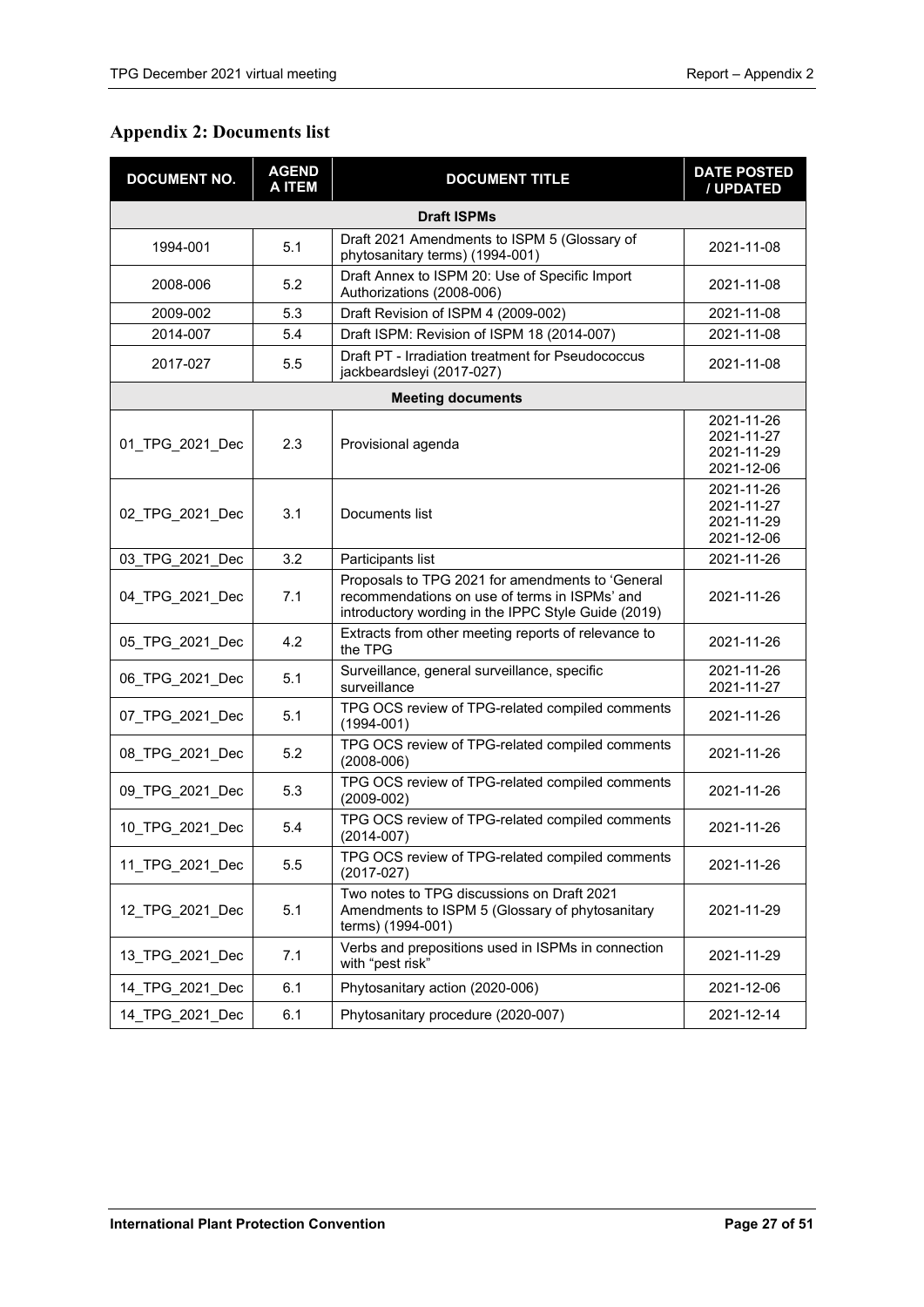# **Documents links** (presented in the order of the agenda items)

| Links                                                                                                | Agenda item | <b>Document link</b>                                                                              |
|------------------------------------------------------------------------------------------------------|-------------|---------------------------------------------------------------------------------------------------|
| Current specification: TP 5 (TPG) (2016)<br>[Posted June 2016 in three languages]                    | 2.4         | Link to TP 5                                                                                      |
| Participants list                                                                                    | 3.2         | <b>TPG</b> membership list                                                                        |
| Previous meeting report of the TPG<br>(December 2020 - January 2021),<br>including the TPG work plan | 4.1         | 2020 December-2021 January TPG Meeting<br>Report (virtual)<br>Link to the TPG work plan 2021-2022 |
| <b>IPPC Style Guide</b>                                                                              | 7.1         | Link to <b>IPPC</b> Style Guide                                                                   |
| List of ink amendments proposed or<br>approved for ISPMs                                             | 7.2         | List of ink amendments proposed or<br>approved for ISPMs                                          |
| Fvaluation                                                                                           | 12          | Link to survey                                                                                    |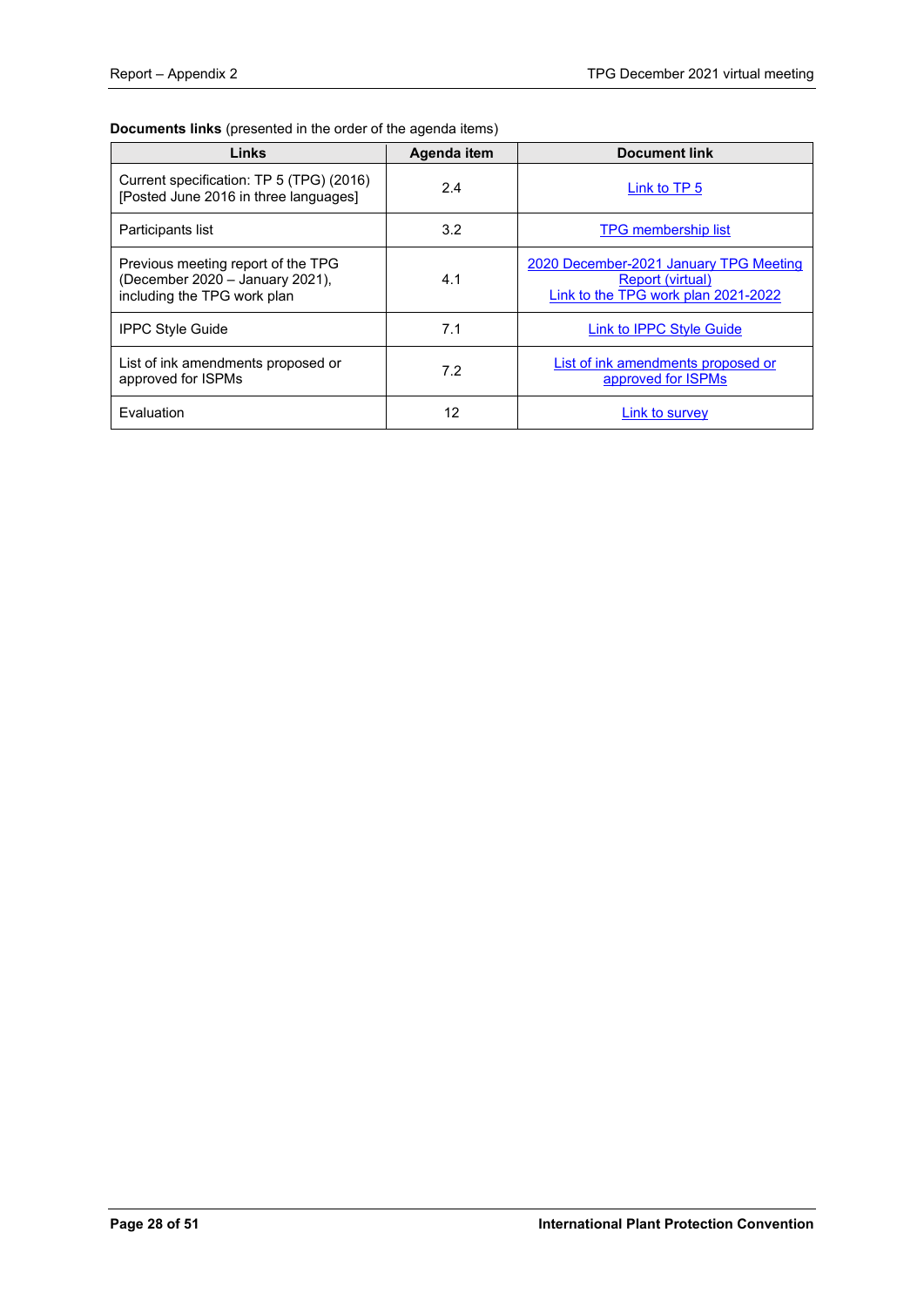# <span id="page-28-0"></span>**Appendix 3: Participants list**

| <b>Participants details</b>                                           |                     |                                                | <b>TPG member's</b><br>term |                             |
|-----------------------------------------------------------------------|---------------------|------------------------------------------------|-----------------------------|-----------------------------|
| <b>Email address</b><br>Name, mailing, address,<br><b>Participant</b> |                     | begins                                         | ends                        |                             |
| telephone                                                             | role                |                                                |                             |                             |
| <b>Ms Laurence BOUHOT-</b><br><b>DELDUC</b>                           | Steward /<br>French | laurence.bouhot-<br>delduc@agriculture.gouv.fr |                             |                             |
| Ministry of Agriculture and Food,                                     |                     |                                                |                             | 2023                        |
| General directorate for food                                          |                     |                                                |                             |                             |
| Sub-directorate for plant quality,                                    |                     |                                                | November                    |                             |
| health and protection<br>251 rue de Vaugirard                         |                     |                                                | 2013                        | (1 <sup>st</sup> )<br>term: |
| 75732 Paris Cedex 15                                                  |                     |                                                |                             | $2013 -$                    |
| <b>FRANCE</b>                                                         |                     |                                                |                             | 2018)                       |
| Tel: (+33) 149558437                                                  |                     |                                                |                             |                             |
| Fax: (+33) 149555949                                                  |                     |                                                |                             |                             |
| <b>Ms Asenath Abigael KOECH</b><br>Pest Risk Analysis expert/Plant    | English             | akoech@kephis.org;                             |                             |                             |
| health inspector                                                      |                     | abigakoech@gmail.com                           |                             |                             |
| Kenya Plant Health Inspectorate                                       |                     |                                                |                             |                             |
| Service (KEPHIS)                                                      |                     |                                                |                             |                             |
| <b>KEPHIS Headquarters</b>                                            |                     |                                                |                             |                             |
| OLOOLUA RIDGE, KAREN<br>P.O. BOX 49592-00100,                         |                     |                                                | May 2017                    | 2022                        |
| NAIROBI,                                                              |                     |                                                |                             |                             |
| <b>KENYA</b>                                                          |                     |                                                |                             |                             |
| Mobile: +254 -722973535                                               |                     |                                                |                             |                             |
| Office: +254 - 709891110                                              |                     |                                                |                             |                             |
| Fax: +254 -020 3536175<br><b>Ms Beatriz MELCHO</b>                    | Spanish             | bmelcho@mgap.gub.uy;                           |                             |                             |
| Ministry of Livestock, Agriculture                                    |                     | bemelcho@hotmail.com                           |                             | 2025                        |
| and Fisheries, General Direction                                      |                     |                                                |                             |                             |
| of Agricultural Services, Plant                                       |                     |                                                |                             | (1 <sup>st</sup> )          |
| <b>Protection Division</b>                                            |                     |                                                |                             | term:<br>$2010 -$           |
| Avda. Millan 4703<br>CP 12900                                         |                     |                                                | November                    | 2015)                       |
| Montevideo,                                                           |                     |                                                | 2015                        |                             |
| <b>URUGUAY</b>                                                        |                     |                                                |                             | (2 <sup>nd</sup> )          |
| Tel: (+598) 2 309 8410 ext 267                                        |                     |                                                |                             | term:                       |
|                                                                       |                     |                                                |                             | $2015 -$                    |
|                                                                       |                     |                                                |                             | 2020)                       |
| <b>Mr Ebbe NORDBO</b><br><b>DENMARK</b>                               | English             | ebbenordbo@outlook.com                         |                             | 2024                        |
| Mobile: (+45) 28740095                                                |                     |                                                |                             |                             |
|                                                                       |                     |                                                | Oct 2009                    | (2 <sup>nd</sup>            |
|                                                                       |                     |                                                |                             | term:                       |
|                                                                       |                     |                                                |                             | $2014 -$<br>2019)           |
| <b>Ms Shaza Roushdy OMAR</b>                                          | Arabic              | shaza.roshdy@gmail.com                         |                             | 2022                        |
| 8 Kamal El-Din Salah street                                           |                     |                                                |                             |                             |
| Garden City, Cairo                                                    |                     |                                                |                             |                             |
| <b>EGYPT</b>                                                          |                     |                                                | May 2017                    | (1 <sup>st</sup> )<br>term: |
| Mobile: (+20) 227972454<br>Fax: (+20) 227963989                       |                     |                                                |                             | $2012 -$                    |
|                                                                       |                     |                                                |                             | 2017)                       |
| <b>Mr Konstantin GREBENNIKOV</b>                                      | Russian             | kgrebennikov@gmail.com                         |                             |                             |
| Senior researcher, deputy head<br>of the scientific-methodological    |                     |                                                |                             |                             |
| and experimental center of                                            |                     |                                                |                             |                             |
| FGBU "VNIIKR"                                                         |                     |                                                | November                    | 2026                        |
| 140150, Moscow Region,                                                |                     |                                                | 2021                        |                             |
| Ramenskoye, Bykovo,                                                   |                     |                                                |                             |                             |
| Pogranichnaya str. 32<br><b>RUSSIAN FEDERATION</b>                    |                     |                                                |                             |                             |
| Tel.: +74997072227 (ext.1669)                                         |                     |                                                |                             |                             |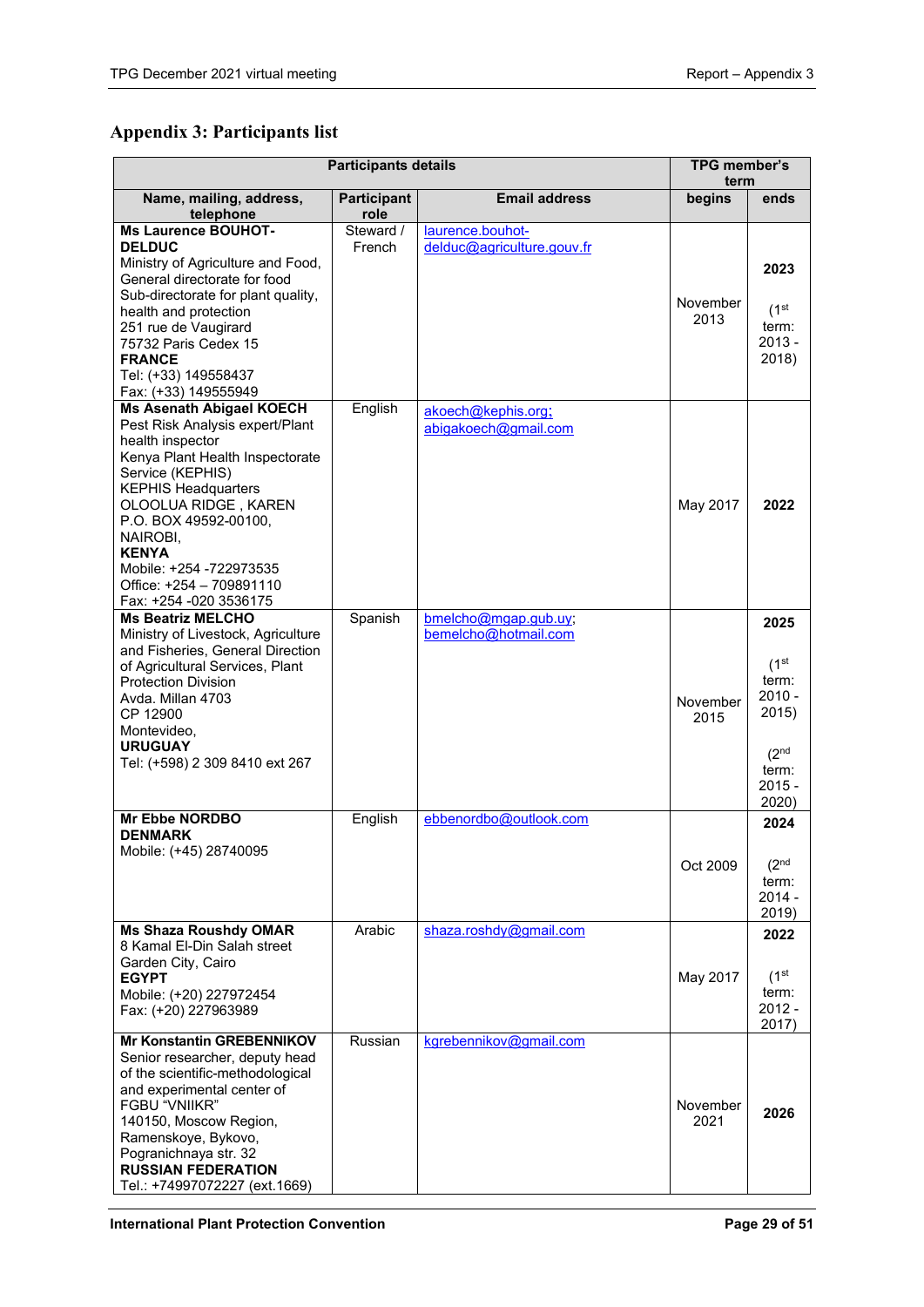| <b>Participants details</b>                                                                                                                                                                                                                                    |                            |                                     | <b>TPG member's</b><br>term |      |
|----------------------------------------------------------------------------------------------------------------------------------------------------------------------------------------------------------------------------------------------------------------|----------------------------|-------------------------------------|-----------------------------|------|
| Name, mailing, address,<br>telephone                                                                                                                                                                                                                           | <b>Participant</b><br>role | <b>Email address</b>                | begins                      | ends |
| <b>Mr Rajesh RAMARATHNAM</b><br>Senior Specialist - International<br>Phytosanitary Standards<br>International Affairs Branch<br>Canadian Food Inspection<br>Agency (CFIA)<br>59 Camelot Drive,<br>Ottawa ON K1A OY9<br><b>CANADA</b><br>Tel: (+1) 613-773-7122 | English                    | rajesh.ramarathnam@inspection.gc.ca | January<br>2019             | 2024 |

| Invited experts                     |                      |  |  |  |
|-------------------------------------|----------------------|--|--|--|
| <b>Email address</b><br><b>Name</b> |                      |  |  |  |
| Mr Andrei ORLINSKI<br><b>EPPO</b>   | adorlinski@gmail.com |  |  |  |

| <b>IPPC Secretariat</b>                                        |                         |  |  |  |
|----------------------------------------------------------------|-------------------------|--|--|--|
| <b>Name</b>                                                    | <b>Email address</b>    |  |  |  |
| <b>Mr Artur SHAMILOV</b><br><b>Standard Setting Officer</b>    | Artur.Shamilov@fao.org  |  |  |  |
| <b>Mr Edgar MUSHEGIAN</b><br><b>Standard Setting Associate</b> | Edgar.Mushegyan@fao.org |  |  |  |
| <b>Ms Aixa DEL GRECO</b><br><b>Standard Setting Associate</b>  | Aixa.DelGreco@fao.org   |  |  |  |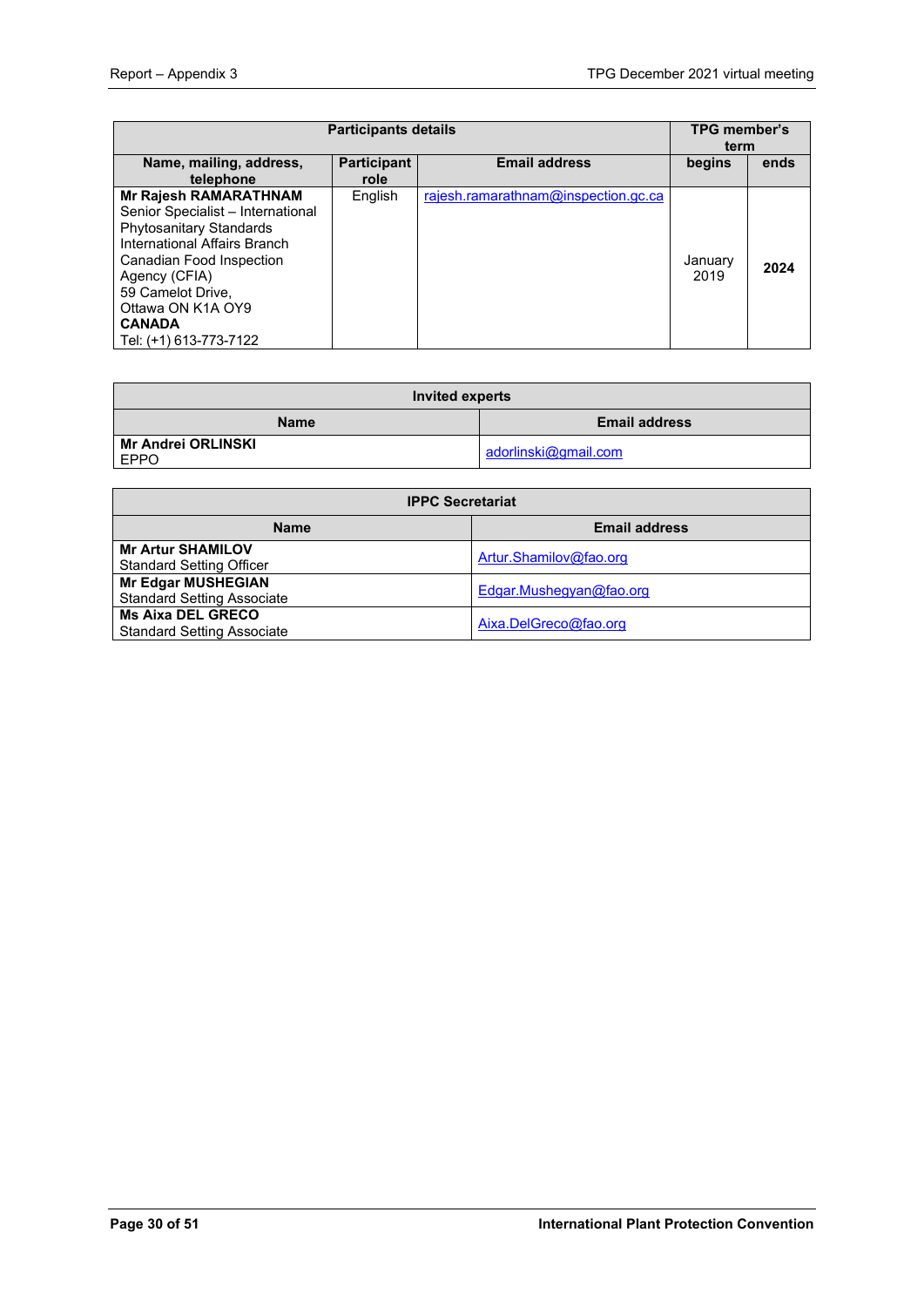# <span id="page-30-0"></span>**Appendix 4: Draft 2022 Amendments to the Glossary (1994-001)**

# **DRAFT 2022 AMENDMENTS TO ISPM 5:** *GLOSSARY OF PHYTOSANITARY TERMS* **(1994- 001)**

#### **Publication history**

*(This is not an official part of the standard)*

| Date of this document          | 2022-03-07                                                                                                                                                                                                                                                                                                                                                                                                                                                                                                                                                     |
|--------------------------------|----------------------------------------------------------------------------------------------------------------------------------------------------------------------------------------------------------------------------------------------------------------------------------------------------------------------------------------------------------------------------------------------------------------------------------------------------------------------------------------------------------------------------------------------------------------|
| Document category              | Draft 2022 Amendments to ISPM 5 (Glossary of phytosanitary terms) (1994-001)                                                                                                                                                                                                                                                                                                                                                                                                                                                                                   |
| Current<br>document  <br>stage | To first consultation                                                                                                                                                                                                                                                                                                                                                                                                                                                                                                                                          |
| <b>Major stages</b>            | CEPM (1994) added topic: 1994-001, Amendments to ISPM 5: Glossary of<br>phytosanitary terms<br>2006-05 Standards Committee (SC) approved specification TP5<br>2012-10 Technical Panel for the Glossary (TPG) revised specification<br>2012-11 SC revised and approved revised specification, revoking Specification 1<br>2021-12 TPG proposed 2022 amendments below<br>2022-05 SC revised the 2022 amendments via the Online Comment System and<br>approved the 2022 amendments for the first consultation via e-decision<br>(2022_eSC_MayXX)/virtual meeting. |
| <b>Notes</b>                   | Note to Secretariat formatting this paper: formatting in definitions and<br>explanations (strikethrough, bold, italics) needs to remain.                                                                                                                                                                                                                                                                                                                                                                                                                       |

# **Introduction**

The IPPC Official Contact Points are asked to consider the following proposals for revising terms and definitions to ISPM 5 *(Glossary of Phytosanitary Terms)*. A brief explanation is given for each proposal. For revision of terms and definitions, only the proposed changes are open for comments. For full details on the discussions related to the specific terms, please refer to the TPG meeting reports on [the IPP.](https://www.ippc.int/en/core-activities/standards-setting/expert-drafting-groups/technical-panels/technical-panel-glossary-phytosanitary-terms-ispm-5/)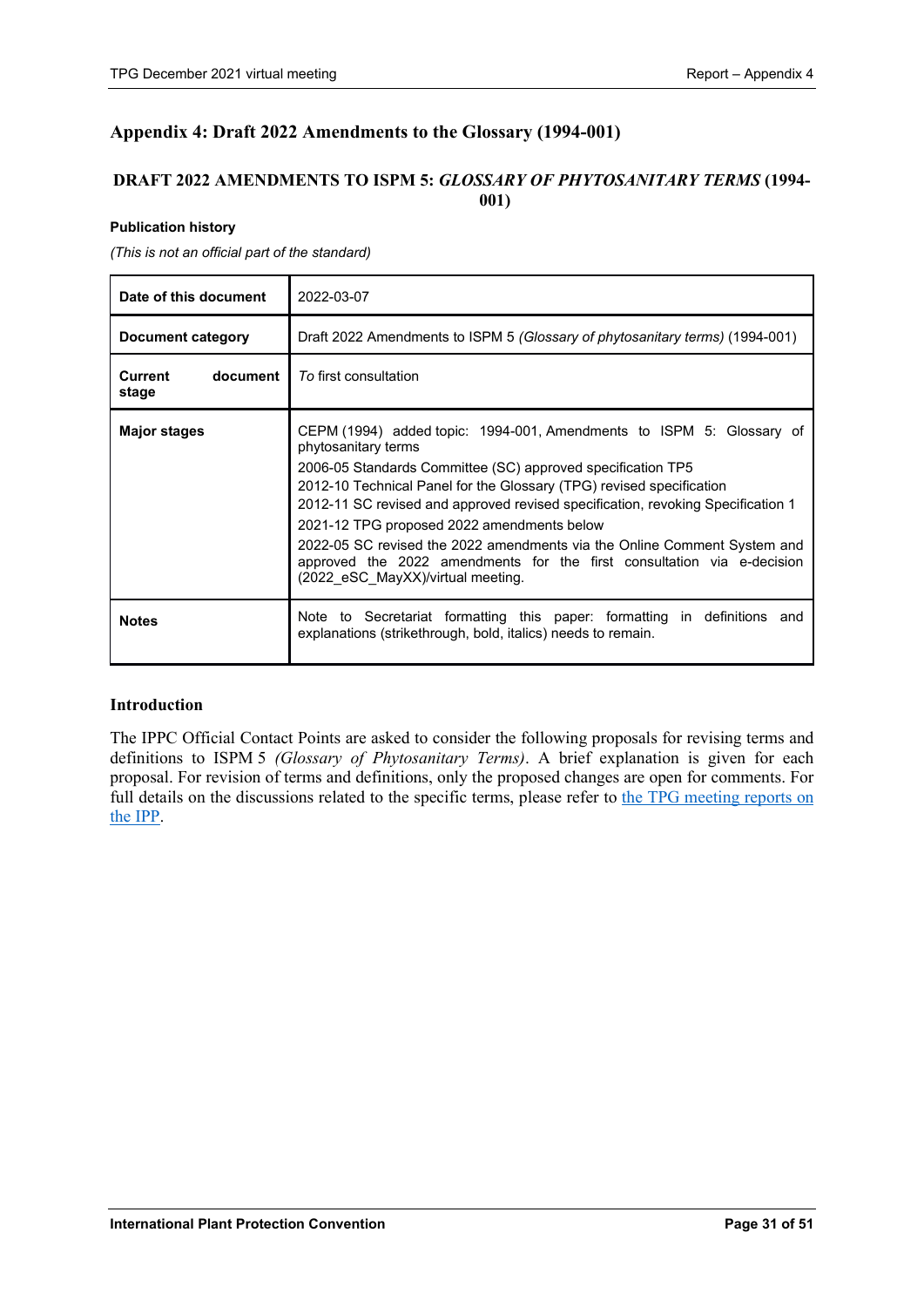# **1. REVISION**

The following introduction refers to both proposals for the revision of the terms "phytosanitary action"  $(2020-006)$  and "phytosanitary procedure"  $(2020-007)$ :

- In the context of discussing the term and definition of "emergency action" (2018-044), the TPG in November 2019 discussed the current definitions of "phytosanitary action" and "phytosanitary procedure" and concluded that these definitions might need a major overhaul through analyzing their inter-relations and current use in ISPMs. The Standards Committee (SC) in November 2020 agreed to the TPG conclusion and added the terms "phytosanitary action" (2020-006) and "phytosanitary procedure" (2020-007) to the TPG work programme in the *List of topics for IPPC standards*.
- The TPG in December 2021 recalled that a phytosanitary action is an official *operation*, and a phytosanitary procedure is an official *method* (i.e., a documented process or a methodology) for implementing phytosanitary measures (or taking phytosanitary action). The relationship between the three concepts may be illustrated as: a phytosanitary measure is *what to do, a phytosanitary procedure* is *how to do it*, and a phytosanitary action is actually *doing it*.
- The terms "phytosanitary action" and "phytosanitary procedure" both refer to "phytosanitary measures" in their respective definitions and are strongly interconnected. TPG discussions on the two definitions were therefore also intertwined and followed similar lines of argumentation.
- Phytosanitary measures have the purpose of preventing the introduction or spread of quarantine pests or limiting the economic impact of regulated non-quarantine pests (RNQPs). Thus, phytosanitary measures are established exclusively in relation to regulated pests, i.e., quarantine pests and RNQPs.
- A national plant protection organization (NPPO) can apply phytosanitary actions and phytosanitary procedures against pests regulated in the country itself. Furthermore, to fulfill all prerequisites for performing phytosanitary certification in export situations, the NPPO may similarly apply *phytosanitary actions* and *phytosanitary procedures* against pests regulated in other (importing) countries in order to meet the phytosanitary import requirements of those countries. Thus, the qualifier "phytosanitary" can be used, and has been widely used, in ISPMs in relation to scenarios where the NPPO of an exporting country is *applying* procedures or actions to meet phytosanitary import requirements of an importing country as established to prevent the spread of pests regulated in that importing country, but not necessarily regulated in the country of export where such application is taking place.
- Examples of such inclusive use of the concepts and terms 'phytosanitary procedure' and 'phytosanitary action' are provided below:
	- Inspection, testing, surveillance, treatment, etc., may also be conducted to support phytosanitary certification prior to export, and in such cases, the pests of concern may not be regulated pests of the country where these activities are carried out.
	- Phytosanitary actions may be applied in relation to changes in the status of an Area of Low Pest Prevalence (ALPP), and phytosanitary procedures may be followed in relation to the establishment and maintenance of a pest free area (PFA) or an ALPP. PFA and ALPP may be used in a country to exclude or control pests regulated in that country, or to exclude or control pests regulated in another country in order to enable phytosanitary certification and thereby facilitate exports to that country.
	- In ISPM 31 (*Methodologies for sampling of consignments*), the application of various phytosanitary actions may be determined by the outcome of sampling, and sampling of consignments may be performed prior to phytosanitary certification or at import.
	- ⋅ According to ISPM 45 (*Requirements for national plant protection organizations if authorizing entities to perform phytosanitary actions*), NPPOs may authorize entities to perform phytosanitary actions on their behalf, and these phytosanitary actions can be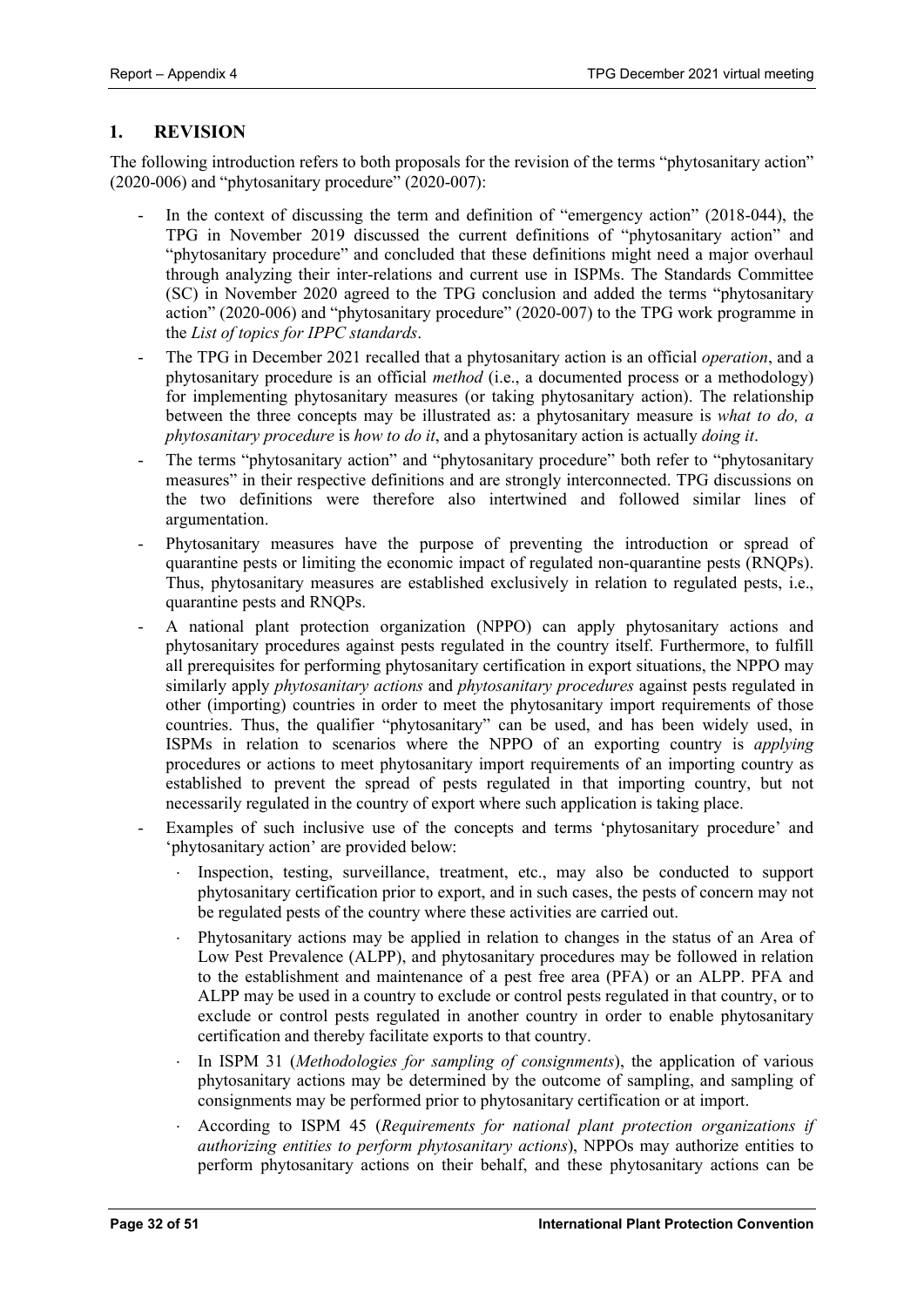undertaken in support of import or domestic activities (against pests regulated in the actual country) or export activities (against pests regulated in another, importing country).

- Phytosanitary procedures are followed in relation to export certification as described in ISPMs 7 (*Phytosanitary certification system*) and 12 (*Phytosanitary certificates*).
- To explicitly express the full scope of 'phytosanitary action' and phytosanitary procedure', including the aspect of pests regulated in another, importing country, the proposed additional wording is "*…or to enable phytosanitary certification*", and "…*or for enabling phytosanitary certification*" (in the definitions of "phytosanitary action" and "phytosanitary procedure", respectively). This additional wording provides conceptual focus on the scenario as seen from the perspective of the NPPO *applying* the procedures and actions. Implicitly, the wording refers to the objective of 'meeting another country's phytosanitary import requirements', because phytosanitary certification (as per definition) can only be carried out once the exporting country is able to declare that phytosanitary import requirements have been met.

#### *a. "phytosanitary action" (2020-006)*

The following explanatory points may be considered when reviewing the proposal:

- An NPPO may apply phytosanitary actions against pests regulated in the country itself. Furthermore, to fulfill all prerequisites for performing phytosanitary certification in export situations, the NPPO may similarly apply *phytosanitary actions* against pests regulated in other (importing) countries in order to meet the phytosanitary import requirements of those countries. Thus, the qualifier "phytosanitary" for an action can be used when the NPPO of an exporting country is carrying out operations to meet phytosanitary import requirements of an importing country against pests that are regulated in that importing country, but not necessarily regulated in the country of export where the operation takes place.
- The proposed additional wording is "...or to enable phytosanitary certification" which describes the scenario from the perspective of the NPPO carrying out the operations. Implicitly, this wording refers to the objective of 'meeting another country's phytosanitary import requirements', because phytosanitary certification (as per definition) can only be carried out once the exporting country is able to declare that phytosanitary import requirements have been met.
- The proposed revised definition reflects the actual use of the term 'phytosanitary action' in ISPMs. It does not conflict with and therefore does not necessitate amendments to ISPM texts.

# **Current definition**

| phytosanitary action | An official operation, such as inspection, testing, surveillance or |
|----------------------|---------------------------------------------------------------------|
|                      | treatment, undertaken to implement phytosanitary measures [ICPM,    |
|                      | 2001; revised ICPM, 2005]                                           |

#### **Proposed revision**

| phytosanitary action | An official operation, such as inspection, testing, surveillance or |
|----------------------|---------------------------------------------------------------------|
|                      | treatment, undertaken to implement phytosanitary measures or to     |
|                      | enable phytosanitary certification                                  |

# *b. "phytosanitary procedure" (2020-007)*

The following explanatory points may be considered when reviewing the proposal:

- An NPPO may apply phytosanitary procedures against pests regulated in the country itself. Furthermore, to fulfill all prerequisites for performing phytosanitary certification in export situations, the NPPO may similarly apply *phytosanitary procedures* against pests regulated in other (importing) countries in order to meet the phytosanitary import requirements of those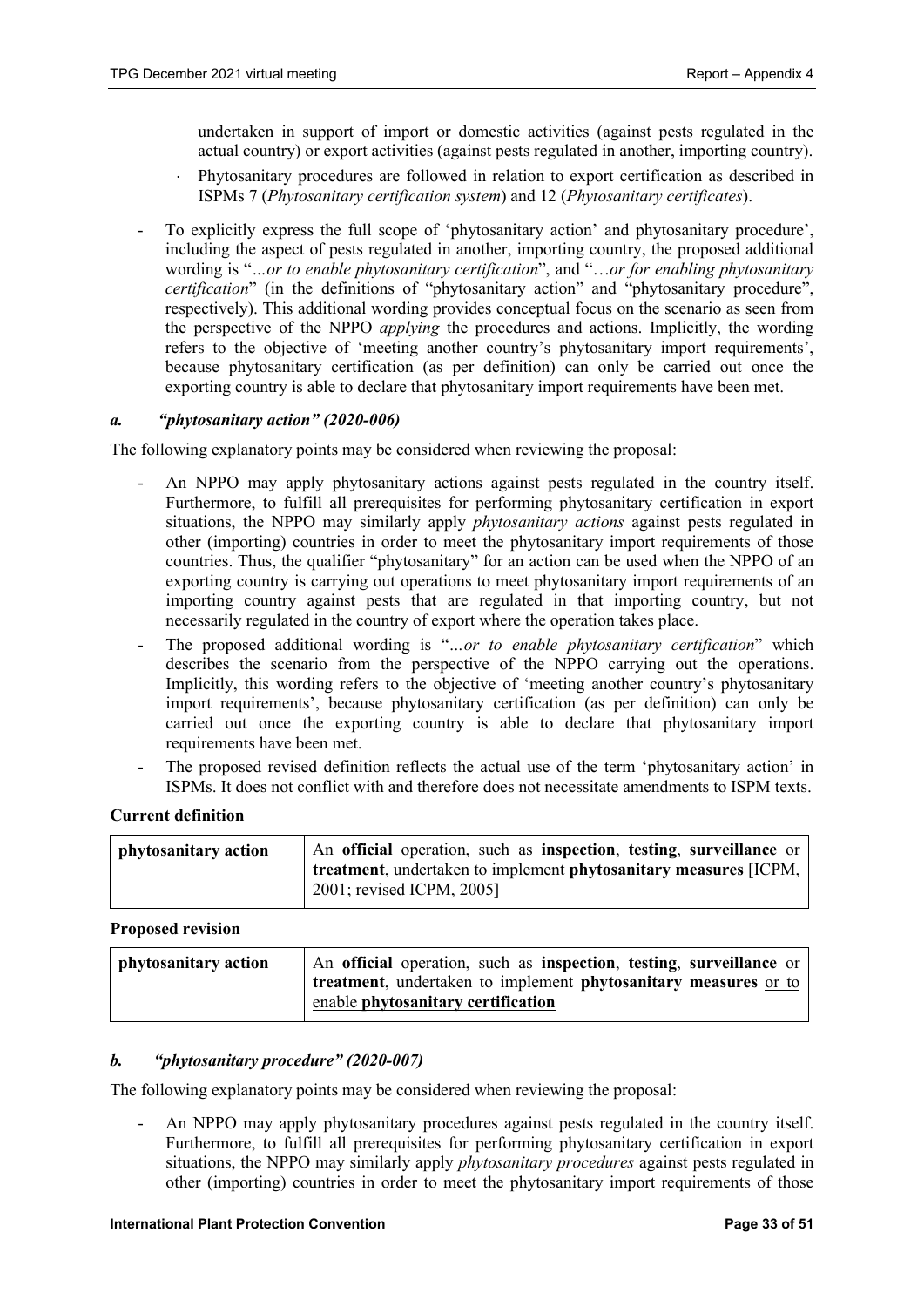countries. Thus, the qualifier "phytosanitary" for a procedure can be used when the NPPO of an exporting country is applying procedures to meet phytosanitary import requirements of an importing country against pests that are regulated in that country, but not necessarily regulated in the country of export where the operation takes place.

- The proposed additional wording is "*…or for enabling phytosanitary certification*" which describes the scenario from the perspective of the NPPO carrying out the operations. Implicitly, this wording refers to the objective of 'meeting another country's phytosanitary import requirements', because phytosanitary certification (as per definition) can only be carried out once the exporting country is able to declare that phytosanitary import requirements have been met.
- Given the inclusion of 'phytosanitary' in the term itself and within both elements of the definition as 'phytosanitary measures' and 'phytosanitary certification', the current phrasing 'in connection with regulated pests' is redundant and potentially confusing, as it does not provide the immediate understanding that, with the export scenario, although the pest in question is regulated in the importing country, it may not be regulated in the exporting country where the procedure is being followed. The phrasing therefore should be deleted from the definition.
- 'An' as the introductory article of the definition is consistent with far the most Glossary definitions and is more precise than the original 'Any'.
- The proposed revised definition reflects the actual use of the term 'phytosanitary procedure' in ISPMs. It does not conflict with and therefore does not necessitate amendments to ISPM texts.

# **Current definition**

| phytosanitary procedure   Any official method for implementing phytosanitary measures   |
|-----------------------------------------------------------------------------------------|
| including the performance of <b>inspections</b> , <b>tests</b> , <b>surveillance</b> or |
| treatments in connection with regulated pests [FAO, 1990; revised]                      |
| FAO, 1995; CEPM, 1999; ICPM, 2001; ICPM, 2005]                                          |

# **Proposed revision**

| <b>phytosanitary procedure</b> $\vert$ Any <b>official</b> method for implementing <b>phytosanitary measures</b> or for |
|-------------------------------------------------------------------------------------------------------------------------|
| enabling <b>phytosanitary certification</b> , including the performance of                                              |
| inspections, tests, surveillance or treatments in connection with                                                       |
| regulated pests                                                                                                         |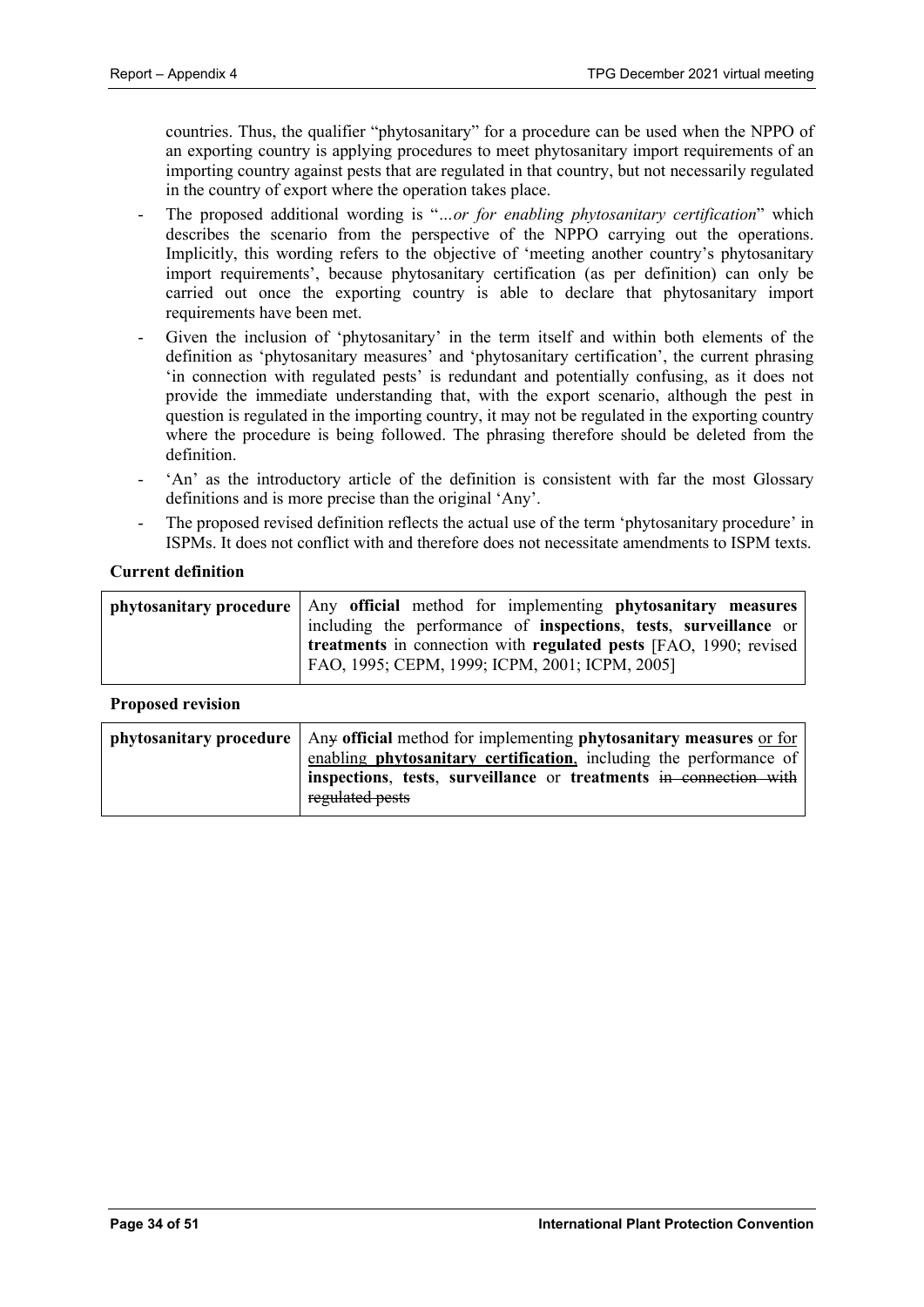# **Appendix 5: TPG workplan 2022–2023**

# (Last update: 2022-02-17)

# **TABLE 1 - REGULAR TASKS**

<span id="page-34-0"></span>

| <b>Regular tasks</b>                                                                  |                                                  | <b>Detailed task</b>                                                                                                       | <b>Responsible</b>                             | <b>Deadline</b>       | <b>Comments</b>                                                                                                            |
|---------------------------------------------------------------------------------------|--------------------------------------------------|----------------------------------------------------------------------------------------------------------------------------|------------------------------------------------|-----------------------|----------------------------------------------------------------------------------------------------------------------------|
| 1. Meeting                                                                            | January-                                         | Draft report to Steward, Chairperson and rapporteur                                                                        | Secretariat                                    | 2022-01-25            |                                                                                                                            |
| reports:<br>preparation and                                                           | <b>February</b><br>2022                          | Steward, Chairperson and rapporteur send back draft<br>report                                                              | Steward, Chair &<br>rapporteur                 | 2022-02-15            |                                                                                                                            |
| update to SC                                                                          |                                                  | Secretariat finalizes report and sends to editor                                                                           | Secretariat                                    | 2022-02-18            |                                                                                                                            |
|                                                                                       |                                                  | Editor reviews report and send comments                                                                                    | Editor                                         | 2022-02-25            |                                                                                                                            |
|                                                                                       |                                                  | <b>Final report</b>                                                                                                        | Secretariat                                    | 2022-02-28            | (To allow review in Secretariat)                                                                                           |
|                                                                                       | <b>Update</b><br>for<br><b>SC May 2022</b>       | Prepare update (incl. decisions) from TPG December<br>2021 meetings for SC May 2022                                        | Secretariat with<br>stewards                   | 2022-03-25            | Secretariat to draft: steward to<br>respond by 25/03 tent.                                                                 |
| 2. Draft ISPMs in<br>1 <sup>st</sup> consultation<br>(except<br>Amendments, see<br>3) | Going to SC-7<br>2 <sub>nd</sub><br>consultation | Terms and consistency comments extracted.                                                                                  | Secretariat                                    | 2021-10-07            |                                                                                                                            |
|                                                                                       |                                                  | Review for possible inconsistencies and consideration of<br>comments                                                       | All                                            | At the TPG<br>meeting |                                                                                                                            |
|                                                                                       |                                                  | Reactions to comments/consistency review integrated in<br>tables: all drafts, and send to stewards via Secretariat         | Secretariat with<br>stewards                   | 2022-02-15            | Comments from TPG on these will<br>not be solicited, documents will be<br>finalized<br>Secretariat<br>by<br>and<br>Steward |
|                                                                                       |                                                  | Check accuracy of translation of definitions in draft ISPMs<br>and propose translations for Chinese, Arabic and Russian    | French, Spanish<br>Russian,<br>Chinese, Arabic | 2022-02-15            | submitted<br>These<br>will<br>be<br>to<br>translation-services when drafts go<br>for translation before CPM                |
| 3. Terms and<br>definitions (incl.<br><b>Amendments to</b><br>the Glossary)           | 2021<br><b>Amendment</b><br>s                    | Volunteers sends draft meeting papers to Secretariat                                                                       | ALL, as allocated<br>in Table 3                | 2020-10-02            | TPG 2020 (in fact January 2021)                                                                                            |
|                                                                                       |                                                  | Draft 2021 Amendments compiled based on discussions<br>at TPG 2021-01                                                      | Secretariat and<br>steward                     | 2021-01-21            | <b>Back</b><br>to<br>Secretariat<br>by<br>2021-02-10                                                                       |
|                                                                                       |                                                  | TPG members' help to translate new terms proposed for<br>the draft amendments in languages for the List of topics<br>(LOT) | Secretariat                                    | <b>TPG</b> meeting    | N/A                                                                                                                        |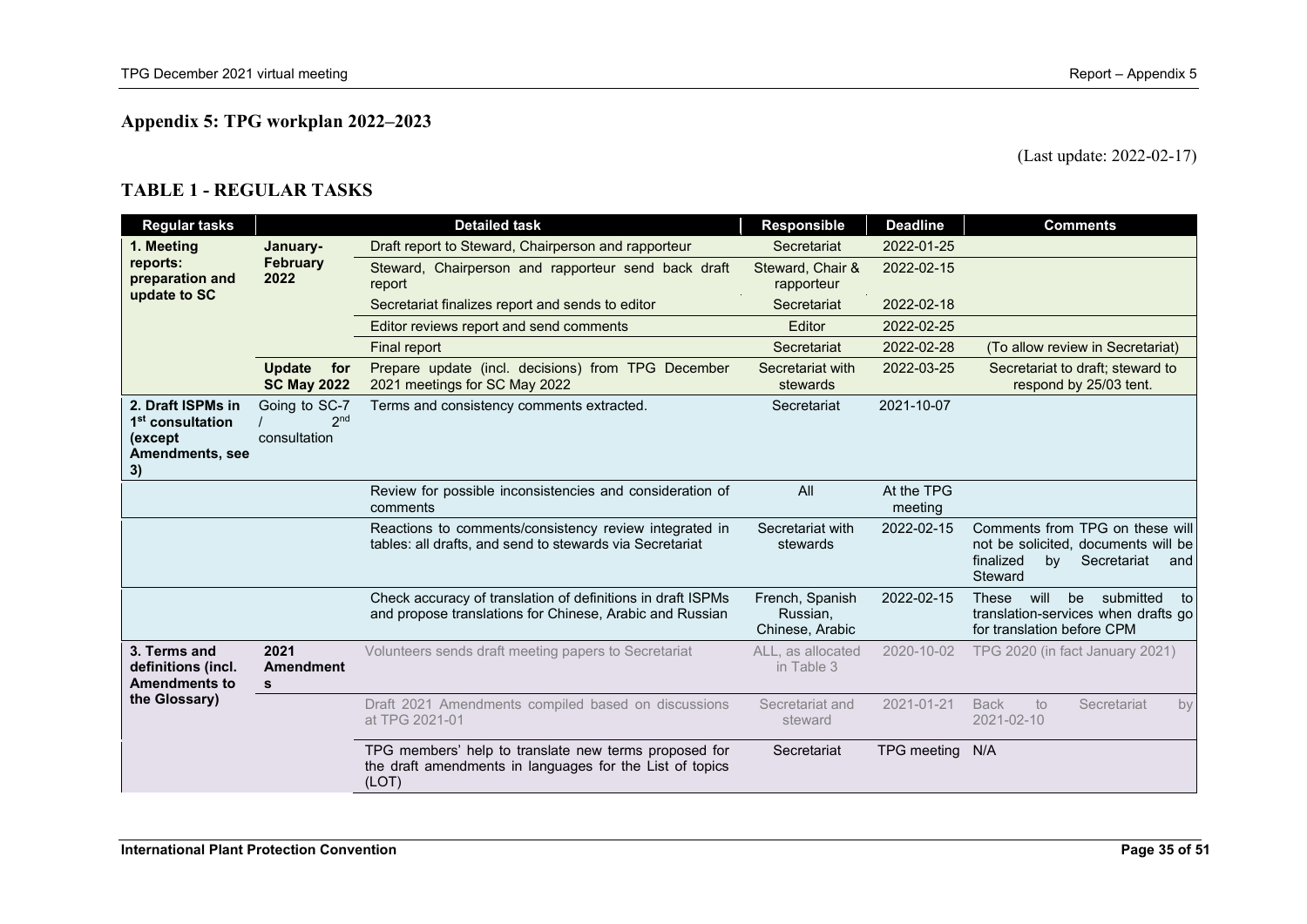| <b>Regular tasks</b> |                          | <b>Detailed task</b>                                                                                                                                   | <b>Responsible</b>                             | <b>Deadline</b>    | <b>Comments</b>                                                                                                                                           |
|----------------------|--------------------------|--------------------------------------------------------------------------------------------------------------------------------------------------------|------------------------------------------------|--------------------|-----------------------------------------------------------------------------------------------------------------------------------------------------------|
|                      |                          | Draft 2021 Amendments finalized                                                                                                                        | <b>ALL</b>                                     | 2021-02-26         |                                                                                                                                                           |
|                      |                          | Amendments processed for SC                                                                                                                            | Secretariat                                    | 2021-02-26         | Posting deadline for SC May 2021<br>is 1 March                                                                                                            |
|                      |                          | Draft amendments to 1 <sup>st</sup> Consultation                                                                                                       |                                                | 2021-07 to<br>09   |                                                                                                                                                           |
|                      |                          | Draft amendments and 1 <sup>st</sup> Cons. comments reviewed                                                                                           |                                                | TPG 2021-<br>12    |                                                                                                                                                           |
|                      |                          | Finalize amendments and responses                                                                                                                      | Secretariat and<br>steward                     | 2021-12-21         | <b>Back</b><br>Secretariat<br>to<br>by<br>2022-01-09                                                                                                      |
|                      |                          | Amendments and responses for TPG comments                                                                                                              | <b>ALL</b>                                     | 2022-01-28         | Draft Amendments and responses<br>to compiled comments to be<br>posted by 1 March for SC-7 / 2 <sup>nd</sup><br>Cons.                                     |
|                      |                          | Check accuracy of translation of definitions in draft ISPMs<br>and propose translations for Chinese, Arabic and Russian                                | French, Spanish<br>Russian,<br>Chinese, Arabic | 2022-01-28         | will be submitted to<br>These<br>translation-services when drafts go<br>for translation before CPM                                                        |
|                      |                          | Draft amendments in 2 <sup>nd</sup> Consultation                                                                                                       |                                                | 2022-07 to<br>09   |                                                                                                                                                           |
|                      |                          | Consultation by email on 2 <sup>nd</sup> Cons. comments                                                                                                | <b>ALL</b>                                     | in 2022-10         | If Steward feels consultation is<br>needed. The draft Amendments<br>and responses to 2 <sup>nd</sup><br>Cons.<br>comments are submitted to SC<br>November |
|                      |                          | Check of translations of draft Amendments going for<br>adoption (i.e. after SC November and when it has been<br>revised/translated into all languages) | Members for<br>languages                       | TBD, in<br>2023-01 | The translations will be ready for<br>review around the beginning of<br>January and must be posted by 1<br>March for CPM.                                 |
| S                    | 2022<br><b>Amendment</b> | Volunteers sends draft meeting papers to Secretariat                                                                                                   | ALL, as allocated<br>in Table 3                | 2021-10-01         | TPG Dec 2021                                                                                                                                              |
|                      |                          | Draft 2022 Amendments compiled based on discussions<br>at TPG 2021-12                                                                                  | Secretariat and<br>steward                     | 2021-12-16         | <b>Back</b><br>to<br>Secretariat<br>by<br>2022-01-10                                                                                                      |
|                      |                          | TPG members' help to translate new terms proposed for<br>the draft amendments in languages for the List of topics<br>(LOT)                             | Secretariat                                    | TPG meeting N/A    |                                                                                                                                                           |
|                      |                          | Draft 2022 Amendments finalized                                                                                                                        | <b>ALL</b>                                     | 2022-02-28         |                                                                                                                                                           |
|                      |                          | Amendments processed for SC                                                                                                                            | Secretariat                                    | 2022-02-28         | Posting deadline for SC May 2022                                                                                                                          |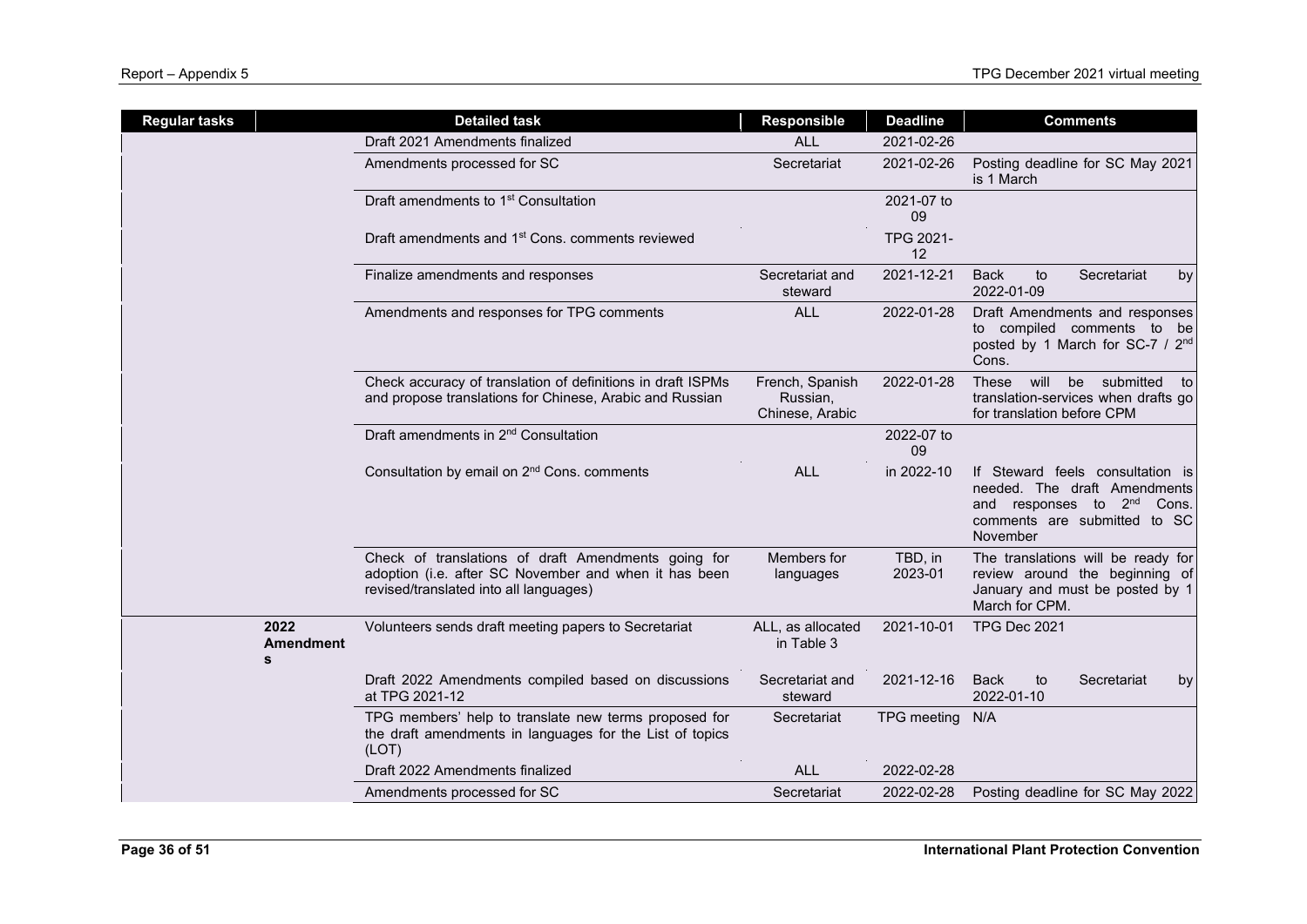| <b>Regular tasks</b>               |                        | <b>Detailed task</b>                                                                                                                                   | <b>Responsible</b>                             | <b>Deadline</b>     | <b>Comments</b>                                                                                                                                        |
|------------------------------------|------------------------|--------------------------------------------------------------------------------------------------------------------------------------------------------|------------------------------------------------|---------------------|--------------------------------------------------------------------------------------------------------------------------------------------------------|
|                                    |                        |                                                                                                                                                        |                                                |                     | is 1 March                                                                                                                                             |
|                                    |                        | Draft amendments to 1 <sup>st</sup> Consultation                                                                                                       |                                                | 2022-07 to<br>09    |                                                                                                                                                        |
|                                    |                        | Draft amendments and 1 <sup>st</sup> Cons. comments reviewed                                                                                           |                                                | <b>TPG 2022</b>     |                                                                                                                                                        |
|                                    |                        | Finalize amendments and responses                                                                                                                      | Secretariat and<br>steward                     | 2022-12-21          | <b>Back</b><br>to<br>Secretariat<br>by<br>2023-01-09                                                                                                   |
|                                    |                        | Amendments and responses for TPG comments                                                                                                              | <b>ALL</b>                                     | 2023-01-28          | Draft Amendments and responses<br>to compiled comments to be<br>posted by 1 March for SC-7 / 2 <sup>nd</sup><br>Cons.                                  |
|                                    |                        | Check accuracy of translation of definitions in draft ISPMs<br>and propose translations for Chinese, Arabic and Russian                                | French, Spanish<br>Russian,<br>Chinese, Arabic | 2023-01-28          | will<br>be<br>submitted to<br>These<br>translation-services when drafts go<br>for translation before CPM                                               |
|                                    |                        | Draft amendments in 2 <sup>nd</sup> Consultation                                                                                                       |                                                | 2023-07 to<br>09    |                                                                                                                                                        |
|                                    |                        | Consultation by email on 2 <sup>nd</sup> Cons. comments                                                                                                | <b>ALL</b>                                     | in 2023-10          | If Steward feels consultation is<br>needed. The draft Amendments<br>and responses to 2 <sup>nd</sup> Cons.<br>comments are submitted to SC<br>November |
|                                    |                        | Check of translations of draft Amendments going for<br>adoption (i.e. after SC November and when it has been<br>revised/translated into all languages) | Members for<br>languages                       | TBD, in<br>2024-01  | The translations will be ready for<br>review around the beginning of<br>January and must be posted by 1<br>March for CPM.                              |
| 4. Annotated<br>Glossary - (to be  | 2019<br>(intermediate) | To prepare intermediate update based on TPG comments,<br>outcomes of CPM 2019, SC May 2019                                                             | <b>Beatriz Melcho</b>                          | 2019-06-15          |                                                                                                                                                        |
| published every 3<br>years, last   |                        | To review intermediate update                                                                                                                          | All                                            | 2019-06-30          |                                                                                                                                                        |
| published in<br><b>March 2019)</b> | 2020<br>(intermediate) | To prepare intermediate update based on TPG comments,<br>outcomes of TPG 2019, including updates from SC Nov.<br>2019, CPM 2020, SC May 2020           | <b>Beatriz Melcho</b>                          | After SC<br>2020-05 | All to review / provide comments by<br>end June 2020                                                                                                   |
|                                    | 2021<br>(intermediate) | To prepare intermediate update based on TPG comments,<br>outcomes of TPG 2020, including updates from SC Nov.<br>2020, CPM 2021, SC May 2021           | <b>Beatriz Melcho</b>                          | After SC<br>2022-05 | All to review / provide comments by<br>end June 2021                                                                                                   |
|                                    | 2022                   | (for To prepare update based on TPG comments, outcomes of                                                                                              | <b>Beatriz Melcho</b>                          | 2023-02-15          | All to review / provide comments                                                                                                                       |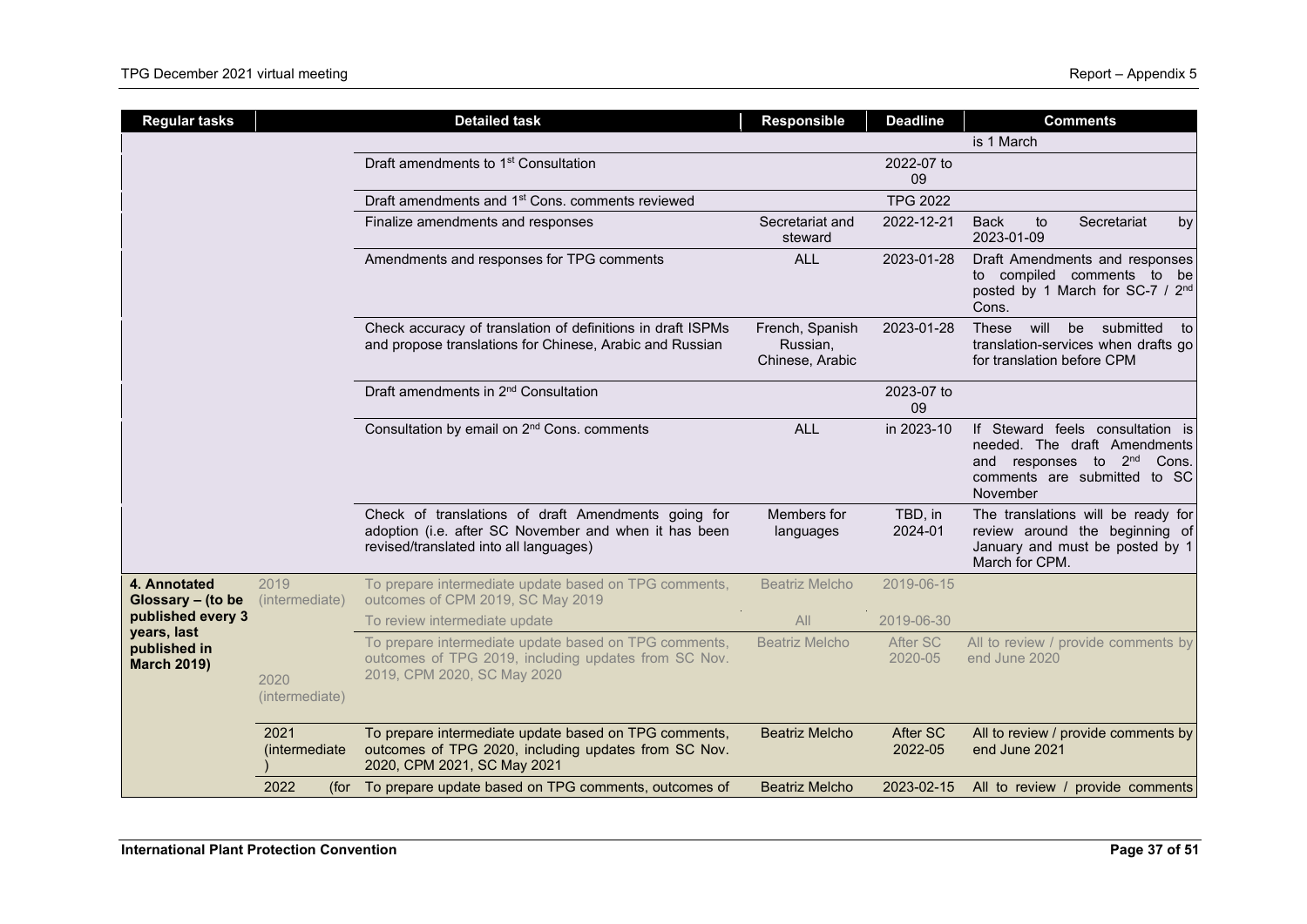| <b>Regular tasks</b>                       |                | <b>Detailed task</b>                                                                                                                                                                    | <b>Responsible</b> | <b>Deadline</b>    | <b>Comments</b>                                                   |
|--------------------------------------------|----------------|-----------------------------------------------------------------------------------------------------------------------------------------------------------------------------------------|--------------------|--------------------|-------------------------------------------------------------------|
|                                            | publishing)    | TPG 2021, including updates from SC Nov. 2021.                                                                                                                                          |                    |                    | during TPG 2021 meeting                                           |
|                                            |                | To review update                                                                                                                                                                        | All                |                    | TPG meeting To be approved by SC via e-<br>decision asap in 2022. |
| 5. Explanation of<br><b>Glossary terms</b> |                | Members to identify before the meeting some Glossary terms/definitions<br>requiring further explanations (and not already explained in other places,<br>such as the Annotated Glossary) | All                | 2022-10-01         |                                                                   |
| 6. Review of<br>membership                 | members needed | Annual review of membership to make recommendations to SC on new                                                                                                                        |                    | <b>TPG</b> meeting |                                                                   |

# **TABLE 2 - ONE-OFF TASKS (FOR INDIVIDUAL TERMS TO BE WORKED ON, SEE TABLE 3)**

| <b>One-off tasks</b>                                                           | <b>Detailed task</b>                                             | <b>Responsible</b>        | <b>Deadline</b> | <b>Comments</b>              |
|--------------------------------------------------------------------------------|------------------------------------------------------------------|---------------------------|-----------------|------------------------------|
| consistency<br>style<br>and<br>in<br>draft<br>(other<br>than<br><b>ISPMs</b> ) | 7. Review of ISPMs for Ongoing consistency review                | All during TPG meeting    |                 | TPG meeting                  |
|                                                                                | Present all ink amendments / proposals for revision made so far  | Secretariat               | Ongoing         | TPG meeting                  |
| 8. Other tasks                                                                 | General recommendations on consistency: yearly updates as needed | Secretariat with stewards | 2022-01-07      |                              |
|                                                                                | General recommendations on consistency                           | ALL                       | 2022-01-28      | Appended<br>to<br>TPG report |
|                                                                                |                                                                  |                           |                 |                              |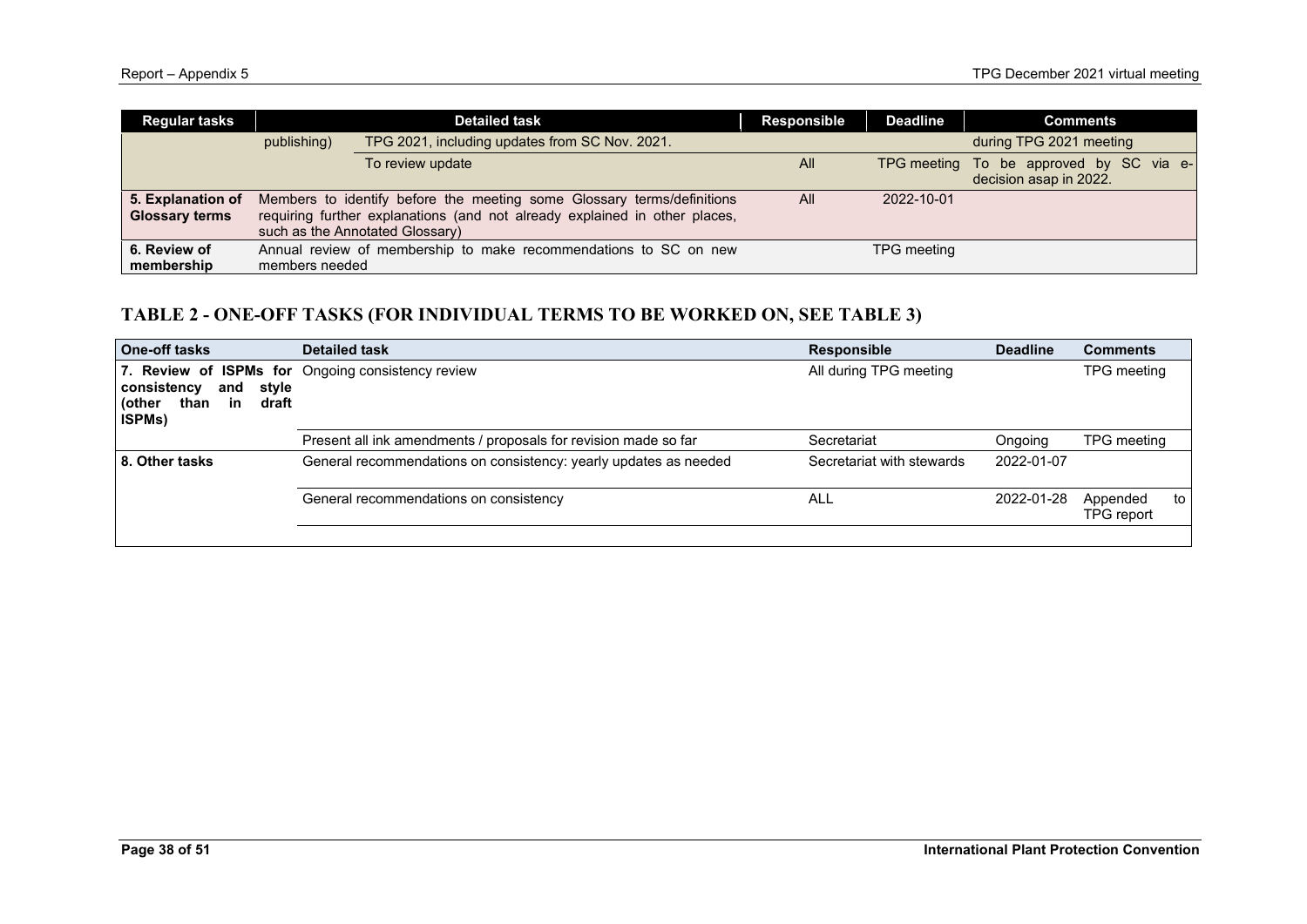# **TABLE 3 - TERMS AND SUBJECTS ON THE TPG WORK PROGRAMME**

| <b>Blue shading:</b> | Active subjects on the List of topics               |
|----------------------|-----------------------------------------------------|
| Orange shading:      | <b>Consequential changes to terms</b>               |
| Green shading:       | Pending subjects on the List of topics              |
| <b>Black text:</b>   | Terms submitted to the TPG or pending               |
| <b>Green text:</b>   | Terms to be submitted to SC / first consultation    |
| <b>Blue text:</b>    | Terms to be submitted to SC-7 / second consultation |
| <b>Orange text:</b>  | <b>Terms to be submitted to CPM</b>                 |

| N              | Term                                                                                        | <b>Status</b>       | Lead                              | <b>Comments &amp; next steps</b>                                                                                                                                                                                                                                                                                                                                                                                                                                                                                                                                                                                                                            |  |
|----------------|---------------------------------------------------------------------------------------------|---------------------|-----------------------------------|-------------------------------------------------------------------------------------------------------------------------------------------------------------------------------------------------------------------------------------------------------------------------------------------------------------------------------------------------------------------------------------------------------------------------------------------------------------------------------------------------------------------------------------------------------------------------------------------------------------------------------------------------------------|--|
|                | clearance (of a<br>consignment)<br>$(2018 - 045)$                                           | To SC-7 2022        | Abigael Koech                     | TPG 2018-12: proposed to add to the LOT following discussions on the definition of inspection<br>SC 2019-05: added to LOT<br>TPG 2019-11: proposed the revision to be presented to SC May 2020 as a draft 2020 Amendments to ISPM 5<br>SC 2021-05: approved as modified at the meeting for submission to the 1st consultation<br>TPG 2021-12: recommended the deletion be maintained as proposed at the 1st consultation                                                                                                                                                                                                                                    |  |
| 2.             | compliance<br>procedure (for a<br>consignment)<br>$(2021 - 006)$                            | To SC-7 2022        | Ebbe Nordbo                       | TPG 2020-12: discussed 1st consultation comments clearance (of a consignment) and proposed to add to work programme<br>"Compliance procedure (for a consignment) and presented revised definition to SC May 2021 as draft 2021 Amendments to ISPM 5 for<br>1st consultation<br>SC 2021-05: agreed to add the subject to the TPG work programme and approved as modified at the meeting for submission to the 1st<br>consultation<br>TPG 2021-12: recommends a revised definition as slightly changed in comparison to the version sent for the 1st consultation                                                                                             |  |
| 3.             | detection survey<br><i>(consequential</i><br>to the revision of<br>"survey" (2013-<br>(015) | To CPM-16<br>(2022) | Laurence Bouhot-<br><b>Delduc</b> | SC-7 2018-05: asked the TPG to consider whether the definition of "detection survey" should be amended to include "or absence"<br>TPG 2018-12: discussed the term and proposed revision in 2019 Amendments to ISPM 5<br>SC 2019-05: agreed with TPG proposal and approved it for 1st consultation, noting that the consultation would be postponed until 2020<br>The term was sent for 1st consultation in 2020<br>TPG 2020-12: discussed 1st consultation comments and provided revised proposed definition<br>SC-7 2021: approved as modified at the meeting for submission to the 2nd consultation<br>SC 2021-11: approved for adoption by CPM-16 (2022) |  |
| 4 <sup>1</sup> | emergency<br>action (2018-<br>(044)                                                         | To CPM-16<br>(2022) | Laurence Bouhot-<br><b>Delduc</b> | TPG 2018-12: proposed to add to the LOT following discussions on the definition of treatment.<br>SC 2019-05: added to LOT<br>TPG 2019-11: proposed the revision to be presented to SC May 2020 as a draft 2020 Amendments to ISPM 5<br>SC 2020-05: approved via e-decision for the 1 <sup>st</sup> consultation<br>TPG 2020-12: discussed 1 <sup>st</sup> consultation comments and provided revised proposed definition<br>SC-7 2021: approved as modified at the meeting for submission to the 2 <sup>nd</sup> consultation<br>SC 2021-11: approved for adoption by CPM-16 (2022)                                                                         |  |
| 5.             | emergency<br>measure (2020-                                                                 | To SC-7 2022        | Rajesh<br>Ramarathnam             | TPG 2019-11: invites the SC to add it to the work programme<br>SC 2020-11: via e-decision agreed to add it to the LOT                                                                                                                                                                                                                                                                                                                                                                                                                                                                                                                                       |  |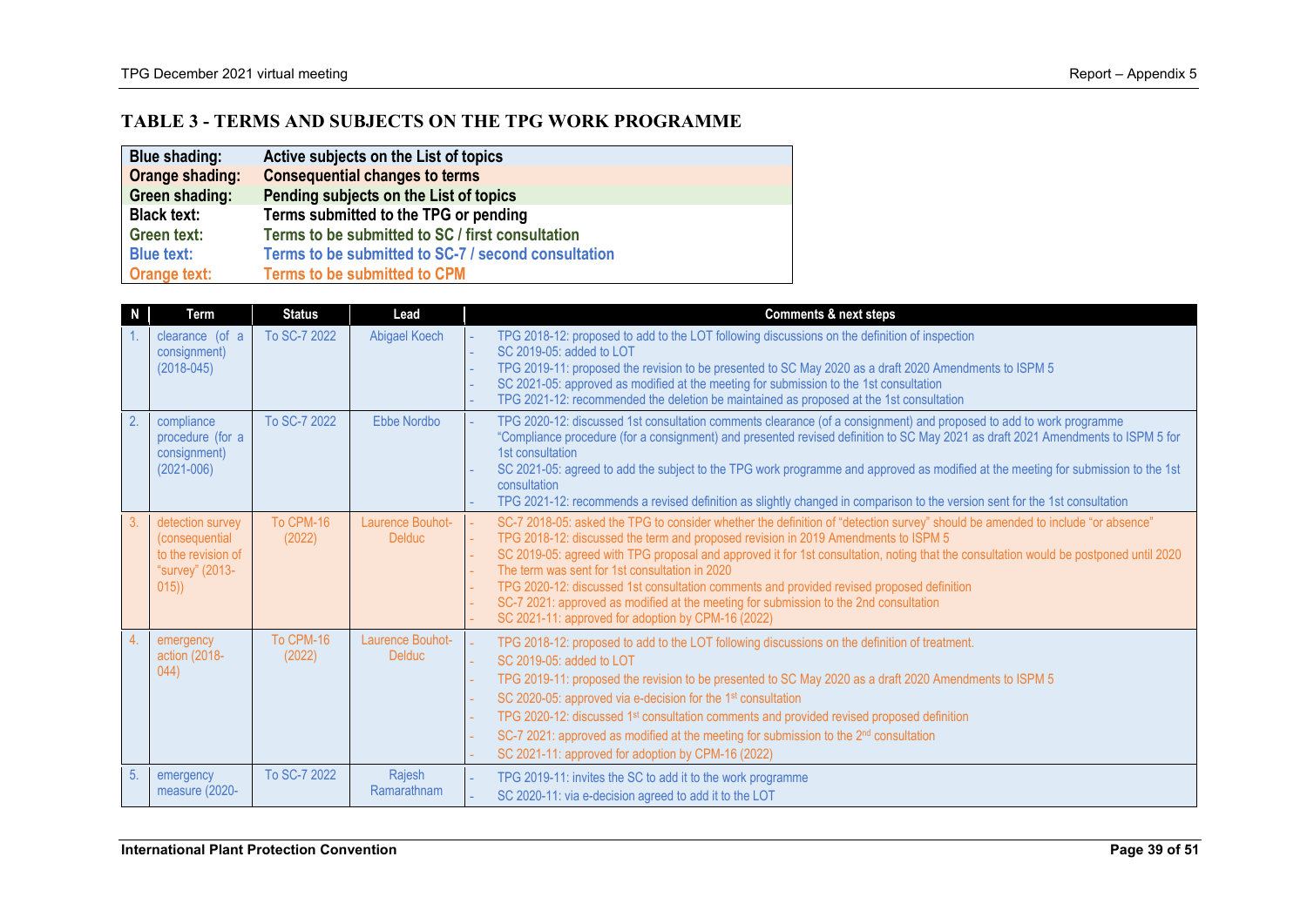| N  | Term                                             | <b>Status</b> | Lead                  | <b>Comments &amp; next steps</b>                                                                                                                                                                                                                                                                                                                                                                                                                                                                                                                                                                                                                                                                                                                                                                                                                                                                                                                                                                                                                                                                                                                                                                                                                                                                                                                                                                                                                                                                                                                   |  |
|----|--------------------------------------------------|---------------|-----------------------|----------------------------------------------------------------------------------------------------------------------------------------------------------------------------------------------------------------------------------------------------------------------------------------------------------------------------------------------------------------------------------------------------------------------------------------------------------------------------------------------------------------------------------------------------------------------------------------------------------------------------------------------------------------------------------------------------------------------------------------------------------------------------------------------------------------------------------------------------------------------------------------------------------------------------------------------------------------------------------------------------------------------------------------------------------------------------------------------------------------------------------------------------------------------------------------------------------------------------------------------------------------------------------------------------------------------------------------------------------------------------------------------------------------------------------------------------------------------------------------------------------------------------------------------------|--|
|    | 004)                                             |               |                       | TPG 2021-01: revised definition and presented to SC May 2021 as draft 2021 Amendments to ISPM 5 for 1st consultation<br>SC 2021-05: approved as modified at the meeting for submission to the 1 <sup>st</sup> consultation<br>TPG 2021-12: recommends a revised definition as slightly changed in comparison to the version sent for the 1st consultation                                                                                                                                                                                                                                                                                                                                                                                                                                                                                                                                                                                                                                                                                                                                                                                                                                                                                                                                                                                                                                                                                                                                                                                          |  |
| 6. | emerging pest<br>$(2018 - 003)$                  | Pending       | Ebbe Nordbo           | SC 2018-05: considered proposal from TC-RPPOs and agreed to include the term in the TPG work programme<br>TPG 2018-12: TPG proposed a draft definition of "emerging pest" - for SC to consider future steps<br>SC 2019-05: considered TPG proposal and agreed to not send the definition for consultation for inclusion in ISPM 5 at this time.<br>Discussions on the topic were forwarded to CPM Bureau as input into the wider discussion on the concept of "emerging pests"                                                                                                                                                                                                                                                                                                                                                                                                                                                                                                                                                                                                                                                                                                                                                                                                                                                                                                                                                                                                                                                                     |  |
|    | general<br>surveillance<br>$(2018 - 046)$        | To SC-7 2022  | <b>Beatriz Melcho</b> | TPG 2018-12: proposed to add to the LOT following discussions on the note on "surveillance" in the Annotated Glossary<br>SC 2019-05: added to LOT<br>TPG 2019-11: agreed to continue working on term<br>TPG 2021-01: elaborated definition and presented to SC May 2021 as draft 2021 Amendments to ISPM 5 for 1 <sup>st</sup> consultation<br>SC 2021-05: approved as modified at the meeting for submission to the 1 <sup>st</sup> consultation<br>TPG 2021-12: to more correctly capture that data may be collected from various, also non-official sources, the TPG recommends a<br>revised definition as slightly changed in comparison to the version sent for the 1 <sup>st</sup> consultation                                                                                                                                                                                                                                                                                                                                                                                                                                                                                                                                                                                                                                                                                                                                                                                                                                              |  |
| 8. | germplasm<br>$(2020 - 005)$                      | To SC-7 2022  | Abigael Koech         | TPG 2019-11: invites the SC to add it to the work programme<br>SC 2020-11: via e-decision agreed to add it to the LOT<br>TPG 2021-01: revised definition and presented to SC May 2021 as draft 2021 Amendments to ISPM 5 for 1st consultation<br>SC 2021-05: approved as modified at the meeting for submission to the 1 <sup>st</sup> consultation<br>TPG 2021-12: recommends the revised definition be retained exactly as worded in the version sent for the 1 <sup>st</sup> consultation                                                                                                                                                                                                                                                                                                                                                                                                                                                                                                                                                                                                                                                                                                                                                                                                                                                                                                                                                                                                                                                       |  |
| 9. | identity (of a<br>consignment)<br>$(2011 - 001)$ | To SC-7 2022  | Ebbe Nordbo           | SC 2011-05: added based on CPM-6 discussion. At CPM-6, in relation to the revised ISPM 12, some members suggested that the SC<br>consider whether there is a need to define the term "identity", and the SC added the term to the work programme as TPG subject<br>TPG 2012: suggested an approach, but asked SC to validate before further work<br>SC 2013-05: agreed (see TPG 2012-10 report and SC 2013-05 report)<br>TPG 2014: discussed and incorporated into Amendments (2014)<br>SC 2014-05: withdrew from Amendments (2014) for TPG to reconsider identity, integrity (of a consignment), phytosanitary security (of a<br>consignment) and section 6.1 of ISPM 12 be reviewed together, and possibly propose revised definitions of the terms and possible<br>consistency changes to section 6.1 of ISPM 12<br>TPG 2014-12: reviewed; deferred final decision to e-forum discussion but agreed that terms and ISPM 12 will be processed combined<br>only (for SC May 2015)<br>SC 2015-05: reviewed but asked TPG to prepare draft specification for the review of ISPM 12 in combination with this term, as not<br>consistency changes or ink amendments<br>TPG 2015-06: prepared specification via TPG_2015-06_e-decision_03: Draft specification for the revision of ISPM 12 and submitted to<br>2015-08 Call for topics<br>SC 2015-11: recommended addition of topic to LOT to be approved by CPM-11 (2016). If approved, focused revision of ISPM 12 will be<br>prepared. (Consider if apply "phytosanitary status" revisions as well) |  |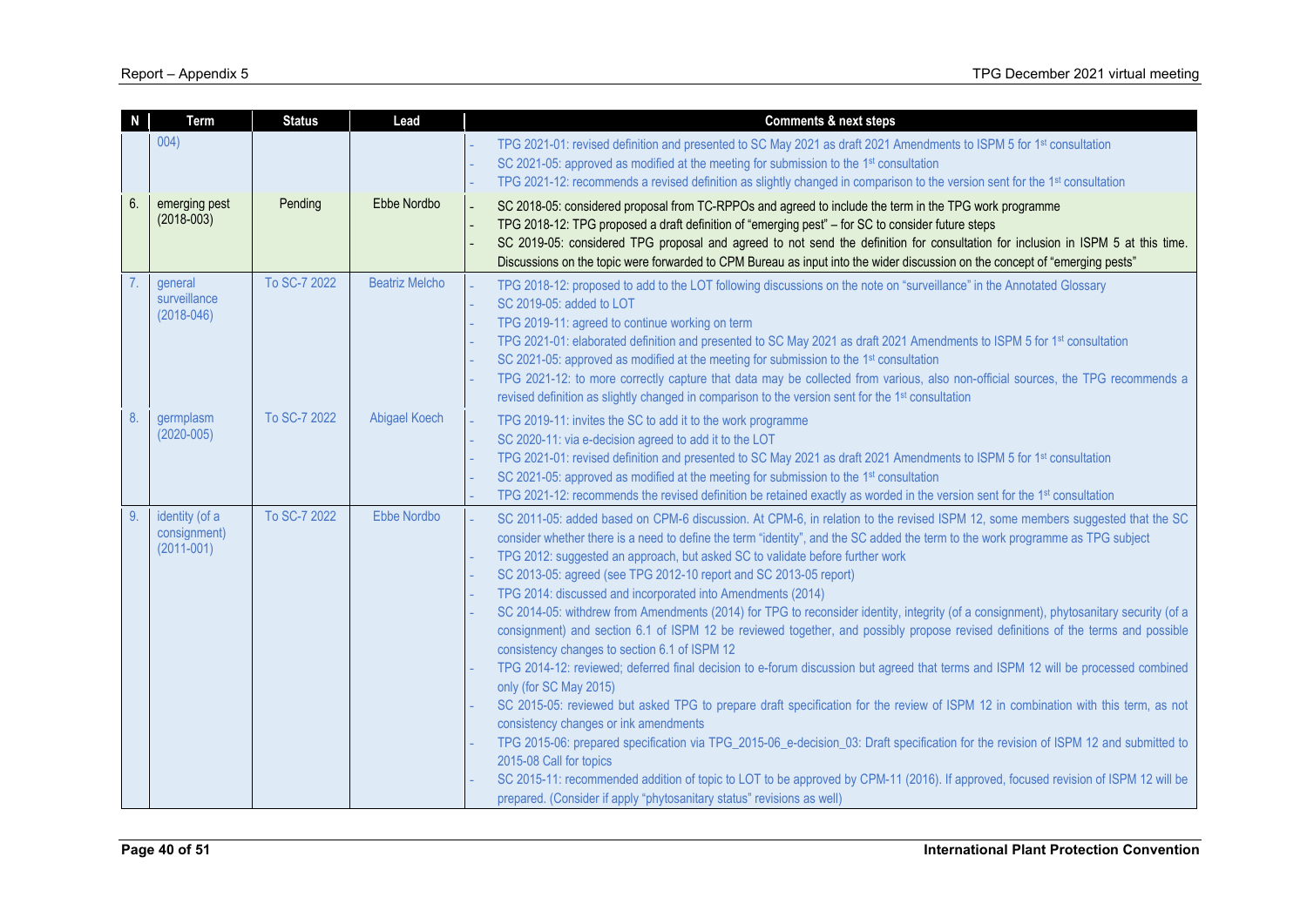|     | <b>Term</b>                     | <b>Status</b>       | Lead                              | <b>Comments &amp; next steps</b>                                                                                                                                                                                                                                                                                                                                                                                                                                                                                                                                                                                                                                                                                                                                                                                                                                                                                                                                                                                                                                                                                                                |
|-----|---------------------------------|---------------------|-----------------------------------|-------------------------------------------------------------------------------------------------------------------------------------------------------------------------------------------------------------------------------------------------------------------------------------------------------------------------------------------------------------------------------------------------------------------------------------------------------------------------------------------------------------------------------------------------------------------------------------------------------------------------------------------------------------------------------------------------------------------------------------------------------------------------------------------------------------------------------------------------------------------------------------------------------------------------------------------------------------------------------------------------------------------------------------------------------------------------------------------------------------------------------------------------|
|     |                                 |                     |                                   | Secretariat suggesting waiting with further work pending revision of ISPM 12 (SC not made pending)<br>CPM-11 (2016): approved the addition of the Revision of ISPM 12 on Phytosanitary certificates (2015-011), with priority 2. The draft<br>specification will be submitted to consultation in July 2017.<br>SC 2017-11: agreed to review the comments and consider the draft specification by SC e-decision<br>SC approved Specification 67: Focused revision of ISPM 12 (Phytosanitary certificates) in relation to re-export by e-decision<br>(2018_eSC_May_03)<br>TPG 2019-11: TPG Steward and TPG Assistant Steward prepared discussion paper for EWG on sections 4 and 6 of ISPM 12 and<br>agreed to continue working on term<br>TPG 2021-01: revised definition and presented to SC May 2021 as draft 2021 Amendments to ISPM 5 for 1st consultation<br>SC 2021-05: approved as modified at the meeting for submission to the 1st consultation<br>TPG 2021-12: recommends the revised definition be retained exactly as worded in the version sent for the 1 <sup>st</sup> consultation                                                |
| 10. | incidence<br>$(2018 - 010)$     | To CPM-16<br>(2022) | Laurence Bouhot-<br><b>Delduc</b> | Topic submitted during 2018 joint call for topics: standards and implementation to revise the definition of the term "incidence" and define<br>the term "prevalence" as their meaning can be confused in epidemiological and phytosanitary context<br>SC 2018-11: discussed TFT recommendation and noted that these terms had been discussed in depth previously. SC agreed to include<br>the term "incidence" in TPG work programme and requested the TPG consider deleting it from the Glossary and using the dictionary<br>definition of incidence and prevalence in ISPMs<br>TPG 2019-11: agreed to propose to SC May 2020 deletion as a draft 2020 Amendments to ISPM 5<br>SC 2020-05: approved via e-decision for the 1st consultation<br>TPG 2020-12: discussed 1st consultation comments and left their proposal for deletion unchanged<br>SC-7 2021: approved as modified at the meeting for submission to the 2 <sup>nd</sup> consultation<br>SC 2021-11: approved for adoption by CPM-16 (2022)                                                                                                                                      |
| 11. | inspection<br>$(2017 - 005)$    | To SC-7 2022        | Rajesh<br>Ramarathnam             | TPG 2016-12: invited the SC to consider if inspection should be revised to adequately reflect current inspection practices that may also<br>include examination methods other than visual and if so add this term to the LOT<br>SC 2017-05: added "inspection" to the LOT<br>TPG 2017-12: proposed a revision of the term in the 2018 Amendments<br>SC 2018-05: discussed TPG proposal and agreed to further consider this term in an SC e-forum.<br>2018_eSC_Nov_01: SC decided that the term requires further discussion during SC November 2018 and TPG 2018-12<br>TPG 2018-12: discussed the term and agreed to continue discussion during TPG 2019 based on current TPG working definition to<br>potentially include meaning as in ISPM 23<br>TPG 2019-11: agreed to continue working on it<br>TPG 2021-01: revised definition and presented to SC May 2021 as draft 2021 Amendments to ISPM 5 for 1st consultation<br>SC 2021-05: approved as modified at the meeting for submission to the 1st consultation<br>TPG 2021-12: recommends the revised definition be retained exactly as worded in the version sent for the 1st consultation |
| 12. | integrity (of a<br>consignment) | To SC-7 2022        | Ebbe Nordbo                       | See identity<br>SC 2014-05: withdrew from Amendments (2014), TPG to reconsider                                                                                                                                                                                                                                                                                                                                                                                                                                                                                                                                                                                                                                                                                                                                                                                                                                                                                                                                                                                                                                                                  |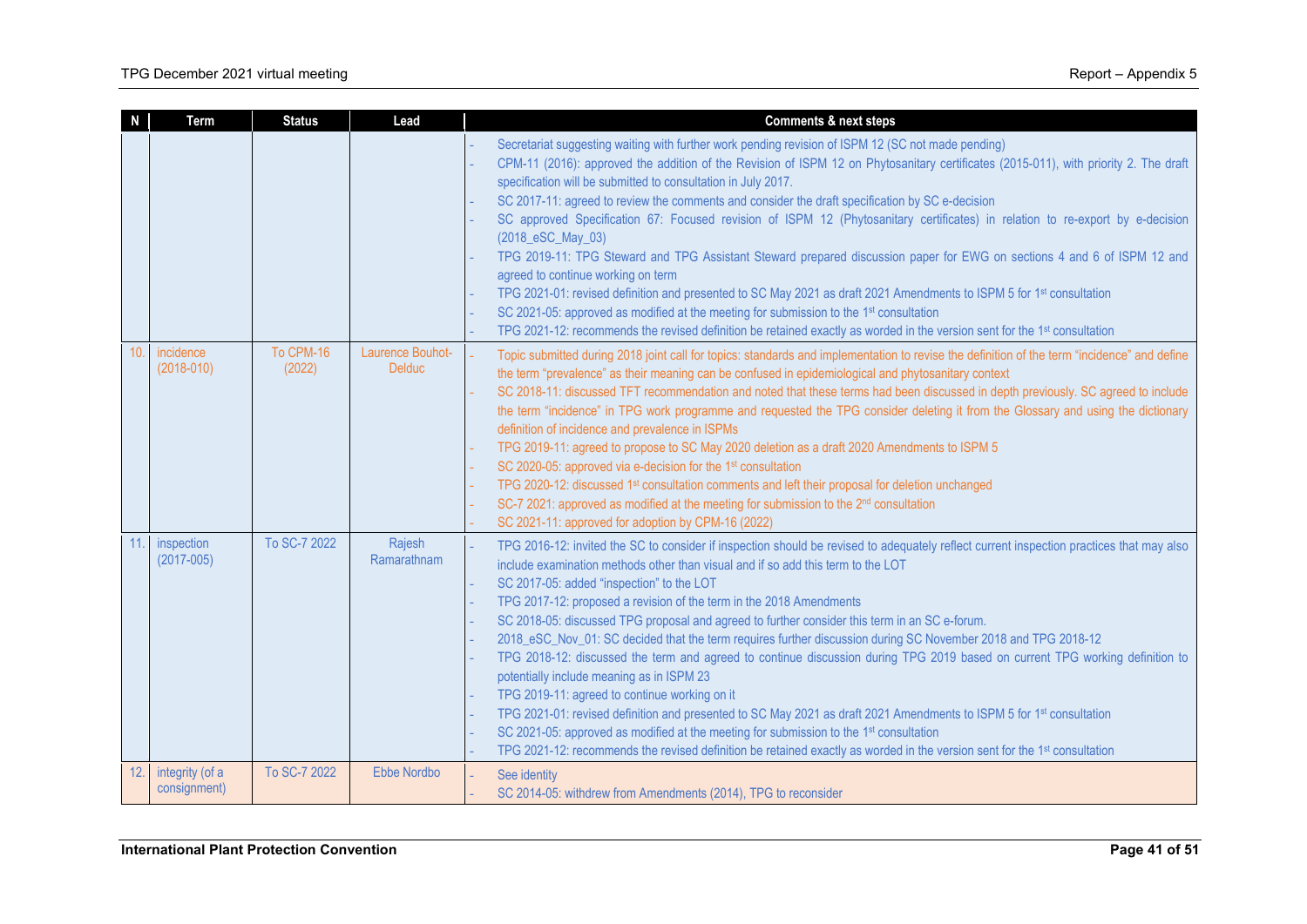| $\mathbf N$ | Term                                                              | <b>Status</b> | Lead                  | <b>Comments &amp; next steps</b>                                                                                                                                                                                                                                                                                                                                                                                                                                                                                                                                                                                                                                                                                                                                                                                                                                                                                                                                                                                                                                                                                                                                                                                                                                                                    |
|-------------|-------------------------------------------------------------------|---------------|-----------------------|-----------------------------------------------------------------------------------------------------------------------------------------------------------------------------------------------------------------------------------------------------------------------------------------------------------------------------------------------------------------------------------------------------------------------------------------------------------------------------------------------------------------------------------------------------------------------------------------------------------------------------------------------------------------------------------------------------------------------------------------------------------------------------------------------------------------------------------------------------------------------------------------------------------------------------------------------------------------------------------------------------------------------------------------------------------------------------------------------------------------------------------------------------------------------------------------------------------------------------------------------------------------------------------------------------|
|             | (consequential)<br>$(2021 - 008)$                                 |               |                       | TPG 2014-12: reviewed; deferred final decision to e-forum discussion but agreed that terms and ISPM 12 will be processed combined<br>only (for SC May 2015)<br>SC 2015-05: reviewed but asked TPG to prepare draft specification for the review of ISPM 12 in combination with this term, as not<br>consistency changes or ink amendments<br>TPG 2015-06: prepared specification via TPG_2015-06_e-decision_03: Draft specification for the revision of ISPM 12 and submitted to<br>2015-08 Call for topics<br>SC 2015-11: recommended addition of topic to the LOT to be approved by CPM-11 (2016). If approved, focused revision of ISPM 12 will<br>be prepared<br>CPM-11 (2016): approved the addition of the Revision of ISPM 12 on Phytosanitary certificates (2015-011), with priority 2. The draft<br>specification will be submitted to consultation in July 2017<br>SC 2017-11: agreed to review the comments and consider the draft specification by SC e-decision<br>SC approved Specification 67: Focused revision of ISPM 12 (Phytosanitary certificates) in relation to re-export by e-decision<br>(2018_eSC_May_03)<br>TPG 2019-11: TPG Steward and TPG Assistant Steward prepared discussion paper for EWG on sections 4 and 6 of ISPM 12 and<br>agreed to continue working on term |
|             |                                                                   |               |                       | TPG 2021-01: revised definition and presented to SC May 2021 as draft 2021 Amendments to ISPM 5 for 1 <sup>st</sup> consultation<br>SC 2021-05: agreed to add the subject to the TPG work programme and approved as modified at the meeting for submission to the 1st                                                                                                                                                                                                                                                                                                                                                                                                                                                                                                                                                                                                                                                                                                                                                                                                                                                                                                                                                                                                                               |
|             |                                                                   |               |                       | consultation<br>TPG 2021-12: given that countries' comments had mainly requested clarity as regards seals, the TPG concludingly recommends a                                                                                                                                                                                                                                                                                                                                                                                                                                                                                                                                                                                                                                                                                                                                                                                                                                                                                                                                                                                                                                                                                                                                                        |
|             |                                                                   |               |                       | revised definition as slightly changed in comparison to the version sent for the 1 <sup>st</sup> consultation                                                                                                                                                                                                                                                                                                                                                                                                                                                                                                                                                                                                                                                                                                                                                                                                                                                                                                                                                                                                                                                                                                                                                                                       |
| 13.         | phytosanitary<br>action (2020-<br>006)                            | To TPG 2021   | Rajesh<br>Ramarathnam | TPG 2019-11: invites the SC to add it to the work programme<br>SC 2020-11: via e-decision agreed to add it to the LOT<br>TPG 2021-01: agreed to continue working on it<br>TPG 2021-12: revised and agreed to propose the amended definition to SC May 2022                                                                                                                                                                                                                                                                                                                                                                                                                                                                                                                                                                                                                                                                                                                                                                                                                                                                                                                                                                                                                                          |
| 14.1        | phytosanitary<br>procedure<br>$(2020 - 007)$                      | To TPG 2021   | Rajesh<br>Ramarathnam | TPG 2019-11: invites the SC to add it to the work programme<br>SC 2020-11: via e-decision agreed to add it to the LOT<br>TPG 2021-01: agreed to continue working on it<br>$\overline{\phantom{a}}$<br>TPG 2021-12: revised and agreed to propose the amended definition to SC May 2022                                                                                                                                                                                                                                                                                                                                                                                                                                                                                                                                                                                                                                                                                                                                                                                                                                                                                                                                                                                                              |
| 15.         | phytosanitary<br>security (of a<br>consignment)<br>$(2013 - 008)$ | To SC-7 2022  | Ebbe Nordbo           | See identity<br>TPG 2012, added SC 2013-05: Details in TPG 2012-10 report<br>SC 2013-05: added term to List of topics<br>TPG 2014: incorporated to Amendments (2014)<br>SC 2014-05: withdrew from Amendments (2014), TPG to reconsider<br>TPG 2014-12: reviewed; deferred final decision to e-forum discussion but agreed that terms and ISPM 12 will be processed combined<br>only (for SC May 2015)                                                                                                                                                                                                                                                                                                                                                                                                                                                                                                                                                                                                                                                                                                                                                                                                                                                                                               |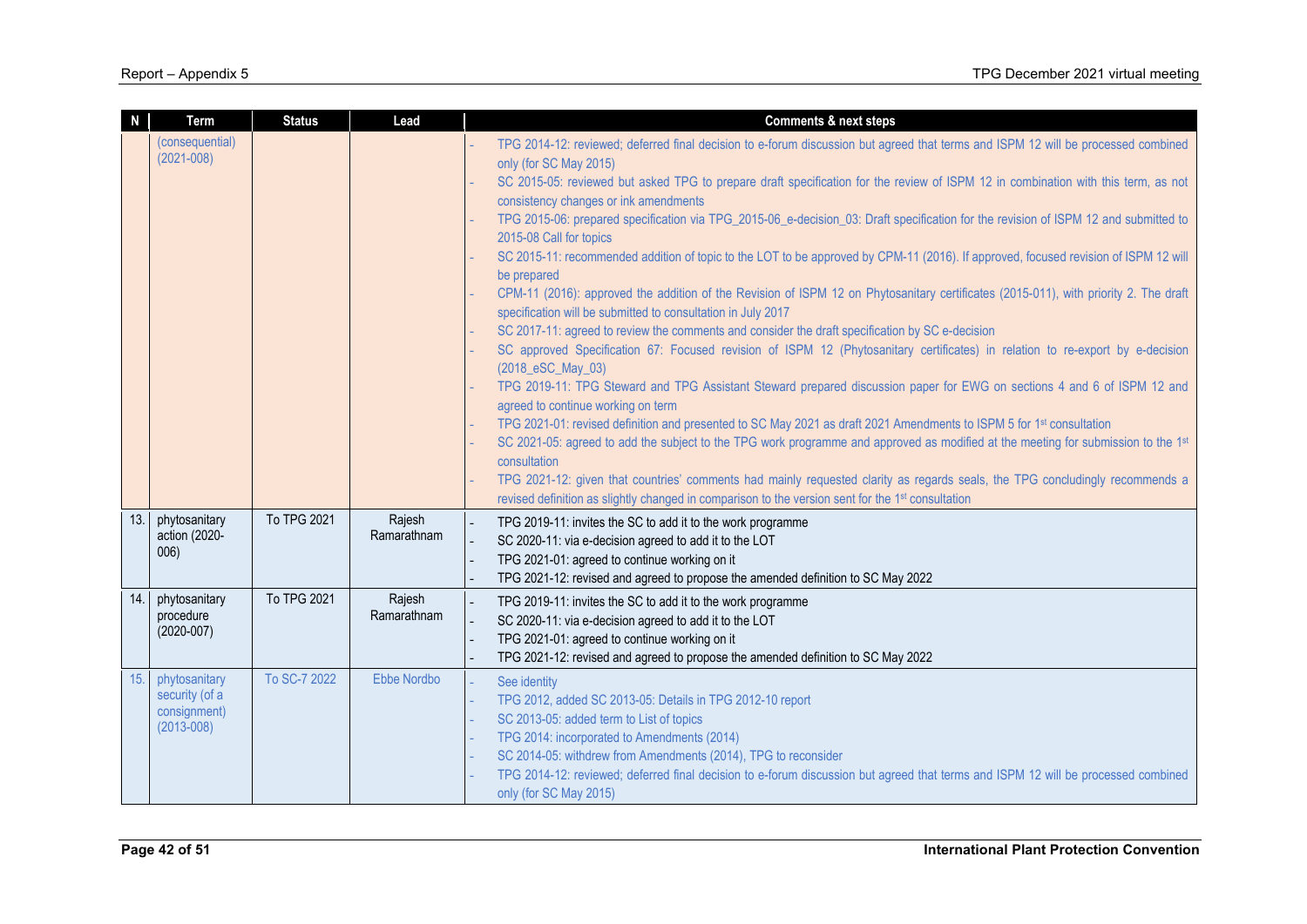| N   | Term                                                  | <b>Status</b> | Lead                  | <b>Comments &amp; next steps</b>                                                                                                                                                                                                                                                                                                                                                                                                                                                                                                                                                                                                                                                                                                                                                                                                                                                                                                                                                                                                                                                                                                                                                                                                                                                                                                                                                                                                                                                                                       |
|-----|-------------------------------------------------------|---------------|-----------------------|------------------------------------------------------------------------------------------------------------------------------------------------------------------------------------------------------------------------------------------------------------------------------------------------------------------------------------------------------------------------------------------------------------------------------------------------------------------------------------------------------------------------------------------------------------------------------------------------------------------------------------------------------------------------------------------------------------------------------------------------------------------------------------------------------------------------------------------------------------------------------------------------------------------------------------------------------------------------------------------------------------------------------------------------------------------------------------------------------------------------------------------------------------------------------------------------------------------------------------------------------------------------------------------------------------------------------------------------------------------------------------------------------------------------------------------------------------------------------------------------------------------------|
|     |                                                       |               |                       | SC 2015-05: reviewed but asked TPG to prepare draft specification for the review of ISPM 12 in combination with this term, as not<br>consistency changes or ink amendments<br>TPG 2015-06: prepared specification via TPG_2015-06_e-decision_03: Draft specification for the revision of ISPM 12 and submitted to<br>2015-08 Call for topics<br>SC 2015-11: recommended addition of topic to LOT to be approved by CPM-11 (2016). If approved, a focused revision of ISPM 12 will<br>be prepared<br>CPM-11 (2016): approved the addition of the Revision of ISPM 12 on Phytosanitary certificates (2015-011), with priority 2. The draft<br>specification will be submitted to consultation in July 2017<br>SC 2017-11: agreed to review the comments and consider the draft specification by SC e-decision<br>SC approved Specification 67: Focused revision of ISPM 12 (Phytosanitary certificates) in relation to re-export by e-decision<br>(2018_eSC_May_03)<br>TPG 2019-11: TPG Assistant Steward and TPG Steward prepared discussion paper for EWG on sections 4 and 6 of ISPM 12 and<br>agreed to continue working on term<br>TPG 2021-01: revised definition and presented to SC May 2021 as draft 2021 Amendments to ISPM 5 for 1st consultation<br>SC 2021-05: approved as modified at the meeting for submission to the 1 <sup>st</sup> consultation<br>TPG 2021-12: recommends keeping the definition simple by retaining the amendment exactly as worded in the version sent for the 1st<br>consultation |
| 16. | provisional<br>measure (2020-<br>008)                 | To SC-7 2022  | Rajesh<br>Ramarathnam | TPG 2019-11: invites the SC to add it to the work programme<br>SC 2020-11: via e-decision agreed to add it to the LOT<br>TPG 2021-01: revised definition and presented to SC May 2021 as draft 2021 Amendments to ISPM 5 for 1st consultation<br>SC 2021-05: approved as modified at the meeting for submission to the 1 <sup>st</sup> consultation<br>TPG 2021-12: recommends the revised definition be retained exactly as worded in the version sent for the 1 <sup>st</sup> consultation                                                                                                                                                                                                                                                                                                                                                                                                                                                                                                                                                                                                                                                                                                                                                                                                                                                                                                                                                                                                                           |
| 17. | $($ of a<br>release<br>consignment)<br>$(2021 - 007)$ | To SC-7 2022  | Ebbe Nordbo           | TPG 2020-12: discussed 1st consultation comments clearance (of a consignment) and proposed to add to work programme Release (of<br>a consignment) and presented revised definition to SC May 2021 as draft 2021 Amendments to ISPM 5 for 1st consultation<br>SC 2021-05: agreed to add the subject to the TPG work programme and approved as modified at the meeting for submission to the 1st<br>consultation<br>TPG 2021-12: recommends a revised definition as slightly changed in comparison to the version sent for the 1st consultation                                                                                                                                                                                                                                                                                                                                                                                                                                                                                                                                                                                                                                                                                                                                                                                                                                                                                                                                                                          |
| 18. | specific<br>surveillance<br>$(2018-047)$              | To SC-7 2022  | <b>Beatriz Melcho</b> | TPG 2018-12: proposed to add to the LOT following discussions on the note on "surveillance" in the Annotated Glossary<br>SC 2019-05: added to LOT<br>TPG 2019-11: agreed to continue working on it<br>TPG 2021-01: elaborated definition and presented to SC May 2021 as draft 2021 Amendments to ISPM 5 for 1 <sup>st</sup> consultation<br>SC 2021-05: approved as modified at the meeting for submission to the 1st consultation<br>TPG 2021-12: recommends the revised definition be retained exactly as worded in the version sent for the 1 <sup>st</sup> consultation                                                                                                                                                                                                                                                                                                                                                                                                                                                                                                                                                                                                                                                                                                                                                                                                                                                                                                                                           |
| 19. | surveillance<br>$(2020 - 009)$                        | To SC-7 2022  | <b>Beatriz Melcho</b> | TPG 2019-11: agreed to recommend to SC to add it to the work programme<br>SC 2020-11: via e-decision agreed to add it to the LOT                                                                                                                                                                                                                                                                                                                                                                                                                                                                                                                                                                                                                                                                                                                                                                                                                                                                                                                                                                                                                                                                                                                                                                                                                                                                                                                                                                                       |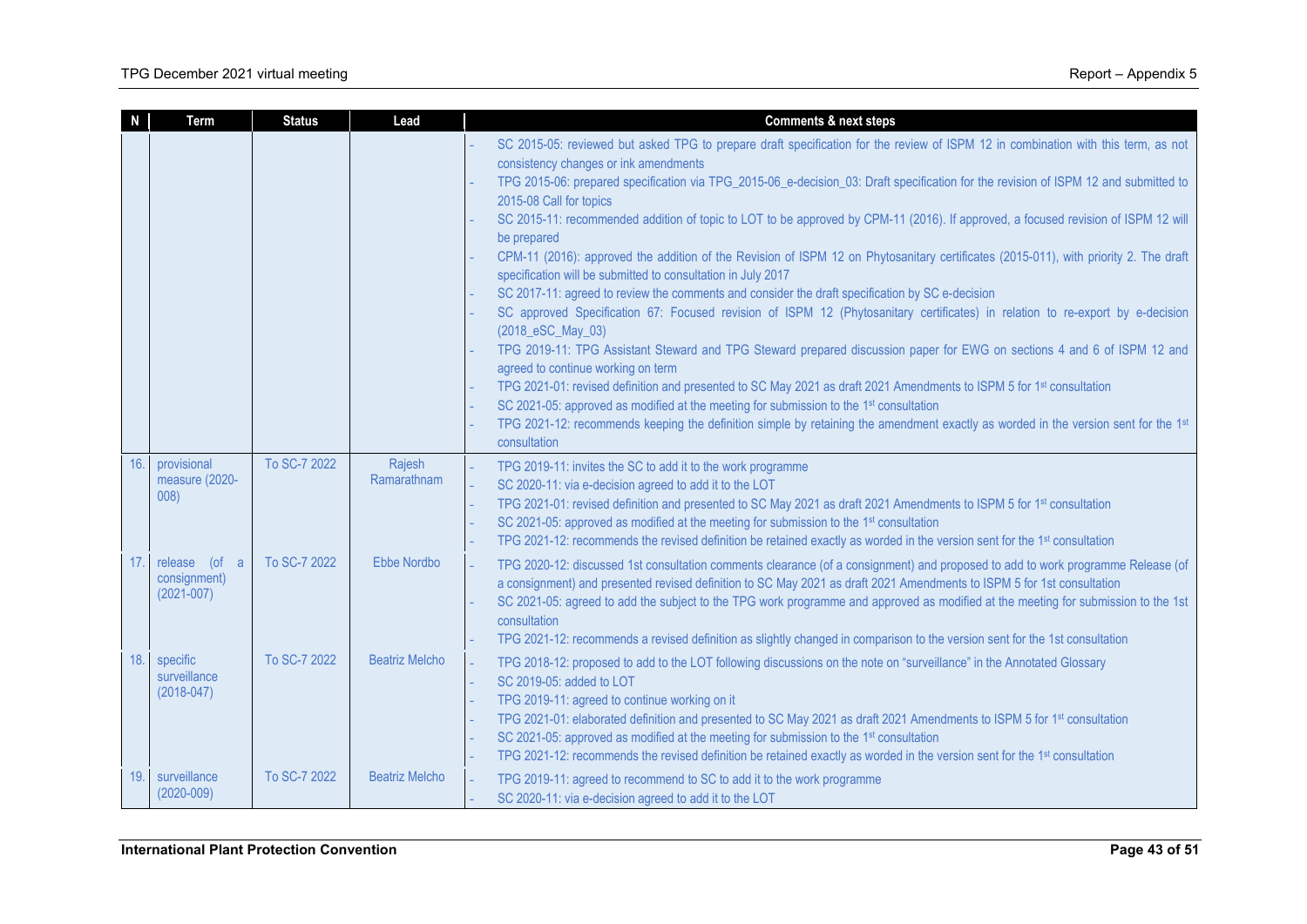|     | Term                                                                    | <b>Status</b> | Lead                                                                                    | <b>Comments &amp; next steps</b>                                                                                                                                                                                                                                                                                                                                                                                                                                                                                             |
|-----|-------------------------------------------------------------------------|---------------|-----------------------------------------------------------------------------------------|------------------------------------------------------------------------------------------------------------------------------------------------------------------------------------------------------------------------------------------------------------------------------------------------------------------------------------------------------------------------------------------------------------------------------------------------------------------------------------------------------------------------------|
|     |                                                                         |               |                                                                                         | TPG 2021-01: revised definition and presented to SC May 2021 as draft 2021 Amendments to ISPM 5 for 1 <sup>st</sup> consultation<br>SC 2021-05: approved as modified at the meeting for submission to the 1 <sup>st</sup> consultation<br>TPG 2021-12: recommends a revised definition as slightly changed in comparison to the version sent for the 1 <sup>st</sup> consultation                                                                                                                                            |
| 20. | test<br><i>(consequential)</i><br>"inspection")<br>to<br>$(2021 - 005)$ | To SC-7 2022  | Ebbe Nordbo                                                                             | TPG 2020-12: discussed revision of "inspection" and agreed to proposed to add to work programme "test" consequential revision and<br>presented revised definition to SC May 2021 as draft 2021 Amendments to ISPM 5 for 1st consultation<br>SC 2021-05: agreed to add the subject to the TPG work programme and approved as modified at the meeting for submission to the 1st<br>consultation<br>TPG 2021-12: recommends a revised definition as slightly changed in comparison to the version sent for the 1st consultation |
|     | <b>Related to consistency</b>                                           |               |                                                                                         |                                                                                                                                                                                                                                                                                                                                                                                                                                                                                                                              |
| 21. | Review of the<br>use of and/or in<br>adopted ISPMs<br>$(2010 - 030)$    | Ongoing       | Stays on the work<br>programme to be<br>implemented<br>during the<br>consistency review | TPG discussion 2009<br>Modified SC November 2010<br>Consistent with general recommendations on consistency, but require a review of every occurrence. Will be considered during<br>consistency study                                                                                                                                                                                                                                                                                                                         |

# **TABLE 4 - MAIN DEADLINES FOR TPG MEMBERS (EXCEPT TASKS ONLY FOR STEWARD AND SECRETARIAT) - FOR DETAILS ON TASKS, SEE TABLES ABOVE**

**Only deadlines until the next meeting are listed below**

| <b>Deadline</b> | <b>Activity in tables</b>              | Resp.          | Task                                                                                                                                                                                                                                       |  |
|-----------------|----------------------------------------|----------------|--------------------------------------------------------------------------------------------------------------------------------------------------------------------------------------------------------------------------------------------|--|
| 2022-01-15      | Terms and defs<br>3.                   | Language leads | Check of translations of draft 2022 Amendments to ISPM 5 going for adoption                                                                                                                                                                |  |
| N/A             | 2. ISPMs from 1 <sup>st</sup><br>cons. | Language leads | Check accuracy of translations of draft ISPMs from first consultation, and for terms and definitions of draft Amendments to<br>ISPM 5 check translations in Fr and Es and propose translations in Ar, Ru and Zh (via email to Secretariat) |  |
| 2022-02-28      | 3. Terms and defs                      | ALL            | Review draft 2022 Amendments to ISPM 5 following TPG 2021-12 meeting and provide comments in track changes                                                                                                                                 |  |
| 2022-03-19      | 1. Meeting reports                     | ALL            | Review report of TPG 2021-12 meeting and provide comments in track changes                                                                                                                                                                 |  |
| 2022-01-29      | 8. Other tasks                         | <b>ALL</b>     | Review general recommendations on consistency for inclusion in the 2020 version of the IPPC Style guide                                                                                                                                    |  |
| 2022-06-30      | 4. Ann. Gloss.                         | <b>ALL</b>     | Comment on 2020 intermediate version of Annotated Glossary                                                                                                                                                                                 |  |
| 2022-10-01      | 5. Explanation of<br>glossary terms    | <b>ALL</b>     | Identify terms that need explanation (and which are not explained elsewhere) and provide a paper for TPG 2022 meeting.                                                                                                                     |  |
| 2022-12         |                                        |                | TPG meeting                                                                                                                                                                                                                                |  |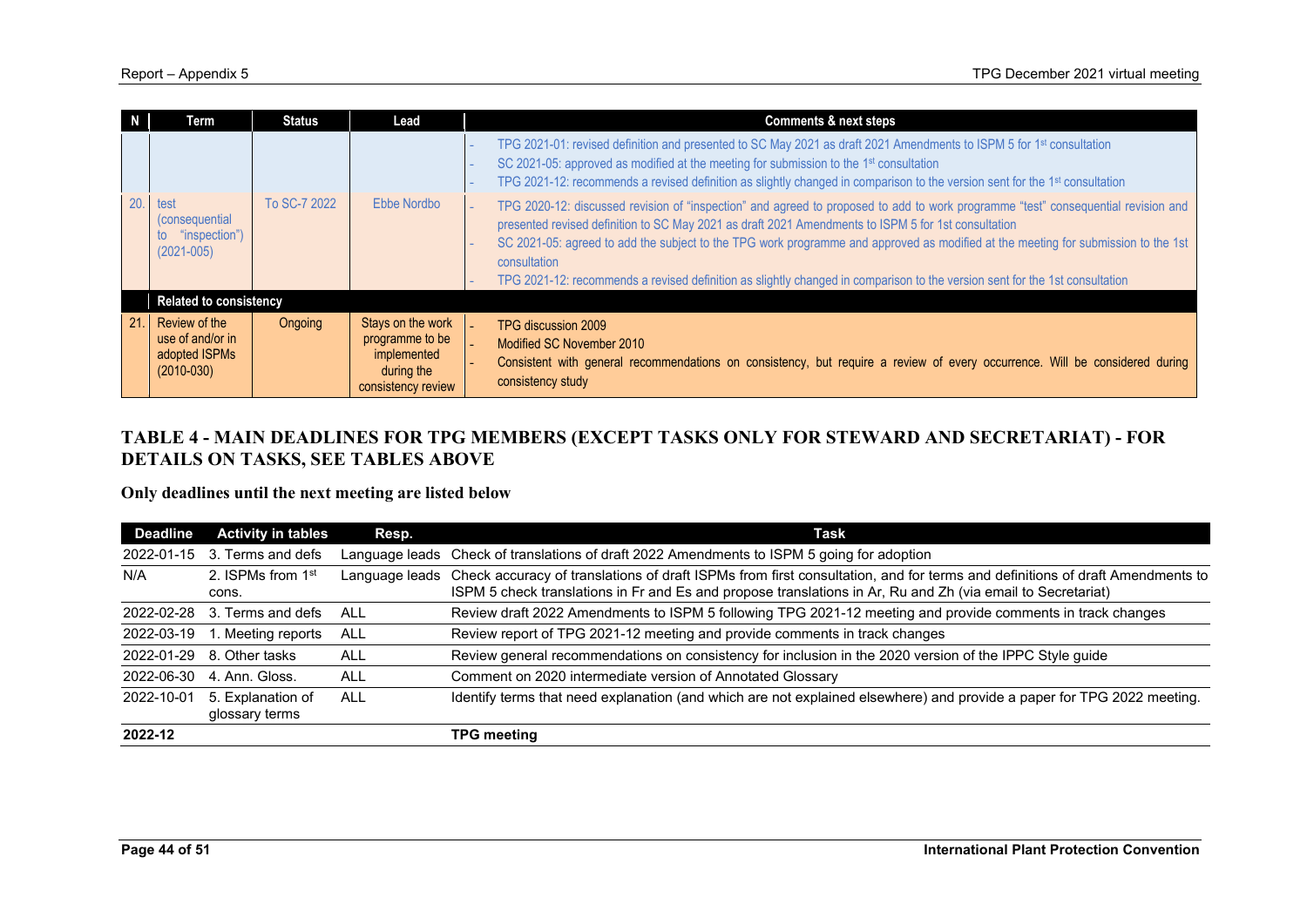# <span id="page-44-0"></span>**Appendix 6: Proposed amendments to ISPMs**

# *(For noting by the SC and archiving by the secretariat for future revision of these ISPMs)*

*[1]* ISPM 11 and ISPM 17 had been adopted prior to the discussions in 2004-2006 leading to the adoption of the revised ISPM 2 in 2007.

| <b>ISPM#</b> | <b>Sect</b> | <b>Current text</b>                                 | <b>Proposed amendment</b>                    |
|--------------|-------------|-----------------------------------------------------|----------------------------------------------|
| 11           | $1.1$ §1    | The PRA process may be initiated as a               | The PRA process may be initiated as a        |
|              |             | result of:                                          | result of:                                   |
|              |             | - the identification of a pathway that              | - the identification of a pathway that       |
|              |             | presents a potential pest hazard                    | presents a potential pest risk               |
|              | numerous    | … <mark>phytosanitary risk</mark> …                 | … <mark>pest risk</mark> …                   |
| 17           | 5.2         | <mark>phytosanitary risk</mark>                     | … <mark>pest risk</mark> …                   |
| 33           | 3.1.2       | - provision for the use of dedicated                | - provision for the use of dedicated         |
|              | and<br>3.2  | protective clothing (including dedicated            | protective clothing (including dedicated     |
|              | (similar)   | footwear or disinfection of footwear) and           | footwear or disinfection of footwear) and    |
|              | wording)    | hand washing on entry (with particular              | hand washing on entry (with particular       |
|              |             | care being taken if staff members work              | care being taken if staff members work in    |
|              |             | in areas of higher <b>phytosanitary risk</b> , e.g. | locations of higher phytosanitary concern,   |
|              |             | the testing facility)                               | e.g. the testing facility)                   |
| 33           | 4.1         | - the <b>phytosanitary risks</b> to minitubers      | - the pest risks to minitubers have been     |
|              |             | have been assessed and, if identified,              | assessed and, if identified, the other plant |
|              |             | the other plant                                     | species have been tested and found to be     |
|              |             | species have been tested and found to               | pest free before entering the facility       |
|              |             | be pest free before entering the facility           |                                              |

*[2]* It is noted in passing, that "phytosanitary status" still appears in ISPM 33, sect. 3.1.2, 3.3 (3 times) and 6, despite former decisions by TPG/SC that the term is undesirable (being a so-called 'deprecated term' according to ISO 704).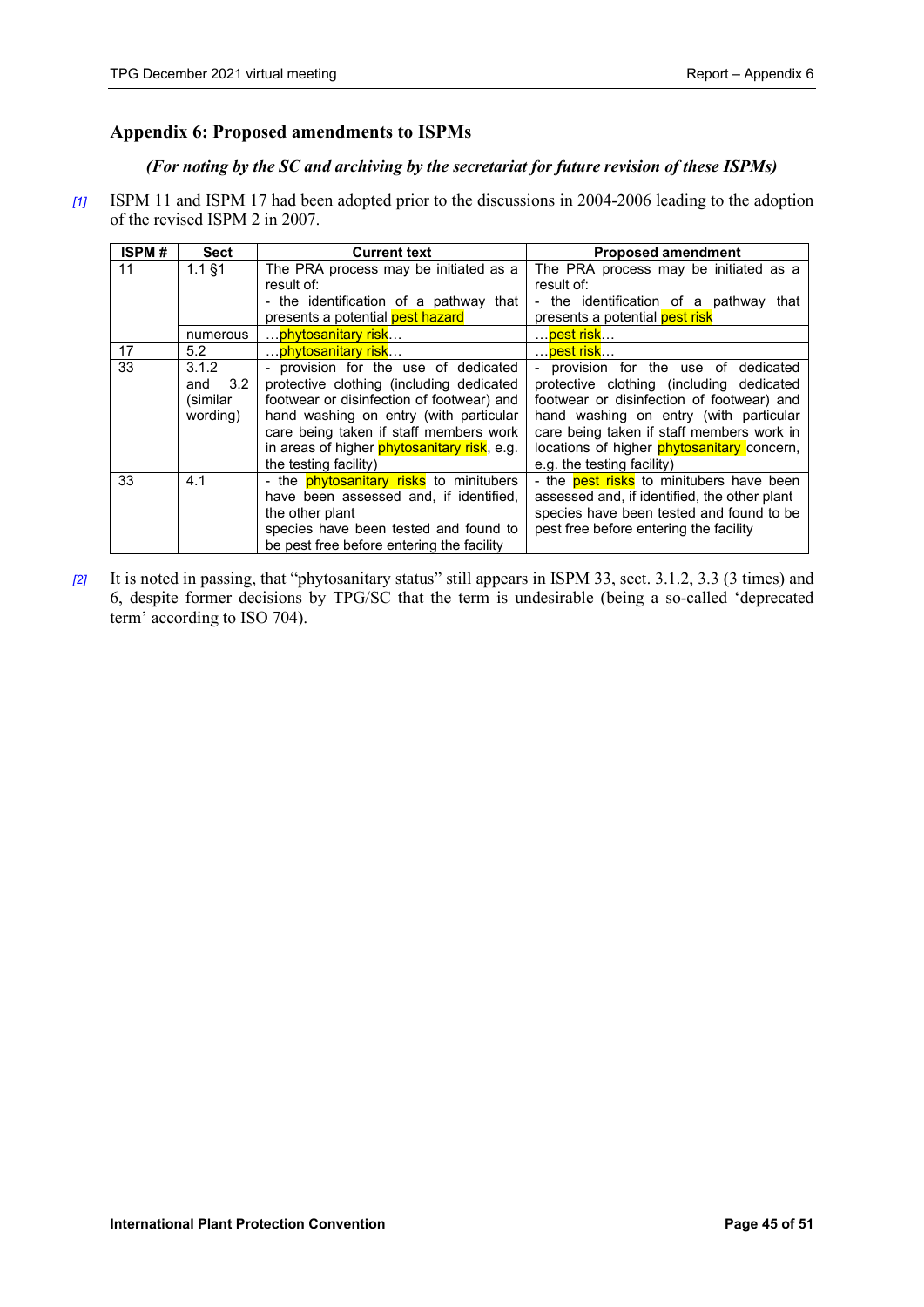# <span id="page-45-0"></span>**Appendix 7: Revised "General recommendations on use of terms in ISPMs" (section 5.2) and introductory wording (section 5.1) in the** *IPPC style guide* **(2019)**

# **Introductory note to the Standards Committee**

The latest version of this "General recommendation on use of terms in ISPMs", as appearing as section 5.2 in the *IPPC style guide* (2019), had been produced by the TPG in 2017 and *noted* by the Standards Committee in May 2018. With this amendment, some terms have been added (*phytosanitary hazard and pest hazard,* as well as *pest risk and phytosanitary risk*), and one term (*prevalence*) deleted from the list. Furthermore, erroneous and conflicting introductory text in section 5.1 "General content and structure guidance" of the style guide has been corrected, and some editorial adjustments inserted in both sections.

# **5.1 General content and structure guidance**

*Terminology*. All drafters of draft specifications and ISPMs should refer to ISPM 5 (*Glossary of phytosanitary terms*) to ensure correct terminology is used. [22](#page-45-1) For each concept, use only one term – this applies both to terms that are in ISPM 5 and those that are not (see "Guidelines for a consistent ISPM terminology" in the *IPPC procedural manual for standard setting*).

*Definitions.* All definitions for phytosanitary terms are those found in ISPM 5. Some definitions are applicable only to the specific ISPM and not incorporated into ISPM 5. Others are definitions that are added to the specific draft ISPM but with the intention of incorporating them into ISPM 5 after adoption. [23](#page-45-2) Guidelines for defining terms intended for inclusion in ISPM 5 are given in the *IPPC procedural manual for standard setting* section on "Guidelines for a consistent ISPM terminology", [24](#page-45-3) stipulating and explaining the following six principles:

- (1) For each concept, use only one term.
- (2) Only define terms actually used in international phytosanitary documents, in particular the IPPC or ISPMs.
- (3) Develop a definition only where a certain term is used with a specific IPPC meaning.
- (4) The definition should be as short as possible but as complex as necessary.
- (5) A qualifier to a term may be used to delimit the definition to that specific association.
- (6) Where a term is used in an ISPM in a meaning specific to that ISPM, it should be defined in that ISPM and not in the Glossary.

*Level of obligation*. Attention must be paid to the level of obligation in standards. Refer here to the question of *should, shall, must* and *may* (see section 5.3).<sup>[25](#page-45-4)</sup>

*FAO disclaimer and copyright.* The FAO disclaimer and copyright is posted on the Adopted standards page of the IPP; FAO personnel may also access it on the Publications Workflow System. All IPPC standard setting publications, including reports, are covered by this notice even if it is not included in every document. It is nevertheless advisable to include a copyright statement in any publication.<sup>[26](#page-45-5)</sup> See the SOP for the copyright disclaimer (currently in preparation) for further details.

<span id="page-45-1"></span><sup>&</sup>lt;sup>22</sup> As decided by SC 2014-11, agenda item 4.3.

<span id="page-45-2"></span><sup>&</sup>lt;sup>23</sup> When reformatting standards in 2011, definitions in ISPMs were moved to ISPM 5 unless these were local definitions applicable only the ISPM in question.

<span id="page-45-3"></span><sup>&</sup>lt;sup>24</sup> As agreed in 2017-12 by SC e-decision (2018 eSC\_May\_01).

<span id="page-45-4"></span> $25$  As decided by SC 2014-11, agenda item 4.3.

<span id="page-45-5"></span> $26$  As decided by SC 2014-11, agenda item 4.3.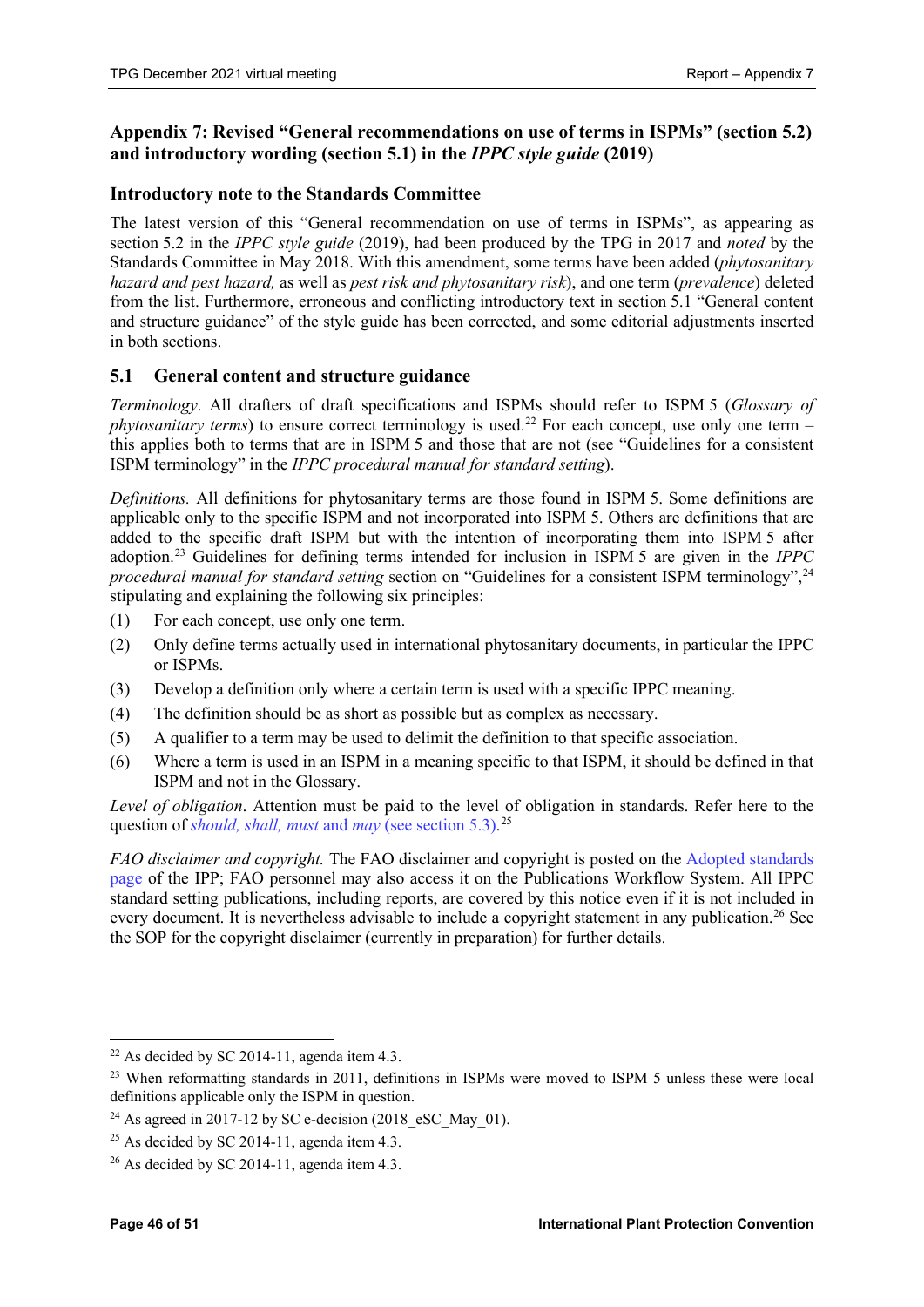*Text left out of a revised publication or errors in listing of references* can be added and corrected after adoption when not part of the legal text.<sup>[27](#page-46-0)</sup>

# **5.2 General recommendations on use of terms in ISPMs**

Drafting groups should follow these recommendations<sup>[28](#page-46-1)</sup> to ensure consistency across ISPMs:

- (1) Use Glossary terms, rather than other terminology, wherever they are appropriate, and use them without abbreviation or substitution.
- (2) Do not use Glossary terms in inappropriate contexts, but instead substitute with more neutral language.

# **Recommendations on use of specific terms**

#### *Accredit, authorize and certify*

These terms are used by many bodies and organizations in ways that may make them appear to have the same or similar meanings. In ISPMs and other IPPC documents, it is recommended that the terms be used with the following restrictions:

"accredit*"* – to give authority to a person or a body to do something when certain requirements have been met

"authorize*"* – to give authority to a person or a body to do something

*"*certify*"* – to state that a product or article meets certain requirements.

# *Appropriate level of protection, acceptable level of risk*

These terms are not defined in the Glossary. They are recognised as terms of the WTO Agreement on the Application of Sanitary and Phytosanitary Measures (SPS Agreement) and "appropriate level of protection" is the term defined in this agreement. These terms should only be used in ISPMs when referring to the SPS context, and with the precise wording of the SPS Agreement. Otherwise, in the phytosanitary context, it is preferable to state that exporting countries have to meet the "phytosanitary import requirements" of importing countries, not their "appropriate level of protection".

# *(Non-)compliance, (non-)conformity*

According to IPPC Article VII (2f), "Importing contracting parties shall … inform … of instances of non-compliance with phytosanitary certification …". Furthermore, "Compliance procedure (for a consignment)" has been defined in the Glossary. Thus, in those cases, compliance and non-compliance are clearly linked to consignments and thus to phytosanitary certification and import. For cases referring to correct or incorrect application of measures (e.g. regarding requirements prescribed for an entire place of production) the term "(non-) conformity" should be used instead.

# *Contamination, contaminating pest and contaminant*

"Contamination" and "contaminating pest" are Glossary terms and they should be used whenever the object in question fits with their respective definition. In case an ISPM needs to refer to objects similar, but beyond any of those definitions (as not related to pests or regulated articles), another term such as "contaminant" may be used (despite the general clause of ISPM 5 that a definition pertains to a term and any derivate thereof).

# *Country, contracting party, national plant protection organization (NPPO)*

Countries are variously specified in ISPMs as "contracting parties", "national plant protection organizations (NPPOs)" or just "countries". These terms can be used to support the intended meaning of a sentence. Where reference is being made specifically to the text of the IPPC and its obligations, the term "contracting party" is appropriate. If the responsibility for action is among those specified in

<span id="page-46-0"></span><sup>&</sup>lt;sup>27</sup> Advice from FAO Legal service.

<span id="page-46-1"></span><sup>&</sup>lt;sup>28</sup> Previous process approved by the TPG 2010-10 (Annex 13), noted by the SC 2011-05; revised by TPG 2013-02, approved by SC 2013-11 (Appendix 16); recommendations revised by TPG 2014-02, noted by SC 2014-05; revised by TPG 2015-12, noted by SC 2016-05; revised by TPG 2016-12, noted by SC 2017-05; revised by TPG 2017-12, noted by SC 2018-05; minor editorial amendments by TPG 2018-12; revised by TPG 2021-12.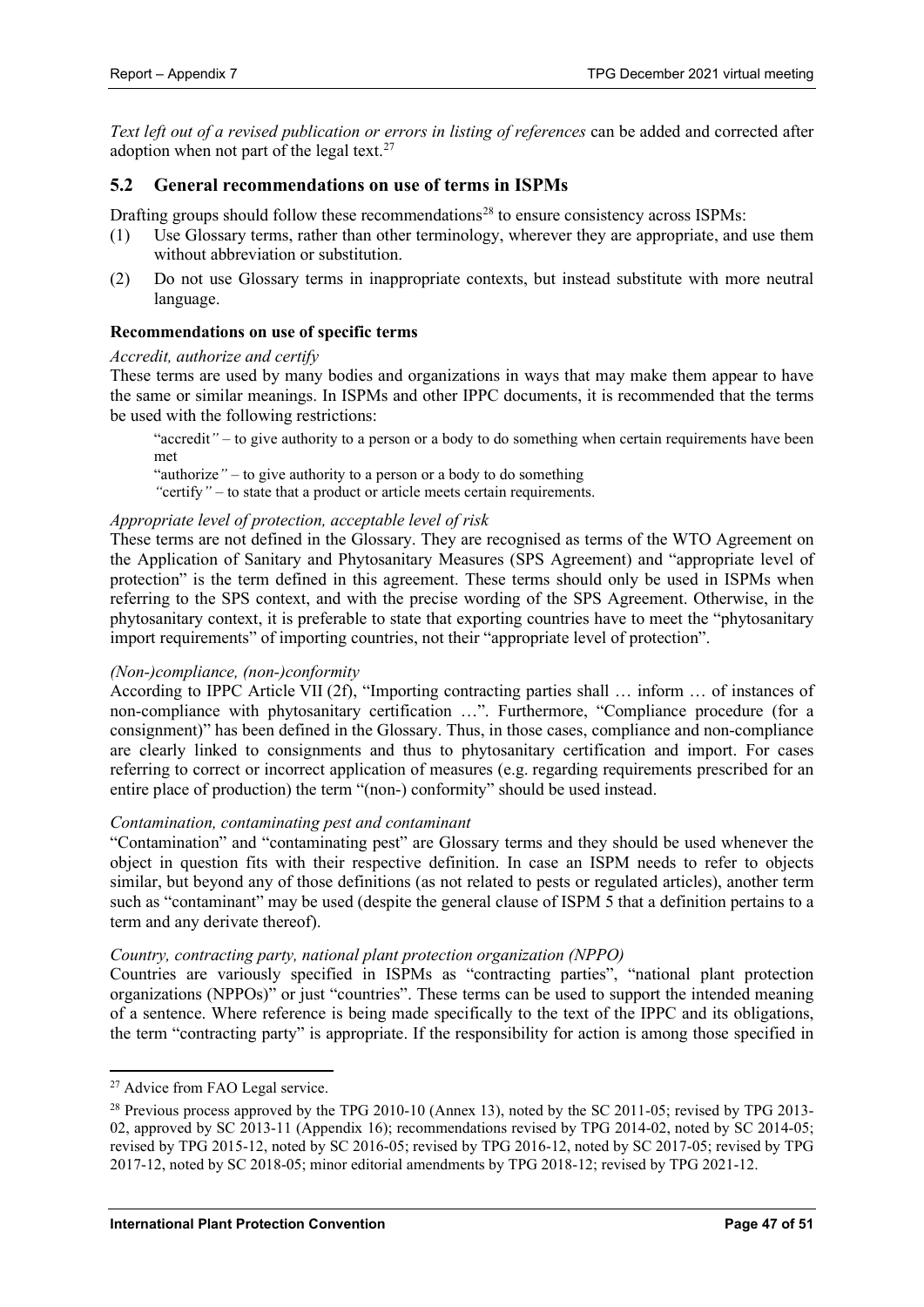Article IV of the IPPC, the term "NPPO" is more accurate. Otherwise, "country" can be used instead of "contracting party" for the requirements specified in ISPMs, as it is more straightforward, easier to understand and shorter.

#### *Dispersal, dissemination and spread*

These terms are sometimes used in ways that make them appear to have the same or similar meanings. In ISPMs, it is recommended that these terms be used with the following restrictions:

- "spread" should be used as defined in the Glossary (i.e. meaning the enlargement of the geographical range of a pest species by human activity or naturally);
- "dispersal" should be used for the movement of individual pest specimens (including propagules of plants as pests) be it by a vector, wind or soil or by its own means (e.g. flying); and
- "dissemination" should be used only in reference to information flow.

# *Efficacy, effectiveness*

"Efficacy" is a special concept linked to treatments, and the terms "efficacy" and "efficacious" should be used only in this context. In this sense, the term "efficacy (of a treatment)" is correctly defined in the Glossary. The definition of "efficacy" includes the notion of being "measurable". Therefore, "efficacy" should preferably be used alone, without "level of". In some cases, the term "effectiveness" and its derived form "effective" may be used; for instance an "effective measure", "effectiveness of measures". The generally accepted understanding is that efficacy refers to measurable results under controlled conditions, whereas effectiveness is the degree to which something is successful in producing the desired results.

#### *Hazard, pest hazard, phytosanitary hazard*

The use of the term "hazard", alone or with "pest" or "phytosanitary" as qualifier, should be avoided in ISPMs. It is considered confusing and difficult to translate into other languages. Furthermore, the Glossary terms "pest" and "pest risk" are sufficient. Where hazard is used to refer to deleterious effects on humans, the term "danger" could be used instead.

#### *(Non-)indigenous, (non-)native, exotic, endemic and alien*

None of these terms are defined in the Glossary. Used in their normal dictionary sense, the terms "indigenous" and "non-indigenous" are the preferred terms to be used in ISPMs, while the use of other terms should be avoided. In particular, the Convention on Biological Diversity (CBD) term "alien" should in any case be avoided in ISPMs, so as not to create confusion or conflict with that convention.

#### *Inspection*

This is the Glossary term. The definition of "inspection" includes "visual examination", so the term "inspection" should not be used in conjunction with the word "visual" (as in "visual inspection").

#### *Intended use, end use*

This is the Glossary term, which should be used, while other wordings such as "end use" should be avoided.

#### *Invasive, invasiveness, invasion*

"Invasive" is a defined term of the CBD when it refers to certain organisms. This term should be avoided in ISPMs because more precise terms have been defined for the IPPC (i.e. "pest" and "quarantine pest", building upon the well-defined processes of "entry", "establishment" and "spread"). While IPPC and CBD terminology may seem similar, the differences are rather important (see Appendix 1 to ISPM 5) and confusion could arise from using CBD terminology in ISPMs. The derivates "invasiveness" and "invasion", although not defined by CBD, should also be avoided in ISPMs, as the meaning of these words is unclear, and appropriate and well-defined IPPC terms exist for use in ISPMs.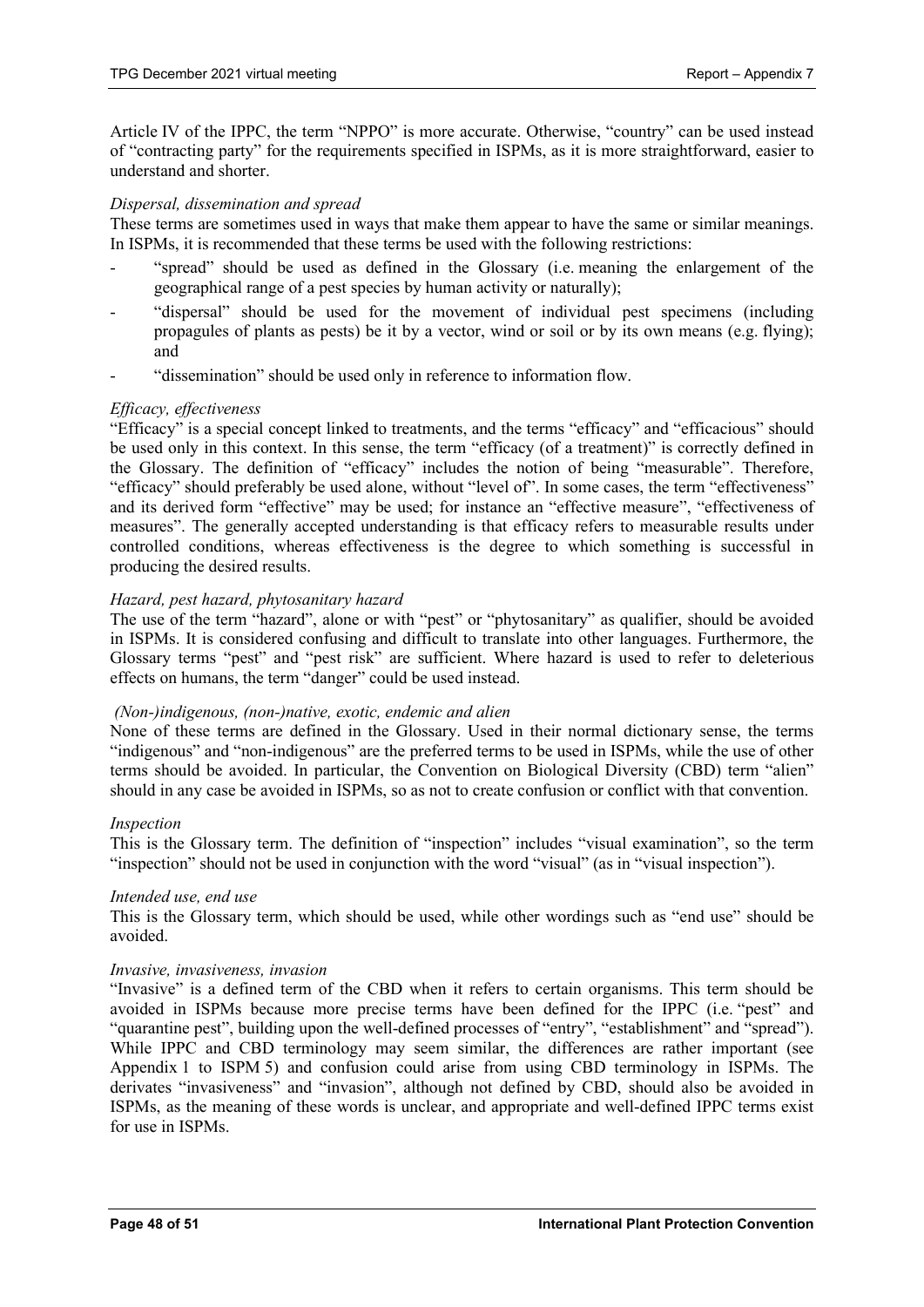# *IPPC*

It is recommended that the abbreviation "IPPC" only be used when referring specifically to the International Plant Protection Convention itself. When referring to decisions or actions of the CPM or the IPPC Secretariat, these bodies should be specified.

# *Official*

Anything "established, authorized or performed by an NPPO" is by definition "official". Many Glossary terms are defined as "official" (e.g. "area", "inspection", "phytosanitary action", "phytosanitary measure", "quarantine", "surveillance", "test", "treatment"). The word "official" should therefore not be used where it is redundant.

# *Pest list*

There are different types of pest lists, and the terms "pest list", "list of pests" or "pest listing" used on their own may be ambiguous, especially where they may be interpreted as referring to the pests *regulated by* a country or the pests *present in* a country. Therefore, the terms "pest list", "list of pests" or "pest listing" should always be qualified.

In relation to the pests regulated by a country, proper wording would be, for example, "list of regulated pests" or "regulated pest list" (or, where applicable, the narrower "list of quarantine pests", or "list of regulated non-quarantine pests"). In relation to the pests present in a country, "list of pests present in the country" may be used. The terms "national pest list" or "categorized pest list" are ambiguous and should be avoided.

The defined terms "commodity pest list" or "host pest list" should be used where appropriate.

# *Pest free*

In the Glossary, this term is not defined as such, and is used only in combination with a noun (e.g. "pest free area"). It should not be used alone, but rearranged to, for example "free from … (whatever pest or pests are concerned)". The term "pest freedom" is also used and accepted in ISPMs.

# *Pest risk, phytosanitary risk, risk*

When the meaning of "pest risk" is intended, the Glossary term "pest risk" in full should be used (and not reduced to "risk" except in sentences with repetitions where "pest" may be redundant). The term "phytosanitary risk" should be avoided.

It is recommended that the phrasing used to specify the entity or event ("X") that transmits the risk may vary only as: "X poses a pest risk", "X presents a pest risk", "the pest risk associated with X", "the pest risk of X", and including derivates thereof. Other verbs or prepositions than those four mentioned should be avoided. Within each ISPM, the number of differing expressions used should be limited further.

# *Pest risk management*

"Pest risk management" is defined as being part of "pest risk analysis". It relates to the selection and evaluation of phytosanitary measures before they are implemented. Accordingly, the term should only be used in the strict context of pest risk analysis (PRA). It is not appropriate in referring to activities involving the actual implementation of phytosanitary measures. "Pest management" or "reduction of pest risk" may, in this case, be the suitable alternative term.

# *Phytosanitary certificate, certificate*

Where "certificate" or "certification" refers to "phytosanitary certificate" or "phytosanitary certification", the latter terms should be used, to distinguish from other instances where certificate and certification may relate to other situations (e.g. Convention on International Trade in Endangered Species of Wild Fauna and Flora (CITES) certificates, certification scheme). In ISPM 12 (*Phytosanitary certificates*), the plural term "phytosanitary certificates" refers to export and re-export certificates.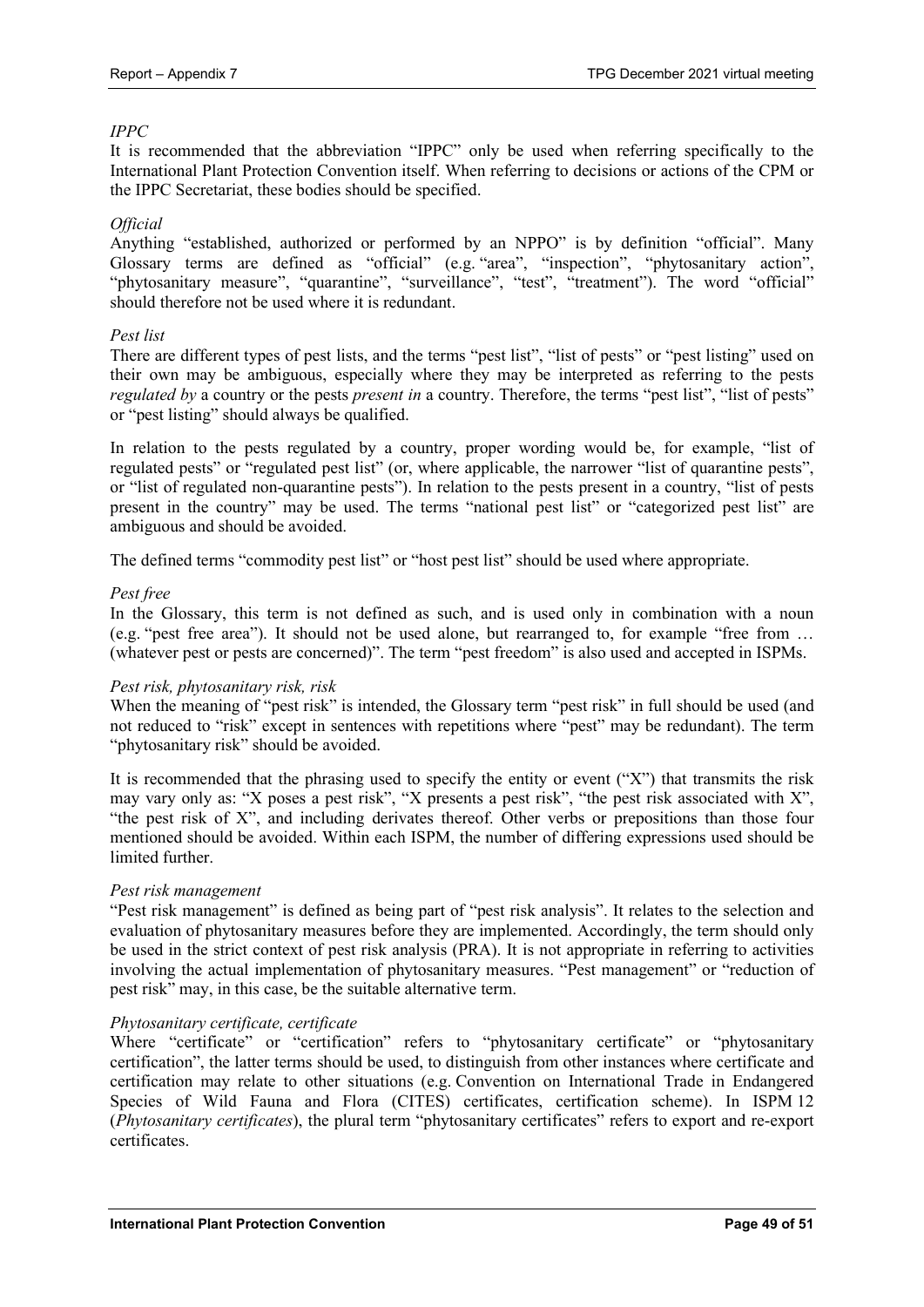#### *Phytosanitary import requirements*

This is the defined Glossary term, and should be used whenever possible (rather than alternative wordings, such as "requirements of the importing country"). See also "restriction", below.

#### *Phytosanitary measures, phytosanitary actions*

Care should be taken to use these terms correctly. Though in common language "measures" can be "actions", this is not so in the Glossary. "Phytosanitary measure" is "legislation, regulation or official procedure" (in accordance also with the use of this term in the SPS Agreement), while "phytosanitary action" is "official operation". For a fuller explanation, see Note 10 of the Annotated Glossary.

#### *Phytosanitary status*

The use of "phytosanitary status" should be avoided as it creates conflicts of meaning between existing ISPMs. The defined Glossary terms "pest status (in an area)" or "pest risk" may be used in some contexts. In other cases, the concept should be explained in plain words.

#### *Point of entry*

This is the Glossary term. "Point of entry" should be used instead of other wordings such as "port of entry". Also, "point of entry" should not be used in relation to entrance points into a pest free area (PFA) or an area of low pest prevalence (ALPP).

#### *Prescribed, required, target*

The terms "prescribed", "required" and "target" have been used in ISPMs to indicate the desired level of a temperature, dose or similar. However, "target" indicates that which is aimed for, but which may not be reached. Thus, the word "target" should not be used in ISPMs in this context. "Required" indicates the level as set for example in the phytosanitary import requirements of a country, and is therefore the correct term. "Prescribed" is synonymous with "required", but "required" is the term to be used in ISPMs.

#### *Presence, occurrence*

The terms "presence" and "occurrence" have been used in ISPMs in relation to pest status. However, it is recommended that the term "presence" be used rather than the term "occurrence"<sup>[29](#page-49-0)</sup>.

#### *Restriction*

While this previously defined Glossary term has been used in ISPMs, it was used to mean "phytosanitary import requirements". The term "phytosanitary import requirements" is defined in the Glossary and, as such, is the preferred term $^{30}$ .

#### *Security, phytosanitary security*

Only "phytosanitary security" is defined in the Glossary. The full term should be used when appropriate.

# *Shipment, consignment, dispatch*

"Shipment" is ambiguous and should be avoided. Where the intended meaning is "consignment", that Glossary term should be used. Where "dispatch" is meant, that term should be used.

#### *Trading partner*

"Trading partner" (or "trade partner") is ambiguous and should be avoided. In ISPMs, it has often been used to make reference to the "NPPO of an importing country", while not covering the broader understanding of the term which may include stakeholders. Where it is intended to mean "importing country", this expression should be used. Otherwise more precise wording should be used.

<span id="page-49-0"></span><sup>&</sup>lt;sup>29</sup> CPM-10 (2015) adopted the deletion of the definition of "occurrence" and confirmed that the term "presence" does not need a specific IPPC definition.

<span id="page-49-1"></span> $30$  CPM-10 (2015) adopted the deletion of the Glossary term "restriction" and thus the term can now be used with its general English meaning.